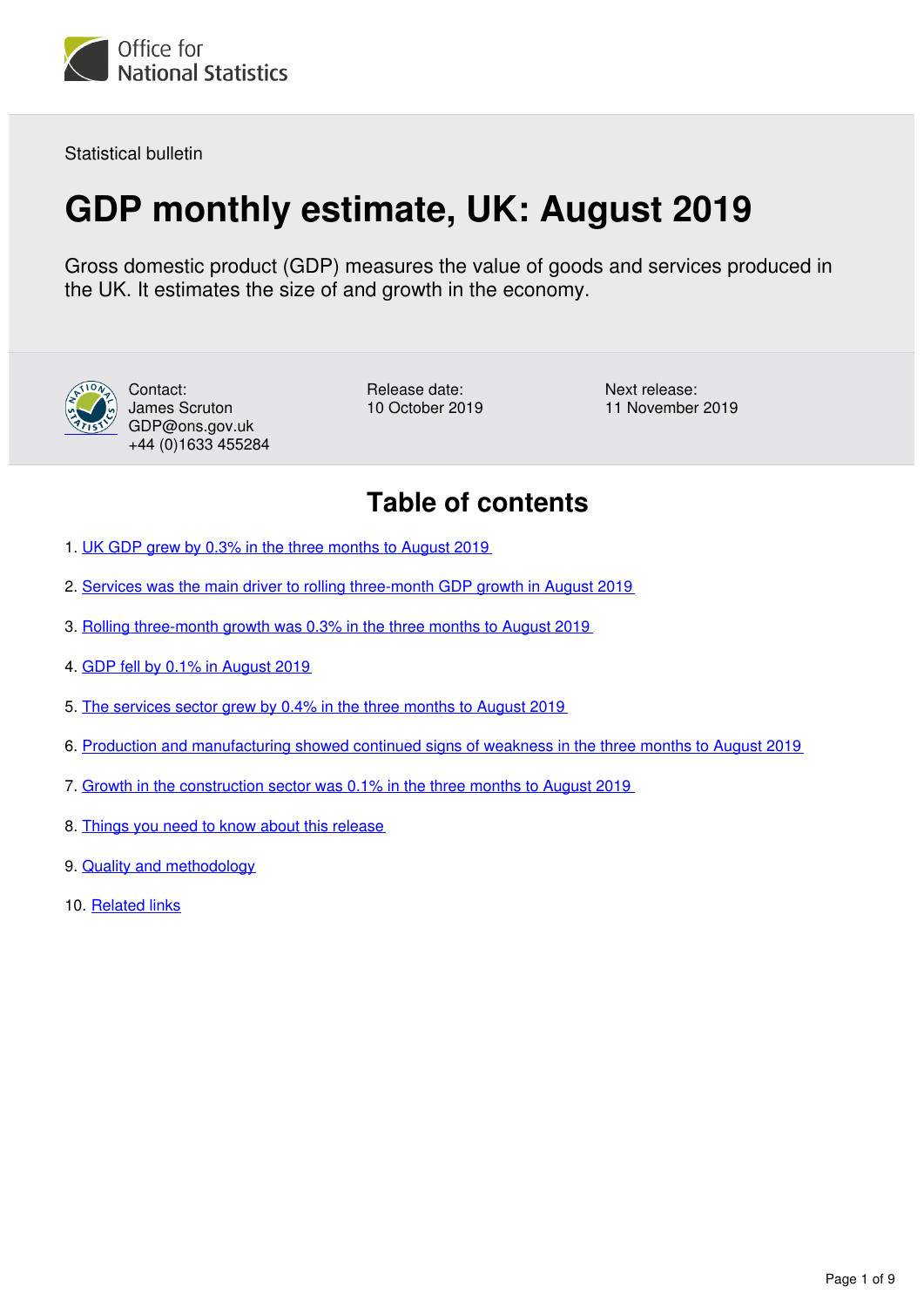# <span id="page-1-0"></span>**1 . UK GDP grew by 0.3% in the three months to August 2019**

## **Figure 1: Rolling three-month GDP growth increased for the second consecutive month after falling in Quarter 2 2019**

#### **UK GDP growth, Quarter 4 (Oct to Dec) 2017 until June to August 2019**

# Figure 1: Rolling three-month GDP growth increased for the second consecutive month after falling in Quarter 2 2019



UK GDP growth, Quarter 4 (Oct to Dec) 2017 until June to August 2019

#### **Source: Office for National Statistics – GDP monthly estimate**

#### **Notes:**

- 1. Q1 refers to Quarter 1 (Jan to Mar), Q2 refers to Quarter 2 (Apr to June), Q3 refers to Quarter 3 (July to Sept), Q4 refers to Quarter 4 (Oct to Dec).
- 2. Rolling three-month estimates are calculated by comparing GDP in a three-month period with GDP in the previous three-month period. For example, GDP in June to August compared with the previous March to May.

Commenting on today's GDP figures, Head of GDP Rob Kent-Smith said:

"Growth increased in the latest three months, despite a weak performance across manufacturing, with TV and film production helping to boost the services sector."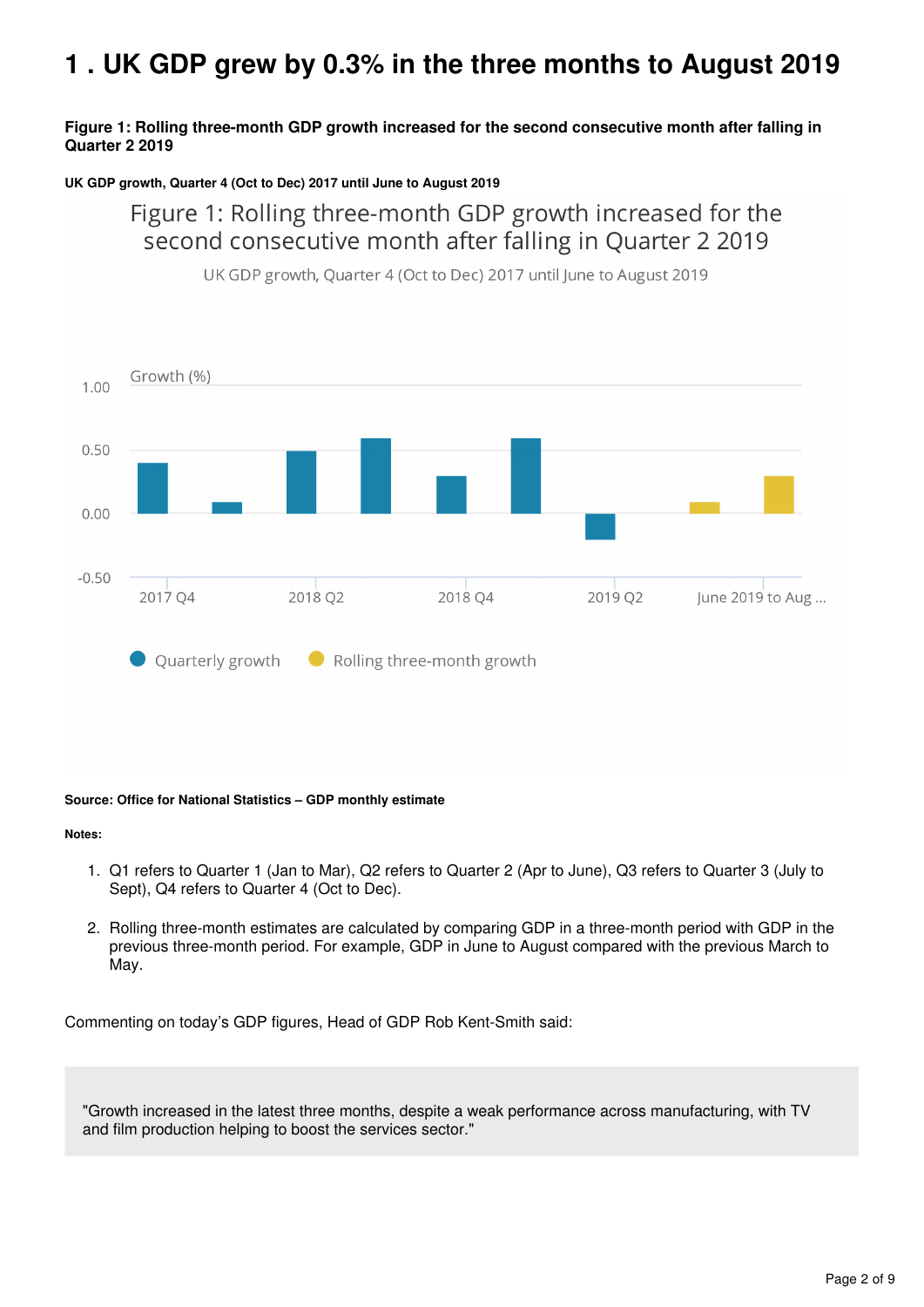# <span id="page-2-0"></span>**2 . Services was the main driver to rolling three-month GDP growth in August 2019**

Table 1: Services contributed 0.36 percentage points to GDP growth in the three months to August 2019 **Three-month growth (%) Contribution to growth (percentage points)**

| Index of Services 0.4    |     | 0.36  |
|--------------------------|-----|-------|
| Index of Production -0.4 |     | -0.06 |
| Construction             | O 1 | 0.00  |

Source: Office for National Statistics – GDP monthly estimate

The main contributor to gross domestic product (GDP) growth in the three months to August 2019 was the services sector, which grew by 0.4%. This was driven by widespread strength across the services industries in June and July, following a period of largely flat growth in the previous three months. Meanwhile, the production sector fell by 0.4% in the same period, while construction output grew by 0.1%.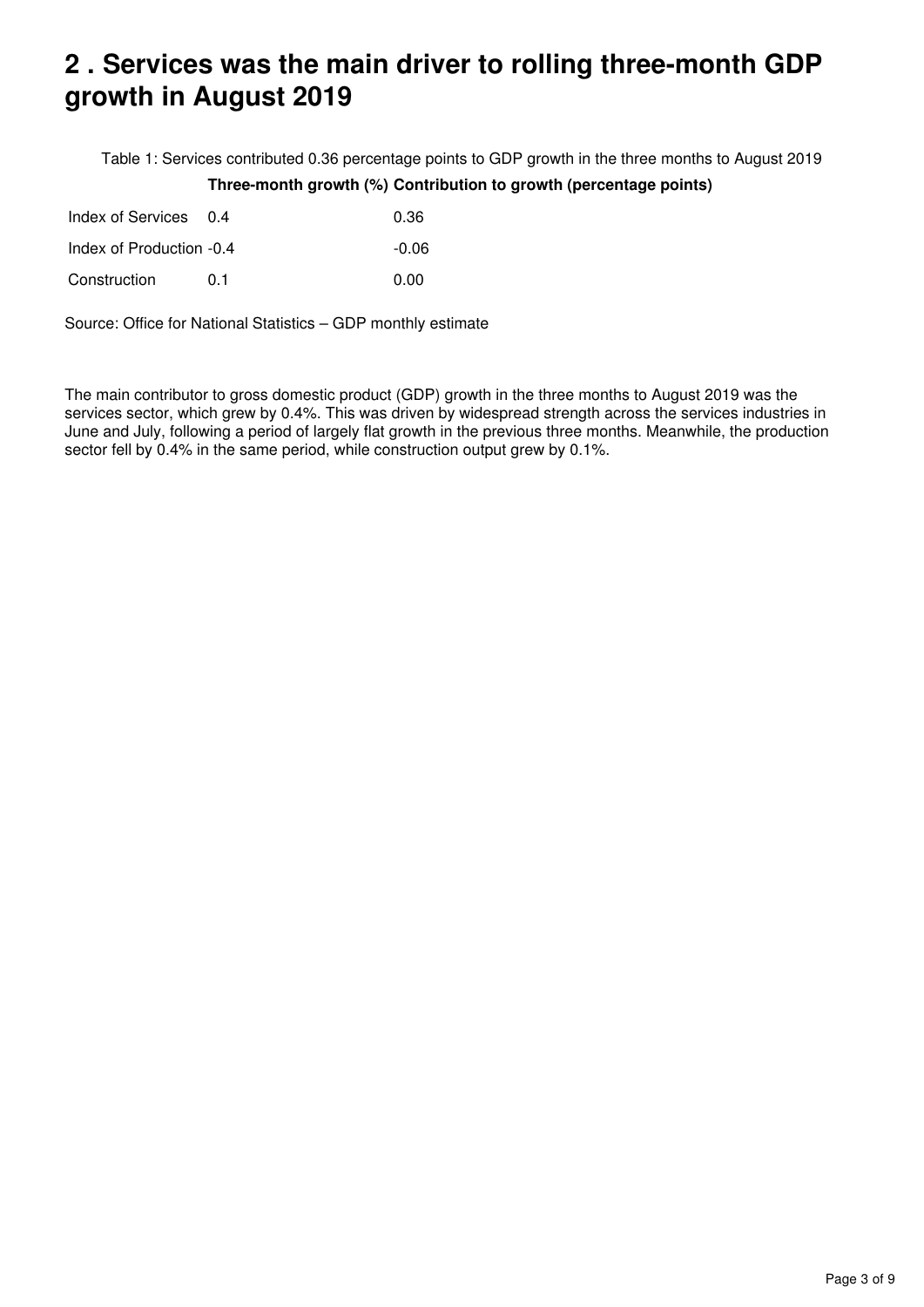# <span id="page-3-0"></span>**3 . Rolling three-month growth was 0.3% in the three months to August 2019**

## **Figure 2: Rolling three-month growth continued to recover after contracting in June 2019**

#### **Growth, three months on previous three months, UK, July to September 2018 until June to August 2019**

Figure 2: Rolling three-month growth continued to recover after contracting in June 2019

Growth, three months on previous three months, UK, July to September 2018 until June to August 2019



#### **Source: Office for National Statistics – GDP monthly estimate**

#### **Notes:**

1. Rolling three-month estimates are calculated by comparing GDP in a three-month period with GDP in the previous three-month period. For example, GDP in June to August compared with the previous March to May.

Rolling three-month growth was 0.3% in August 2019. This followed a period of volatility throughout the first half of 2019, in part linked to changes in the timing of activity around the originally planned departure date of the UK from the European Union.

Rolling three-month growth is based on output gross value added (GVA) and so there will be discrepancies in the time series with our quarterly estimates of gross domestic product (GDP), which include information on the expenditure and income approaches to measuring GDP.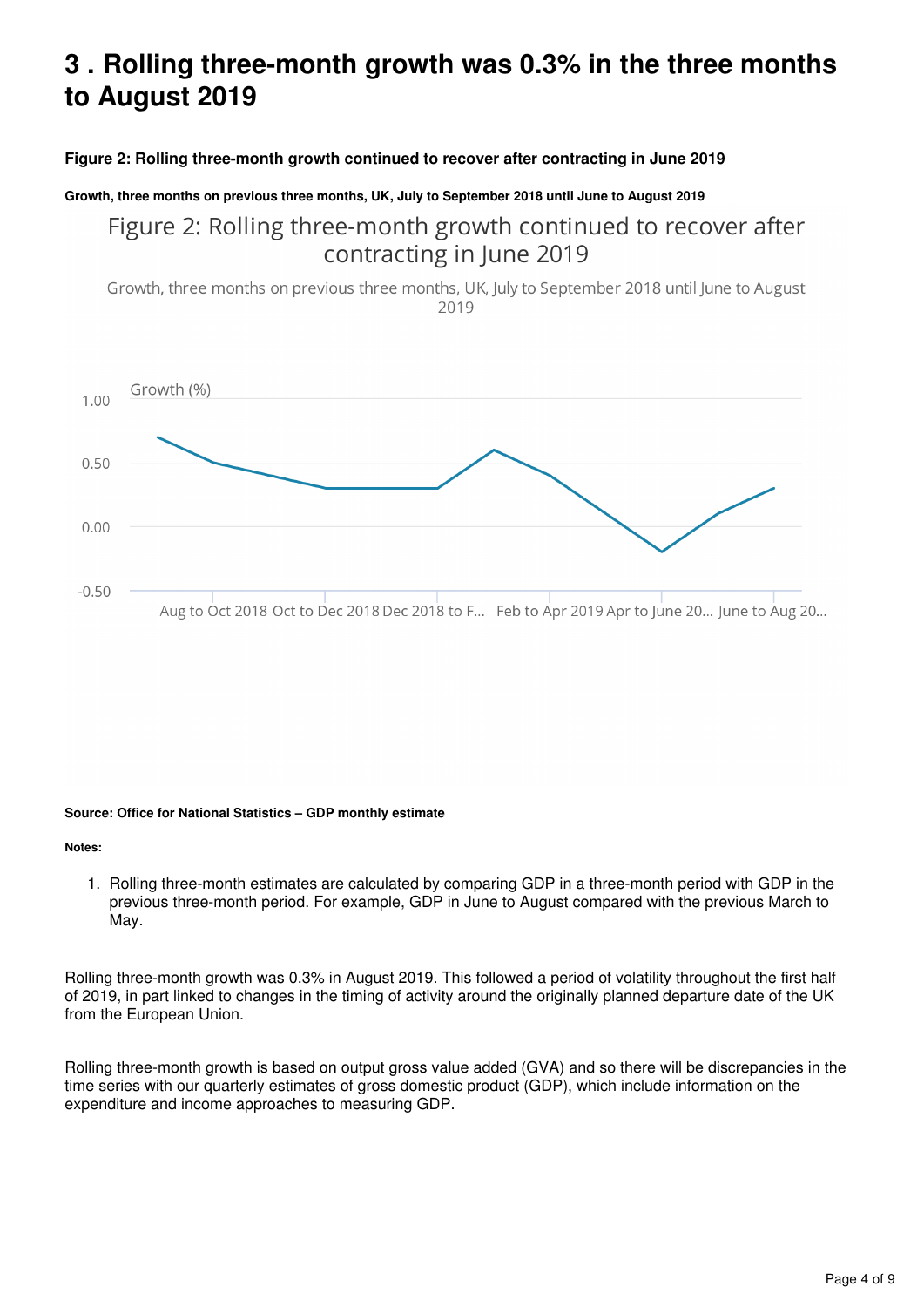# <span id="page-4-0"></span>**4 . GDP fell by 0.1% in August 2019**

Table 2: Breakdown of GDP and its components' growth rates by month **June 2019 July 2019 August 2019**

| GDP                     | 0.1    | 0.4 | $-0.1$ |
|-------------------------|--------|-----|--------|
| Index of Services       | 0 2    | 0.3 | 0.0    |
| Index of Production 0.1 |        | 0.1 | -0.6   |
| Manufacturing           | $-0.3$ | 0.4 | $-0.7$ |
| Construction            | $-1.1$ | 1.8 | 0.2    |
| Agriculture             |        | O   | -0.1   |

Source: Office for National Statistics – GDP monthly estimate

Monthly gross domestic product (GDP) growth was negative 0.1% in August 2019, following growth in both June and July 2019.

This release incorporates revisions to monthly data for the entire time series, consistent with the **Quarterly** [national accounts](https://www.ons.gov.uk/economy/grossdomesticproductgdp/bulletins/quarterlynationalaccounts/apriltojune2019) published in September 2019. Overall, revisions to monthly GDP growth were small. However, both June and July 2019 have been revised up by 0.1 percentage points, giving extra strength to the most recent rolling three-month estimate.

The monthly growth rate for GDP is volatile and so it should be used with caution and alongside other measures, such as the three-month growth rate, when looking for an indicator of the longer-term trend of the economy. However, it is useful in highlighting one-off changes that can be masked by three-month growth rates.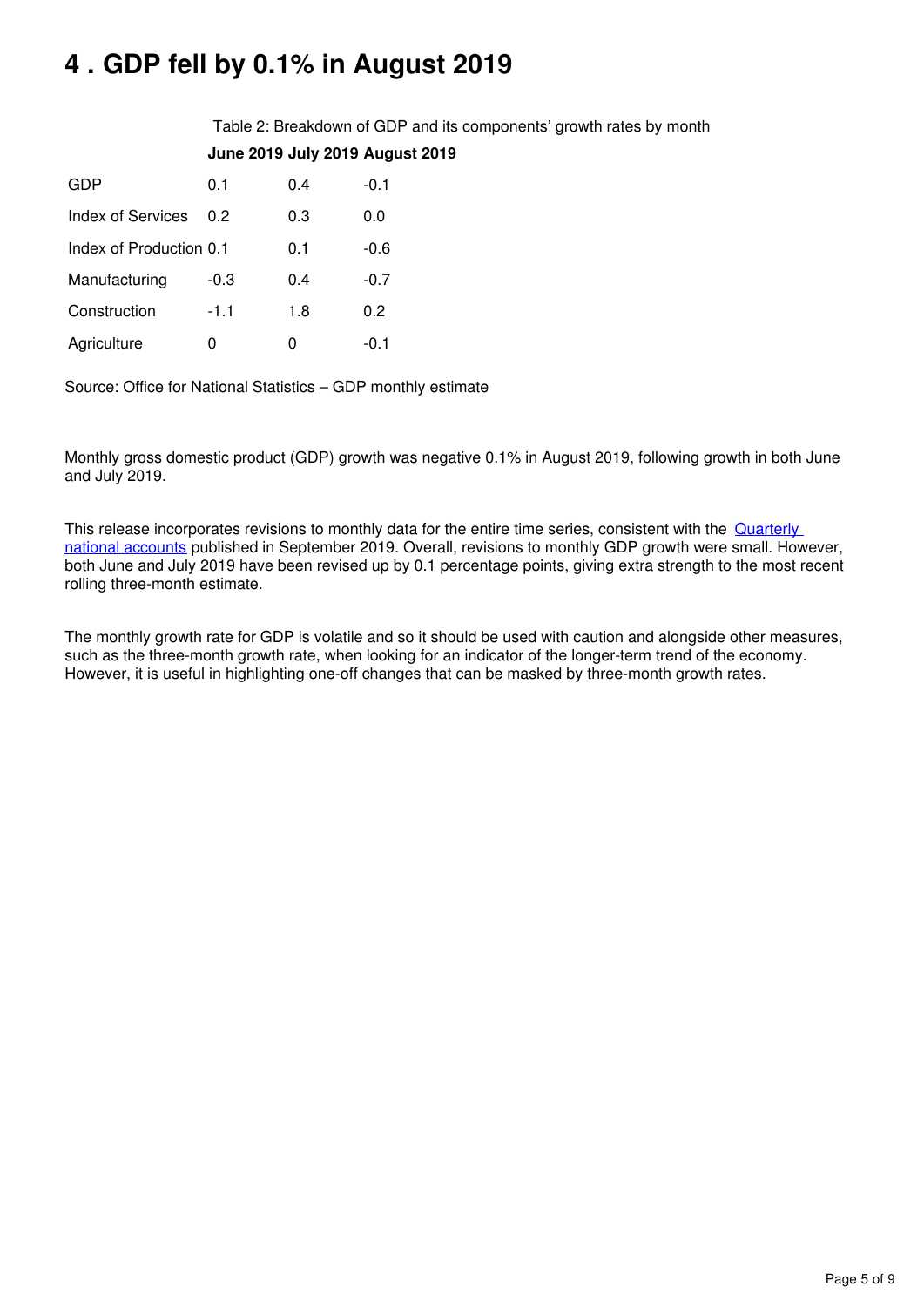# <span id="page-5-0"></span>**5 . The services sector grew by 0.4% in the three months to August 2019**

**Figure 3: The motion pictures industry has significantly outperformed services as a whole over the last two years**

**Three-month index, July to September 2018 until June to August 2019, July to September 2017 = 100**

# Figure 3: The motion pictures industry has significantly outperformed services as a whole over the last two years

Three-month index, July to September 2018 until June to August 2019, July to September 2017 &#x3D: 100



#### **Source: Office for National Statistics – GDP monthly estimate**

**Notes:**

1. Rolling quarterly estimates are calculated by comparing GDP in a three-month period with GDP in the previous three-month period. For example, GDP in June to August compared with the previous March to May.

Rolling three-month services growth was 0.4% in August 2019, following growth of 0.3% in July 2019. The main contributor to services growth in the three months to August was the professional, scientific and technical sector, which experienced broad-based growth across its sub-industries. However, the sub-industry that had the largest contribution to gross domestic product (GDP) growth was motion pictures (including TV and music), which has been one of the best performing sectors over the last year, growing at a notably faster rate than services as a whole (see Figure 3)[.](https://www.ons.gov.uk/economy/grossdomesticproductgdp/articles/paddingtonstarwarsandtheriseoftheukfilmindustry/2017-12-14) More detail can be found in a previous article on the UK film industry.

In August, growth in services was flat, following growth of 0.2% in June and 0.3% in July 2019. The largest positive contributor to services growth was legal activities, which increased after several months of subdued growth, followed by wholesale and retail trade, and repair of motor vehicles. The largest negative contributors were employment activities, and food and beverage service activities.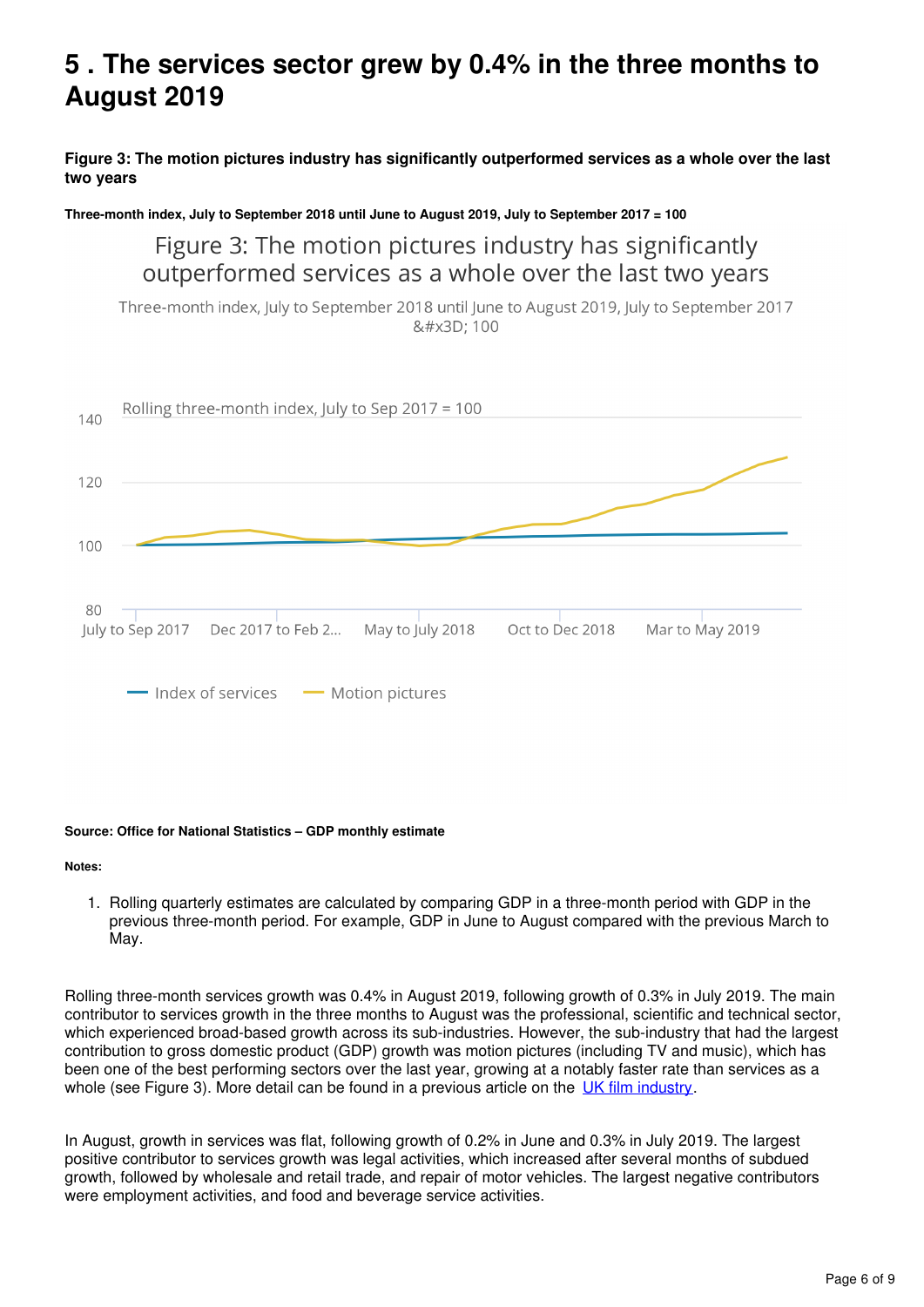# <span id="page-6-0"></span>**6 . Production and manufacturing showed continued signs of weakness in the three months to August 2019**

**Figure 4: Growth in the manufacture of transport equipment industry has reduced notably over the last two years**

**Growth, three months on same three months a year ago, July to September 2017 until June to August 2019**

Figure 4: Growth in the manufacture of transport equipment industry has reduced notably over the last two years

Growth, three months on same three months a year ago, July to September 2017 until June to August 2019



#### **Source: Office for National Statistics – GDP monthly estimate**

**Notes:**

1. Rolling three-month estimates are calculated by comparing GDP in a three-month period with GDP in the previous three-month period. For example, GDP in June to August compared with the previous March to May.

Rolling three-month growth in the production sector was negative 0.4% in August 2019, with growth in manufacturing at negative 1.1%.

There were widespread falls across manufacturing, offset partially by the manufacture of transport equipment, which is still seeing a bounce back from the weakness in April 2019 as a result of car production plants bringing forward their summer shutdowns. Despite this strength in the most recent period, the longer-term picture for the manufacture of transport equipment is one of weakening growth, as seen in Figure 4. Elsewhere, electricity, gas, steam and air conditioning supply performed well, growing by 3.2%.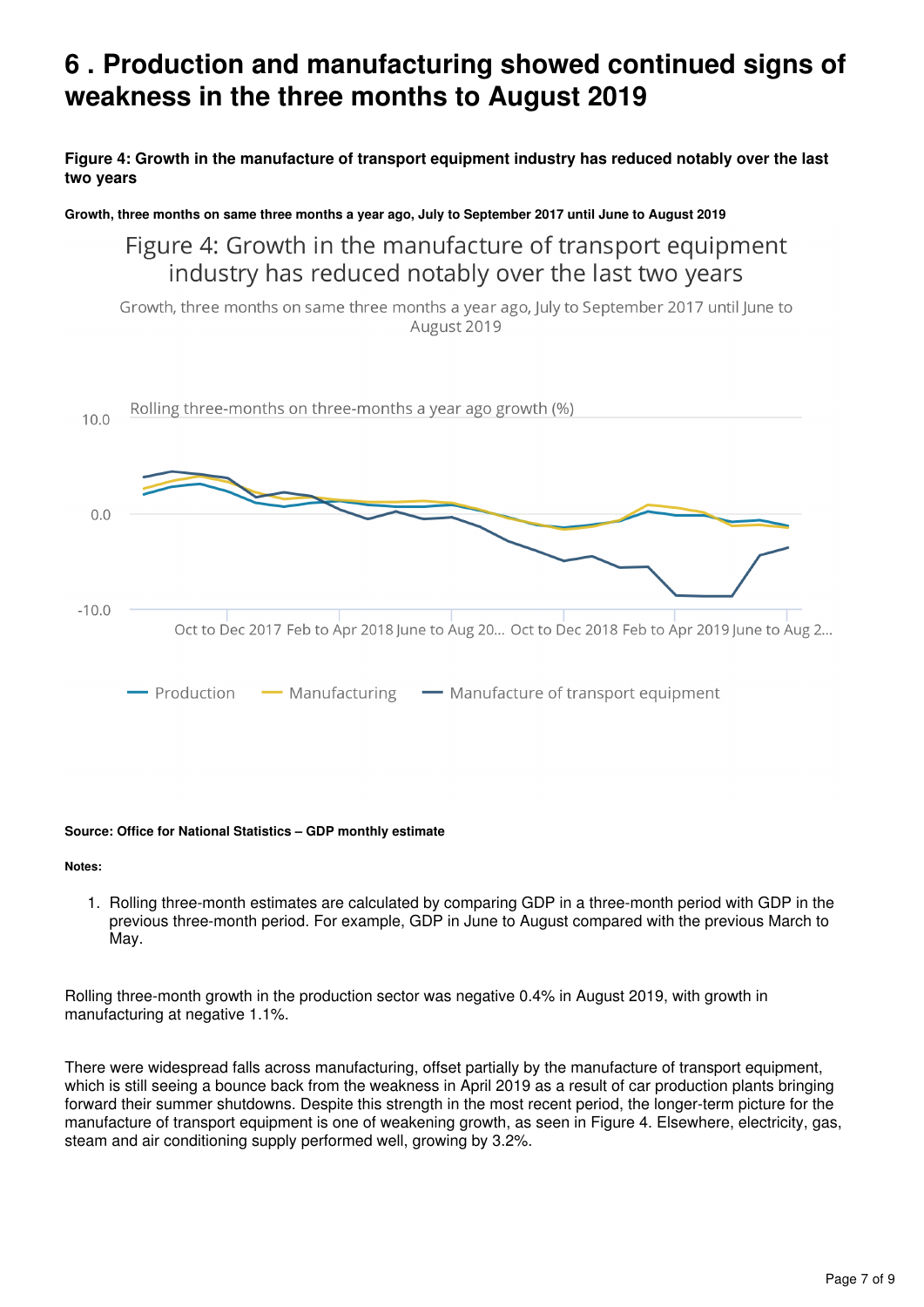Production fell by 0.6% in August 2019, following growth of 0.1% in July. Within production, manufacturing fell by 0.7%. This was driven largely by a fall-back in the often volatile manufacture of pharmaceuticals, following strong growth in July.

# <span id="page-7-0"></span>**7 . Growth in the construction sector was 0.1% in the three months to August 2019**

## **Figure 5: Output in the construction industry returned to growth in the three months to August 2019**

#### **Growth, three-months on three-months, July to September 2018 until June to August 2019**

# Figure 5: Output in the construction industry returned to growth in the three months to August 2019

Growth, three-months on three-months, July to September 2018 until June to August 2019



#### **Source: Office for National Statistics – GDP monthly estimate**

#### **Notes:**

1. Rolling three-month estimates are calculated by comparing GDP in a three-month period with GDP in the previous three-month period. For example, GDP in June to August compared with the previous March to May.

Rolling three-month growth in the construction sector was 0.1% in August 2019, following a fall of 0.9% in July. This growth was driven by private new housing, public housing repair and maintenance, and private commercial.

Month-on-month growth in construction was 0.2% in August 2019, following growth of 1.8% in July. The largest positive contributor to monthly growth was non-housing repair and maintenance, private commercial and public new housing.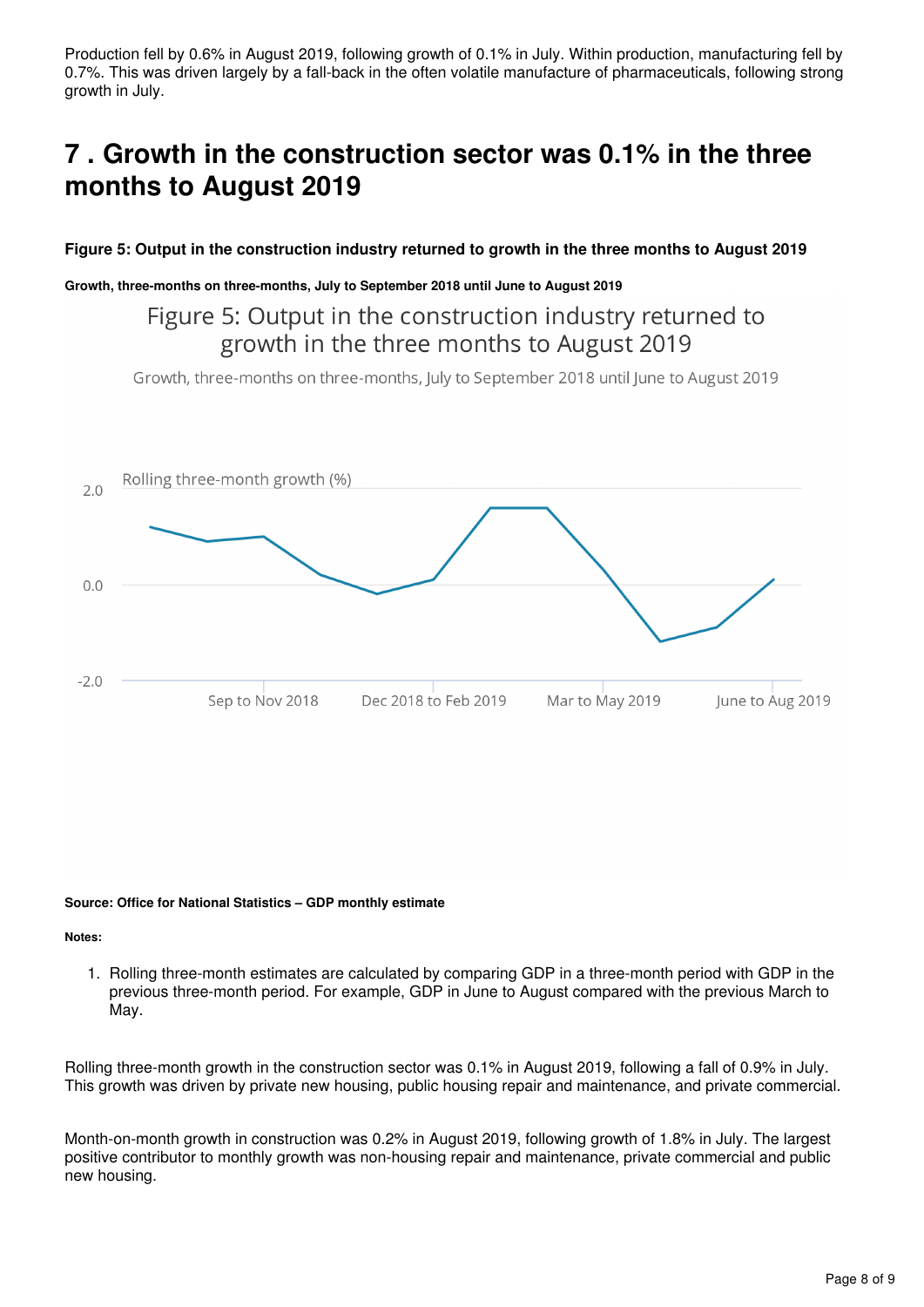# <span id="page-8-0"></span>**8 . Things you need to know about this release**

This release incorporates the revisions to the entire back series published in the [Quarterly national accounts](https://www.ons.gov.uk/economy/grossdomesticproductgdp/bulletins/quarterlynationalaccounts/apriltojune2019/relateddata) release on 30 September 2019. These data are consistent with the Blue Book 2019, which will be published on 31 October 2019.

A number of methodological changes have been made and improved source data have been used, in addition to revisions caused by taking on updated source data as would happen in all quarterly national accounts releases. Further details about the main changes affecting this release are provided in the latest [Quarterly national accounts](https://www.ons.gov.uk/economy/grossdomesticproductgdp/bulletins/quarterlynationalaccounts/apriltojune2019#revisions-to-gdp) release, along with analysis of the revisions to each quarter from 2017 onwards.

# <span id="page-8-1"></span>**9 . Quality and methodology**

The [Gross domestic product \(GDP\) Quality and Methodology Information](https://www.ons.gov.uk/economy/grossdomesticproductgdp/methodologies/grossdomesticproductgdpqmi) report contains important information on:

- the strengths and limitations of the data and how it compares with related data
- uses and users of the data
- how the output was created
- the quality of the output including the accuracy of the data

# <span id="page-8-2"></span>**10 . Related links**

### [Construction output in Great Britain: August 2019](https://www.ons.gov.uk/businessindustryandtrade/constructionindustry/bulletins/constructionoutputingreatbritain/august2019)

Bulletin | Released 10 October 2019 Short-term measures of output by the construction industry in Great Britain and contracts awarded for new construction work in the UK.

### [Index of Production, UK: August 2019](https://www.ons.gov.uk/economy/economicoutputandproductivity/output/bulletins/indexofproduction/august2019)

Bulletin | Released 10 October 2019 Movements in the volume of production for the UK production industries: manufacturing, mining and quarrying, energy supply, and water and waste management.

### [Index of Services, UK: August 2019](https://www.ons.gov.uk/economy/economicoutputandproductivity/output/bulletins/indexofservices/august2019)

Bulletin | Released 10 October 2019 Monthly movements in output for the services industries.

### [Quarterly national accounts: April to June 2019](https://www.ons.gov.uk/economy/grossdomesticproductgdp/bulletins/quarterlynationalaccounts/apriltojune2019)

Bulletin | Released 30 September 2019

Revised quarterly estimate of gross domestic product (GDP) for the UK. Uses additional data to provide a more precise indication of economic growth than the first estimate.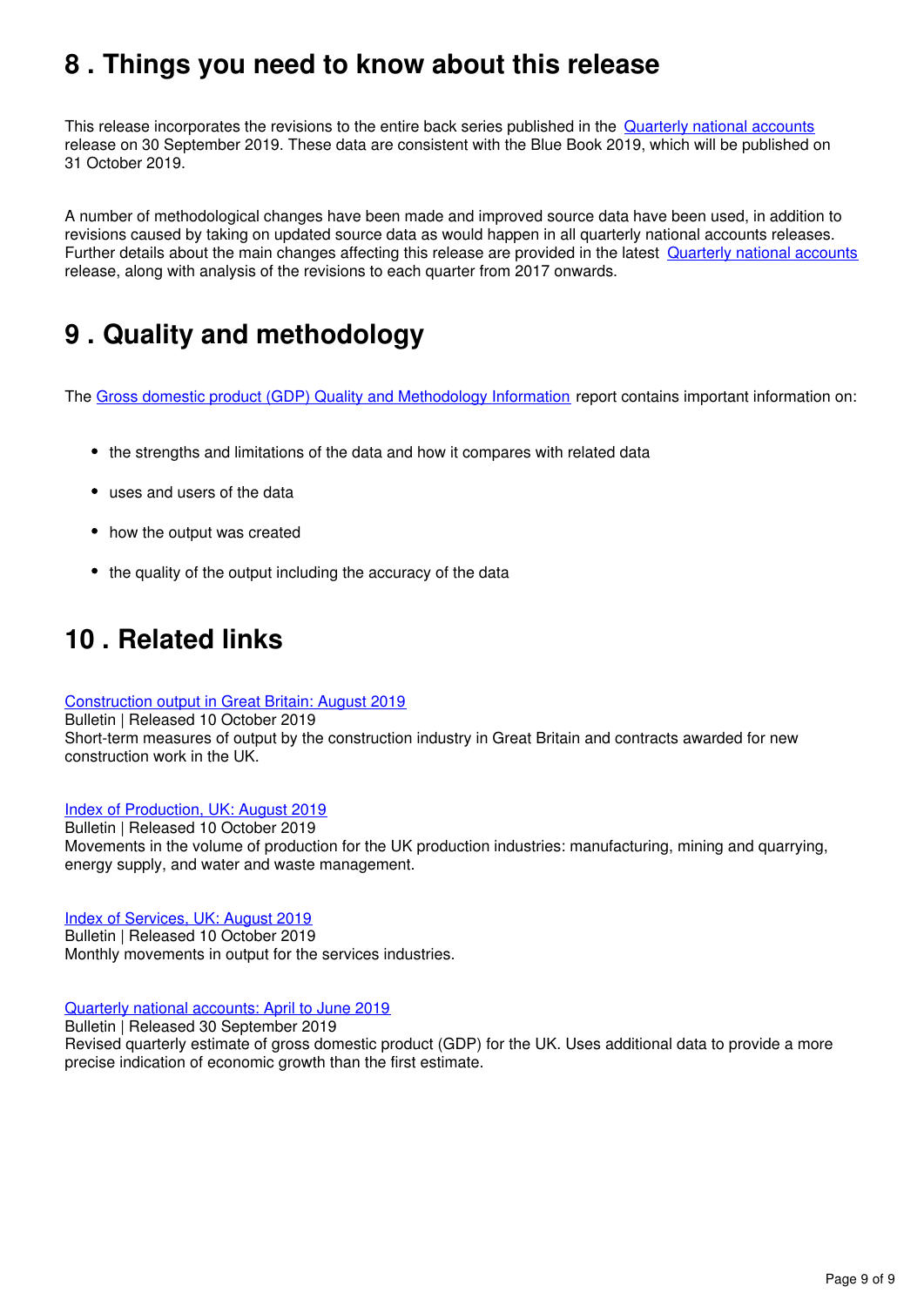| GVA1                                                                                                                                                                                       | Monthly GDP based on GVA (Gross Value Added)<br>Chained volume indices of gross value added at basic prices <sup>2,3,4,5</sup>                                                                                                |                                                                                                                                                                                                                                   |                                                                                                                                                                                                                               |                                                                                                                                                                                                                             |                                                                                                                                                                                                                               |                                                                                                                                                                                                                         |                                                                                                                                                                                                                     |                                                                                                                                                                                                                               |                                                                                                                                                                                                                               |                                                                                                                                                                                                                               |                                                                                                                                                                                                                               |                                                                                                                                                                                                                               | seasonally adjusted 2016=100                                                                                                                                                                                                  |                                                                                                                                                                                                                                   |                                                                                                                                                                                                                          |                                                                                                                                                                                                                               |                                                                                                                                                                                                                               |                                                                                                                                                                                                                               |                                                                                                                                                                                                                               |                                                                                                                                                                                                                               |                                                                                                                                                                                                                               |                                                                                                                                                                                                                          |                                                                                                                                                                                                                                                               |
|--------------------------------------------------------------------------------------------------------------------------------------------------------------------------------------------|-------------------------------------------------------------------------------------------------------------------------------------------------------------------------------------------------------------------------------|-----------------------------------------------------------------------------------------------------------------------------------------------------------------------------------------------------------------------------------|-------------------------------------------------------------------------------------------------------------------------------------------------------------------------------------------------------------------------------|-----------------------------------------------------------------------------------------------------------------------------------------------------------------------------------------------------------------------------|-------------------------------------------------------------------------------------------------------------------------------------------------------------------------------------------------------------------------------|-------------------------------------------------------------------------------------------------------------------------------------------------------------------------------------------------------------------------|---------------------------------------------------------------------------------------------------------------------------------------------------------------------------------------------------------------------|-------------------------------------------------------------------------------------------------------------------------------------------------------------------------------------------------------------------------------|-------------------------------------------------------------------------------------------------------------------------------------------------------------------------------------------------------------------------------|-------------------------------------------------------------------------------------------------------------------------------------------------------------------------------------------------------------------------------|-------------------------------------------------------------------------------------------------------------------------------------------------------------------------------------------------------------------------------|-------------------------------------------------------------------------------------------------------------------------------------------------------------------------------------------------------------------------------|-------------------------------------------------------------------------------------------------------------------------------------------------------------------------------------------------------------------------------|-----------------------------------------------------------------------------------------------------------------------------------------------------------------------------------------------------------------------------------|--------------------------------------------------------------------------------------------------------------------------------------------------------------------------------------------------------------------------|-------------------------------------------------------------------------------------------------------------------------------------------------------------------------------------------------------------------------------|-------------------------------------------------------------------------------------------------------------------------------------------------------------------------------------------------------------------------------|-------------------------------------------------------------------------------------------------------------------------------------------------------------------------------------------------------------------------------|-------------------------------------------------------------------------------------------------------------------------------------------------------------------------------------------------------------------------------|-------------------------------------------------------------------------------------------------------------------------------------------------------------------------------------------------------------------------------|-------------------------------------------------------------------------------------------------------------------------------------------------------------------------------------------------------------------------------|--------------------------------------------------------------------------------------------------------------------------------------------------------------------------------------------------------------------------|---------------------------------------------------------------------------------------------------------------------------------------------------------------------------------------------------------------------------------------------------------------|
|                                                                                                                                                                                            |                                                                                                                                                                                                                               |                                                                                                                                                                                                                                   |                                                                                                                                                                                                                               |                                                                                                                                                                                                                             |                                                                                                                                                                                                                               |                                                                                                                                                                                                                         |                                                                                                                                                                                                                     |                                                                                                                                                                                                                               |                                                                                                                                                                                                                               |                                                                                                                                                                                                                               |                                                                                                                                                                                                                               | Industry sections (SIC2007                                                                                                                                                                                                    |                                                                                                                                                                                                                               |                                                                                                                                                                                                                                   |                                                                                                                                                                                                                          |                                                                                                                                                                                                                               |                                                                                                                                                                                                                               |                                                                                                                                                                                                                               |                                                                                                                                                                                                                               |                                                                                                                                                                                                                               |                                                                                                                                                                                                                               |                                                                                                                                                                                                                          |                                                                                                                                                                                                                                                               |
|                                                                                                                                                                                            | Total<br>GVA at<br>basic<br>prices                                                                                                                                                                                            | Agriculture,<br>forestry and<br>fishing                                                                                                                                                                                           | Total<br>production<br>industries                                                                                                                                                                                             | Mining &                                                                                                                                                                                                                    | quarrying Manufacturing                                                                                                                                                                                                       | Electricity<br>gas, steam<br>and air                                                                                                                                                                                    | Water<br>supply.<br>sewerage<br>etc                                                                                                                                                                                 | Construction <sup>6</sup>                                                                                                                                                                                                     | Total<br>service<br>industries                                                                                                                                                                                                | Wholesale<br>and retail:<br>repair of<br>motor vehicles<br>and motorcycles                                                                                                                                                    | Transport<br>and storage                                                                                                                                                                                                      | Accommodation<br>and food<br>service<br>activities                                                                                                                                                                            | Information<br>and<br>Communication                                                                                                                                                                                           | Financial<br>and insurance<br>activities                                                                                                                                                                                          | Real estate<br>activities                                                                                                                                                                                                | Professional,<br>scientific<br>and technical<br>activities                                                                                                                                                                    | Administrative<br>and support administration<br>service<br>activities                                                                                                                                                         | Public<br>and<br>defence                                                                                                                                                                                                      | Education                                                                                                                                                                                                                     | Human health<br>and social<br>work activities                                                                                                                                                                                 | Arts,<br>entertainment<br>and recreation                                                                                                                                                                                      | Other<br>service<br>activities                                                                                                                                                                                           | Activities of<br>households<br>as employers.<br>undifferentiated<br>goods and services                                                                                                                                                                        |
| Section                                                                                                                                                                                    | A-T<br>1000                                                                                                                                                                                                                   | A                                                                                                                                                                                                                                 | B-E                                                                                                                                                                                                                           | <b>B</b>                                                                                                                                                                                                                    | C.                                                                                                                                                                                                                            | D.<br>17                                                                                                                                                                                                                | F.<br>10                                                                                                                                                                                                            | - F<br>60                                                                                                                                                                                                                     | G-T<br>796                                                                                                                                                                                                                    | G<br>104                                                                                                                                                                                                                      | H<br>43                                                                                                                                                                                                                       |                                                                                                                                                                                                                               | 63                                                                                                                                                                                                                            | K                                                                                                                                                                                                                                 |                                                                                                                                                                                                                          | <b>M</b>                                                                                                                                                                                                                      | - N<br>48                                                                                                                                                                                                                     | $\circ$<br>47                                                                                                                                                                                                                 | P                                                                                                                                                                                                                             | $\Omega$                                                                                                                                                                                                                      | <b>R</b>                                                                                                                                                                                                                      | S.<br>21                                                                                                                                                                                                                 | $\overline{\phantom{a}}$                                                                                                                                                                                                                                      |
| 2016 weights                                                                                                                                                                               | <b>YBFR</b>                                                                                                                                                                                                                   | $\overline{7}$<br>L2KL                                                                                                                                                                                                            | 138<br>L2KQ                                                                                                                                                                                                                   | 10<br>L <sub>2</sub> KR                                                                                                                                                                                                     | 100<br>L <sub>2</sub> KX                                                                                                                                                                                                      | <b>L2MW</b>                                                                                                                                                                                                             | <b>L2N2</b>                                                                                                                                                                                                         | <b>L2N8</b>                                                                                                                                                                                                                   | L <sub>2</sub> NC                                                                                                                                                                                                             | <b>L2NE</b>                                                                                                                                                                                                                   | L <sub>2NI</sub>                                                                                                                                                                                                              | 30<br>L <sub>2</sub> NQ                                                                                                                                                                                                       | L <sub>2</sub> NT                                                                                                                                                                                                             | 73<br>L2O6                                                                                                                                                                                                                        | 138<br><b>L2OC</b>                                                                                                                                                                                                       | 75<br><b>L2OI</b>                                                                                                                                                                                                             | <b>L2OX</b>                                                                                                                                                                                                                   | L2P8                                                                                                                                                                                                                          | 59<br>L <sub>2</sub> PA                                                                                                                                                                                                       | 75<br>L <sub>2</sub> PC                                                                                                                                                                                                       | 15<br>L <sub>2</sub> PJ                                                                                                                                                                                                       | L <sub>2</sub> PP                                                                                                                                                                                                        | L <sub>2</sub> PT                                                                                                                                                                                                                                             |
| 2014<br>2015<br>2016<br>2017<br>2018                                                                                                                                                       | 96.0<br>98.1<br>100.0<br>102.0<br>103.7                                                                                                                                                                                       | 104.8<br>105.9<br>100.0<br>105.7<br>101.5                                                                                                                                                                                         | 97.9<br>98.9<br>100.0<br>101.7<br>101.9                                                                                                                                                                                       | 97.0<br>102.0<br>100.0<br>101.7<br>106.6                                                                                                                                                                                    | 99.9<br>99.8<br>100.0<br>102.2<br>102.6                                                                                                                                                                                       | 94.3<br>96.4<br>100.0<br>98.2<br>96.4                                                                                                                                                                                   | 89.2<br>93.3<br>100.0<br>102.0<br>100.2                                                                                                                                                                             | 92.5<br>96.2<br>100.0<br>106.4<br>106.0                                                                                                                                                                                       | 95.9<br>98.0<br>100.0<br>101.7<br>103.8                                                                                                                                                                                       | 92.3<br>95.9<br>100.0<br>102.5<br>105.6                                                                                                                                                                                       | 100.4<br>101.3<br>100.0<br>101.8<br>103.1                                                                                                                                                                                     | 94.4<br>98.5<br>100.0<br>102.4<br>104.3                                                                                                                                                                                       | 89.8<br>94.8<br>100.0<br>104.8<br>109.4                                                                                                                                                                                       | 100.1<br>96.3<br>100.0<br>99.1<br>99.0                                                                                                                                                                                            | 95.4<br>98.0<br>100.0<br>99.0<br>100.4                                                                                                                                                                                   | 92.3<br>96.7<br>100.0<br>104.5<br>109.3                                                                                                                                                                                       | 93.4<br>98.1<br>100.0<br>104.0<br>107.9                                                                                                                                                                                       | 104.5<br>102.0<br>100.0<br>100.8<br>101.6                                                                                                                                                                                     | 99.7<br>100.8<br>100.0<br>101.2<br>101.7                                                                                                                                                                                      | 96.8<br>98.4<br>100.0<br>101.0<br>102.4                                                                                                                                                                                       | 100.9<br>101.6<br>100.0<br>103.2<br>105.0                                                                                                                                                                                     | 102.3<br>106.5<br>100.0<br>101.1<br>101.6                                                                                                                                                                                | 83.8<br>84.0<br>100.0<br>101.6<br>112.2                                                                                                                                                                                                                       |
|                                                                                                                                                                                            | ECY <sub>2</sub>                                                                                                                                                                                                              | ECY3                                                                                                                                                                                                                              | ECY4                                                                                                                                                                                                                          | ECY <sub>5</sub>                                                                                                                                                                                                            | ECY6                                                                                                                                                                                                                          | ECY7                                                                                                                                                                                                                    | ECY8                                                                                                                                                                                                                | ECY9                                                                                                                                                                                                                          | <b>ECYC</b>                                                                                                                                                                                                                   | <b>ECYD</b>                                                                                                                                                                                                                   | <b>ECYG</b>                                                                                                                                                                                                                   | <b>ECYH</b>                                                                                                                                                                                                                   | <b>ECYI</b>                                                                                                                                                                                                                   | <b>ECYJ</b>                                                                                                                                                                                                                       | <b>ECYK</b>                                                                                                                                                                                                              | <b>ECYL</b>                                                                                                                                                                                                                   | <b>ECYP</b>                                                                                                                                                                                                                   | <b>ECYQ</b>                                                                                                                                                                                                                   | <b>ECYR</b>                                                                                                                                                                                                                   | <b>ECYS</b>                                                                                                                                                                                                                   | <b>ECYT</b>                                                                                                                                                                                                                   | <b>ECYU</b>                                                                                                                                                                                                              | ECYV                                                                                                                                                                                                                                                          |
| 2017 Aug<br>Sep<br>Oct<br>Nov<br>Dec<br>2018 Jan<br>Feb<br>Mar<br>Apr<br>May<br>Jun<br>Jul<br>Aug<br>Sep<br>Oct<br>Nov<br>Dec<br>2019 Jan<br>Feb<br>Mar<br>Apr<br>May<br>Jun<br>Jul<br>Aug | 102.1<br>102.4<br>102.3<br>102.6<br>102.9<br>103.0<br>102.7<br>102.7<br>103.1<br>103.4<br>103.8<br>104.0<br>104.1<br>104.1<br>104.4<br>104.6<br>104.3<br>104.8<br>105.1<br>105.1<br>104.6<br>104.8<br>105.0<br>105.3<br>105.3 | 106.4<br>106.6<br>105.7<br>105.4<br>105.0<br>102.8<br>102.0<br>101.6<br>101.4<br>101.2<br>100.9<br>100.6<br>100.7<br>101.3<br>101.9<br>102.0<br>101.0<br>100.6<br>100.0<br>99.9<br>99.7<br>99.8<br>99.8<br>99.8<br>99.8           | 101.5<br>102.7<br>103.0<br>103.0<br>102.8<br>102.4<br>102.5<br>102.2<br>101.6<br>101.7<br>102.7<br>102.3<br>102.4<br>101.7<br>101.7<br>101.6<br>101.0<br>102.0<br>102.3<br>103.2<br>100.0<br>101.1<br>101.1<br>101.2<br>100.6 | 101.6<br>105.4<br>106.8<br>108.0<br>87.1<br>103.8<br>101.8<br>98.7<br>107.7<br>106.2<br>105.7<br>110.8<br>111.6<br>108.1<br>110.7<br>107.6<br>106.6<br>104.9<br>107.9<br>109.2<br>105.5<br>106.6<br>106.4<br>104.3<br>103.3 | 102.0<br>103.1<br>103.8<br>103.5<br>104.2<br>103.8<br>103.1<br>102.6<br>102.0<br>102.3<br>103.2<br>102.7<br>102.8<br>102.5<br>102.1<br>102.4<br>101.8<br>103.2<br>103.9<br>105.1<br>100.6<br>101.6<br>101.3<br>101.7<br>101.0 | 98.<br>98.9<br>96.7<br>98.2<br>100.6<br>95.1<br>100.9<br>103.1<br>98.9<br>91.7<br>93.1<br>96.4<br>96.4<br>94.2<br>96.5<br>95.7<br>94.4<br>96.0<br>91.5<br>90.9<br>94.0<br>94.9<br>97.4<br>96.0<br>95.3                  | 100.5<br>101.7<br>102.2<br>101.8<br>101.8<br>99.2<br>100.0<br>99.4<br>98.6<br>99.2<br>101.8<br>102.2<br>101.6<br>100.7<br>100.1<br>99.5<br>99.7<br>98.6<br>99.1<br>99.8<br>99.2<br>100.9<br>101.1<br>101.7<br>102.0 | 107.0<br>106.6<br>104.8<br>107.0<br>109.6<br>106.3<br>105.0<br>103.1<br>104.4<br>105.7<br>106.6<br>106.6<br>106.3<br>107.5<br>107.8<br>107.5<br>105.6<br>107.8<br>109.9<br>108.5<br>107.7<br>107.9<br>106.7<br>108.7<br>108.9 | 101.8<br>102.0<br>101.9<br>102.2<br>102.4<br>102.8<br>102.5<br>102.8<br>103.2<br>103.6<br>103.9<br>104.1<br>104.3<br>104.3<br>104.6<br>104.9<br>104.8<br>105.1<br>105.2<br>105.2<br>105.2<br>105.3<br>105.5<br>105.8<br>105.8 | 102.9<br>103.1<br>103.0<br>103.3<br>102.9<br>103.4<br>103.9<br>103.0<br>104.1<br>106.0<br>105.9<br>107.0<br>106.9<br>106.2<br>106.8<br>108.0<br>106.6<br>108.0<br>108.2<br>108.5<br>108.5<br>108.5<br>108.1<br>108.6<br>108.8 | 101.6<br>101.9<br>102.4<br>101.8<br>101.9<br>101.8<br>101.0<br>100.4<br>101.4<br>102.6<br>103.3<br>103.6<br>103.9<br>103.6<br>104.9<br>105.3<br>105.4<br>105.3<br>105.2<br>105.2<br>105.1<br>104.6<br>104.1<br>105.1<br>104.4 | 102.2<br>101.1<br>101.7<br>102.2<br>102.6<br>102.4<br>101.3<br>102.4<br>103.3<br>104.1<br>105.1<br>105.3<br>104.3<br>104.2<br>105.5<br>106.5<br>106.9<br>106.9<br>106.7<br>106.3<br>106.0<br>105.5<br>107.7<br>106.9<br>105.8 | 105.6<br>106.4<br>106.6<br>106.5<br>108.1<br>106.4<br>105.5<br>107.4<br>107.8<br>108.1<br>109.0<br>108.8<br>110.9<br>112.4<br>110.9<br>111.9<br>113.5<br>114.7<br>114.9<br>114.8<br>115.9<br>116.0<br>117.1<br>117.8<br>116.8 | 98.9<br>98.6<br>98.0<br>98.1<br>98.3<br>99.3<br>99.7<br>99.5<br>99.4<br>99.3<br>99.2<br>99.2<br>99.0<br>98.9<br>98.6<br>98.0<br>97.6<br>97.1<br>96.5<br>96.2<br>95.9<br>96.2<br>96.6<br>96.8<br>97.0                              | 98.9<br>98.7<br>99.0<br>99.2<br>99.2<br>100.1<br>100.2<br>100.3<br>100.4<br>100.5<br>100.4<br>100.4<br>100.3<br>100.3<br>100.5<br>100.4<br>100.5<br>100.6<br>100.7<br>100.8<br>100.9<br>101.1<br>101.0<br>101.0<br>101.0 | 105.1<br>106.1<br>105.6<br>106.6<br>107.1<br>107.9<br>106.6<br>107.5<br>108.6<br>108.5<br>108.5<br>109.9<br>109.9<br>110.5<br>111.4<br>111.8<br>111.1<br>109.9<br>110.7<br>110.4<br>109.9<br>109.9<br>111.0<br>111.5<br>112.5 | 104.2<br>105.1<br>105.7<br>106.5<br>107.3<br>107.6<br>105.9<br>106.6<br>107.3<br>107.2<br>108.9<br>108.3<br>107.8<br>107.5<br>109.1<br>109.7<br>108.5<br>110.0<br>110.6<br>110.1<br>109.9<br>110.5<br>109.7<br>111.0<br>109.8 | 100.6<br>100.7<br>100.8<br>101.0<br>101.0<br>100.8<br>100.7<br>100.7<br>100.8<br>101.1<br>101.6<br>102.1<br>102.4<br>102.3<br>102.1<br>102.0<br>102.4<br>102.9<br>103.4<br>103.7<br>103.7<br>103.7<br>103.6<br>103.6<br>103.6 | 101.2<br>101.3<br>101.0<br>101.0<br>101.0<br>100.9<br>101.0<br>101.2<br>101.5<br>101.6<br>101.6<br>101.5<br>101.5<br>101.8<br>102.3<br>102.8<br>103.1<br>103.4<br>103.6<br>103.9<br>104.1<br>104.3<br>104.5<br>104.7<br>104.9 | 101.0<br>101.0<br>100.3<br>100.6<br>101.0<br>102.2<br>102.2<br>102.1<br>102.0<br>101.9<br>102.0<br>102.2<br>102.5<br>102.8<br>102.9<br>103.1<br>103.2<br>103.3<br>103.5<br>103.6<br>103.8<br>104.0<br>104.2<br>104.4<br>104.7 | 103.0<br>102.8<br>103.9<br>103.3<br>104.3<br>104.3<br>103.1<br>103.7<br>104.4<br>105.0<br>106.0<br>105.1<br>105.8<br>105.6<br>105.3<br>104.8<br>106.5<br>106.3<br>106.5<br>107.0<br>105.6<br>104.4<br>106.1<br>104.6<br>105.9 | 103.1<br>102.5<br>101.7<br>101.1<br>100.5<br>102.7<br>101.3<br>103.1<br>102.8<br>102.7<br>103.1<br>102.3<br>102.3<br>100.9<br>100.7<br>99.4<br>98.3<br>98.6<br>98.3<br>98.2<br>97.3<br>97.1<br>97.1<br>97.9<br>98.8      | 104.2<br>104.7<br>101.0<br>100.7<br>101.4<br>108.6<br>109.6<br>112.7<br>112.9<br>112.2<br>111.2<br>111.7<br>112.7<br>113.9<br>114.1<br>113.9<br>112.5<br>111.0<br>108.8<br>106.2<br>105.4<br>103.5<br>101.6<br>100.3<br>100.0                                 |
| Percentage change, latest year on previous year                                                                                                                                            | <b>GDPQ</b>                                                                                                                                                                                                                   | L3BB                                                                                                                                                                                                                              | L3BG                                                                                                                                                                                                                          | L3BH                                                                                                                                                                                                                        | L3BN                                                                                                                                                                                                                          | <b>L3DM</b>                                                                                                                                                                                                             | L3DQ                                                                                                                                                                                                                | L3DW                                                                                                                                                                                                                          | <b>L3E2</b>                                                                                                                                                                                                                   | L3E4                                                                                                                                                                                                                          | <b>L3E8</b>                                                                                                                                                                                                                   | L3EG                                                                                                                                                                                                                          | L3EJ                                                                                                                                                                                                                          | L3EU                                                                                                                                                                                                                              | <b>L3F2</b>                                                                                                                                                                                                              | <b>L3F8</b>                                                                                                                                                                                                                   | <b>L3FN</b>                                                                                                                                                                                                                   | L3FW                                                                                                                                                                                                                          | L3FY                                                                                                                                                                                                                          | L3G2                                                                                                                                                                                                                          | L3G9                                                                                                                                                                                                                          | L3GF                                                                                                                                                                                                                     | L3GJ                                                                                                                                                                                                                                                          |
| 2014<br>2015<br>2016<br>2017<br>2018                                                                                                                                                       | 2.6<br>2.2<br>1.9<br>2.0<br>1.6                                                                                                                                                                                               | 13.9<br>1.0<br>$-5.5$<br>5.7<br>-4.0                                                                                                                                                                                              | 1.6<br>1.0<br>1.1<br>1.7<br>0.1                                                                                                                                                                                               | -0.3<br>5.1<br>-2.0<br>1.7<br>4.8                                                                                                                                                                                           | 2.9<br>$-0.1$<br>0.2<br>2.2<br>0.4                                                                                                                                                                                            | $-4.4$<br>2.2<br>3.7<br>$-1.8$<br>$-1.9$                                                                                                                                                                                | 0.6<br>4.6<br>7.1<br>2.0<br>$-1.8$                                                                                                                                                                                  | 10.0<br>4.0<br>3.9<br>6.4<br>$-0.4$                                                                                                                                                                                           | 2.1<br>2.2<br>2.0<br>1.7<br>2.1                                                                                                                                                                                               | 4.1<br>3.9<br>4.2<br>2.5<br>3.1                                                                                                                                                                                               | 3.6<br>0.9<br>$-1.3$<br>1.8<br>1.3                                                                                                                                                                                            | 1.2<br>4.4<br>1.5<br>2.4<br>1.9                                                                                                                                                                                               | 0.0<br>5.6<br>5.4<br>4.8<br>4.4                                                                                                                                                                                               | $-1.0$<br>$-3.8$<br>3.8<br>$-0.9$<br>$-0.2$                                                                                                                                                                                       | 1.8<br>2.8<br>2.0<br>$-1.0$<br>1.3                                                                                                                                                                                       | 4.4<br>4.8<br>3.4<br>4.5<br>4.6                                                                                                                                                                                               | 8.4<br>5.0<br>1.9<br>4.0<br>3.7                                                                                                                                                                                               | $-3.2$<br>$-2.4$<br>$-1.9$<br>0.8<br>0.8                                                                                                                                                                                      | 0.1<br>1.1<br>$-0.8$<br>1.2<br>0.5                                                                                                                                                                                            | 1.7<br>1.7<br>1.6<br>1.0<br>1.4                                                                                                                                                                                               | 3.8<br>0.8<br>$-1.6$<br>3.2<br>1.7                                                                                                                                                                                            | 9.7<br>4.0<br>$-6.1$<br>1.1<br>0.5                                                                                                                                                                                       | $-4.7$<br>0.3<br>19.0<br>1.6<br>10.4                                                                                                                                                                                                                          |
| Percentage change, latest 3 months on previous 3 months                                                                                                                                    |                                                                                                                                                                                                                               |                                                                                                                                                                                                                                   |                                                                                                                                                                                                                               |                                                                                                                                                                                                                             |                                                                                                                                                                                                                               |                                                                                                                                                                                                                         |                                                                                                                                                                                                                     |                                                                                                                                                                                                                               |                                                                                                                                                                                                                               |                                                                                                                                                                                                                               |                                                                                                                                                                                                                               |                                                                                                                                                                                                                               |                                                                                                                                                                                                                               |                                                                                                                                                                                                                                   |                                                                                                                                                                                                                          |                                                                                                                                                                                                                               |                                                                                                                                                                                                                               |                                                                                                                                                                                                                               |                                                                                                                                                                                                                               |                                                                                                                                                                                                                               |                                                                                                                                                                                                                               |                                                                                                                                                                                                                          |                                                                                                                                                                                                                                                               |
|                                                                                                                                                                                            | ED3H                                                                                                                                                                                                                          | ED3I                                                                                                                                                                                                                              | ED3J                                                                                                                                                                                                                          | ED3K                                                                                                                                                                                                                        | ED3L                                                                                                                                                                                                                          | ED3M                                                                                                                                                                                                                    | ED3N                                                                                                                                                                                                                | ED3O                                                                                                                                                                                                                          | ED3P                                                                                                                                                                                                                          | ED3Q                                                                                                                                                                                                                          | ED3R                                                                                                                                                                                                                          | ED3S                                                                                                                                                                                                                          | ED3T                                                                                                                                                                                                                          | ED3U                                                                                                                                                                                                                              | ED3V                                                                                                                                                                                                                     | ED3W                                                                                                                                                                                                                          | ED3X                                                                                                                                                                                                                          | ED3Y                                                                                                                                                                                                                          | ED3Z                                                                                                                                                                                                                          | <b>ED42</b>                                                                                                                                                                                                                   | <b>ED43</b>                                                                                                                                                                                                                   | <b>ED44</b>                                                                                                                                                                                                              | ED9R                                                                                                                                                                                                                                                          |
| 2017 Aug<br>Sep<br>Oct<br>Nov<br>Dec<br>2018 Jan<br>Feb<br>Mar<br>Apr<br>May<br>Jun<br>Jul<br>Aug<br>Sep<br>Oct<br>Nov<br>Dec<br>2019 Jan<br>Feb<br>Mar<br>Apr<br>May<br>Jun<br>Jul<br>Aug | 0.3<br>0.4<br>0.4<br>0.4<br>0.5<br>0.6<br>0.4<br>0.2<br>0.0<br>0.2<br>0.6<br>0.9<br>0.9<br>0.7<br>0.5<br>0.4<br>0.3<br>0.3<br>0.3<br>0.6<br>0.4<br>0.1<br>$-0.2$<br>0.1<br>0.3                                                | 0.3<br>0.6<br>0.4<br>$-0.2$<br>$-1.0$<br>$-1.7$<br>$-2.5$<br>$-3.0$<br>$-2.6$<br>$-1.8$<br>$-0.9$<br>$-0.8$<br>$-0.7$<br>$-0.3$<br>0.4<br>1.0<br>0.8<br>$-0.1$<br>$-1.2$<br>$-1.4$<br>$-1.3$<br>$-0.7$<br>$-0.4$<br>$-0.1$<br>0.0 | 0.6<br>0.9<br>1.2<br>1.5<br>1.1<br>0.3<br>$-0.3$<br>$-0.5$<br>$-0.6$<br>$-0.9$<br>$-0.7$<br>$-0.2$<br>0.6<br>0.5<br>0.1<br>$-0.6$<br>$-0.7$<br>$-0.4$<br>0.1<br>1.1<br>0.3<br>$-0.3$<br>$-1.8$<br>$-0.7$<br>-0.4              | 2.6<br>1.3<br>1.6<br>3.4<br>$-2.6$<br>$-4.7$<br>-8.5<br>0.8<br>3.1<br>6.8<br>5.0<br>4.7<br>5.0<br>3.4<br>2.4<br>$-0.5$<br>$-1.7$<br>$-3.4$<br>$-2.1$<br>-0.9<br>1.1<br>0.6<br>$-1.1$<br>$-1.6$<br>$-2.3$                    | 0.6<br>0.9<br>1.5<br>1.7<br>1.5<br>$0.8\,$<br>0.2<br>$-0.7$<br>$-1.2$<br>$-1.3$<br>$-0.6$<br>0.2<br>0.6<br>0.1<br>$-0.3$<br>$-0.6$<br>$-0.6$<br>0.0<br>0.6<br>2.0<br>0.8<br>$-0.5$<br>$-2.8$<br>$-1.6$<br>$-1.1$              | 1.6<br>0.3<br>$-0.7$<br>$-0.5$<br>$-0.2$<br>$-0.1$<br>0.9<br>1.2<br>3.0<br>$-1.0$<br>$-5.1$<br>$-7.1$<br>$-2.6$<br>$1.2$<br>2.1<br>0.1<br>$-0.2$<br>$-0.3$<br>$-1.5$<br>$-2.8$<br>$-3.4$<br>$-0.8$<br>2.8<br>4.3<br>3.2 | $-1.4$<br>1.0<br>0.8<br>1.2<br>0.6<br>$-0.5$<br>$-1.5$<br>$-2.3$<br>$-1.6$<br>$-1.3$<br>0.3<br>1.8<br>2.8<br>1.6<br>$-0.2$<br>$-1.7$<br>$-1.7$<br>$-1.6$<br>$-1.0$<br>$-0.6$<br>0.1<br>0.9<br>1.2<br>1.9<br>1.6     | $-0.1$<br>0.1<br>0.2<br>0.0<br>0.7<br>1.5<br>0.8<br>$-2.2$<br>$-3.2$<br>$-2.4$<br>0.7<br>2.0<br>2.0<br>1.2<br>0.9<br>1.0<br>0.2<br>$-0.2$<br>0.1<br>1.6<br>1.6<br>0.3<br>$-1.2$<br>$-0.9$<br>0.1                              | 0.3<br>0.3<br>0.3<br>0.3<br>0.4<br>0.5<br>0.5<br>0.5<br>0.4<br>0.6<br>0.8<br>1.0<br>0.9<br>0.6<br>0.5<br>0.5<br>$0.5\,$<br>0.5<br>0.4<br>0.4<br>0.3<br>0.2<br>0.1<br>0.3<br>0.4                                               | 0.6<br>0.5<br>0.8<br>0.5<br>0.3<br>0.2<br>0.2<br>0.3<br>0.5<br>1.0<br>1.9<br>2.5<br>2.1<br>1.3<br>0.3<br>0.4<br>0.4<br>0.9<br>0.6<br>1.1<br>0.8<br>0.8<br>0.1<br>0.0<br>0.0                                                   | $-0.7$<br>0.2<br>0.7<br>0.8<br>0.4<br>$-0.1$<br>$-0.5$<br>$-1.0$<br>$-0.9$<br>$-0.1$<br>1.3<br>2.2<br>2.1<br>1.2<br>1.0<br>1.0<br>1.5<br>1.1<br>0.7<br>0.0<br>$-0.2$<br>$-0.3$<br>$-0.6$<br>$-0.5$<br>$-0.4$                  | $-0.1$<br>$-0.2$<br>$-1.1$<br>$-0.9$<br>$-0.3$<br>0.7<br>0.4<br>$-0.1$<br>$-0.1$<br>1.1<br>2.1<br>2.4<br>1.6<br>0.4<br>$-0.1$<br>0.5<br>1.6<br>2.0<br>1.3<br>0.3<br>$-0.4$<br>$-0.8$<br>$-0.3$<br>0.3<br>0.8                  | 2.2<br>0.8<br>1.1<br>0.9<br>1.4<br>0.8<br>0.1<br>$-0.6$<br>$-0.1$<br>1.1<br>1.8<br>1.7<br>$1.7$<br>2.2<br>$2.5\,$<br>1.9<br>$1.2\,$<br>1.7<br>$2.4\,$<br>2.4<br>1.6<br>1.1<br>1.4<br>$1.5$<br>1.4                             | $-0.7$<br>$-0.7$<br>$-0.9$<br>$-1.0$<br>$-0.8$<br>0.1<br>0.9<br>1.4<br>1.0<br>0.3<br>$-0.2$<br>$-0.3$<br>$-0.3$<br>$-0.3$<br>$-0.4$<br>$-0.6$<br>$-1.0$<br>$-1.3$<br>$-1.5$<br>$-1.5$<br>$-1.4$<br>$-1.0$<br>$-0.4$<br>0.4<br>0.8 | $-0.1$<br>$-0.1$<br>0.0<br>0.1<br>0.3<br>0.6<br>0.9<br>1.1<br>0.8<br>0.6<br>0.2<br>0.1<br>0.0<br>$-0.1$<br>$-0.1$<br>0.0<br>0.1<br>0.1<br>0.2<br>0.2<br>0.3<br>0.3<br>0.3<br>0.2<br>0.1                                  | 1.6<br>1.8<br>1.4<br>1.4<br>1.1<br>1.5<br>1.0<br>0.8<br>0.3<br>1.0<br>1.1<br>1.3<br>1.1<br>1.4<br>1.5<br>1.7<br>1.2<br>0.3<br>$-0.6$<br>$-1.0$<br>$-0.5$<br>$-0.5$<br>0.0<br>0.5<br>1.5                                       | 1.4<br>1.9<br>1.4<br>1.8<br>2.1<br>2.1<br>1.1<br>0.2<br>$-0.5$<br>0.1<br>1.0<br>1.4<br>1.2<br>0.1<br>0.0<br>0.4<br>$1.2$<br>$1.2$<br>0.8<br>1.0<br>0.7<br>0.4<br>$-0.2$<br>0.2<br>0.0                                         | $-0.1$<br>$-0.4$<br>$-0.3$<br>0.0<br>0.2<br>0.2<br>0.0<br>$-0.2$<br>$-0.2$<br>0.0<br>0.5<br>0.9<br>1.2<br>1.1<br>0.6<br>0.1<br>$-0.1$<br>0.2<br>0.8<br>1.2<br>1.2<br>0.8<br>0.3<br>0.0<br>$-0.1$                              | $-0.2$<br>0.0<br>0.0<br>0.0<br>$-0.2$<br>$-0.2$<br>$-0.2$<br>0.0<br>0.3<br>0.5<br>0.5<br>0.3<br>0.1<br>0.1<br>0.3<br>0.8<br>1.1<br>1.2<br>1.1<br>0.9<br>0.7<br>0.7<br>0.7<br>0.6<br>0.6                                       | $-0.2$<br>$-0.4$<br>$-0.6$<br>-0.5<br>$-0.4$<br>0.5<br>1.1<br>1.5<br>0.9<br>0.2<br>$-0.2$<br>$-0.1$<br>0.2<br>0.5<br>0.7<br>0.7<br>0.6<br>0.5<br>0.4<br>0.4<br>0.4<br>0.4<br>0.5<br>0.5<br>0.6                                | $-1.4$<br>$-0.4$<br>0.9<br>1.0<br>1.2<br>0.7<br>0.5<br>$-0.2$<br>$-0.2$<br>0.5<br>1.4<br>1.6<br>1.2<br>0.3<br>0.2<br>$-0.4$<br>0.0<br>0.2<br>1.1<br>1.0<br>0.5<br>$-0.7$<br>$-1.1$<br>$-1.2$<br>$-0.1$                        | 0.2<br>0.3<br>1.1<br>0.2<br>$-0.9$<br>$-1.0$<br>$-0.3$<br>1.2<br>1.0<br>1.4<br>0.5<br>0.3<br>$-0.3$<br>$-1.0$<br>$-1.4$<br>$-2.2$<br>$-2.4$<br>$-2.5$<br>$-1.9$<br>$-1.1$<br>$-0.8$<br>$-0.9$<br>$-1.2$<br>$-0.6$<br>0.4 | 3.5<br>2.1<br>$-0.8$<br>2.5<br>3.6<br>3.3<br>3.3<br>4.3<br>5.7<br>5<br>5.7<br>7<br>0.6<br>6<br>5<br>7<br>9<br>0.6<br>5<br>5<br>9<br>6<br>9<br>6<br>9<br>6<br>9<br>6<br>9<br>6<br>9<br>0<br>$-1.0$<br>$-2.8$<br>$-4.3$<br>$-5.0$<br>$-5.2$<br>$-4.7$<br>$-4.2$ |

1 The GVA output is designated as a National Statistic.<br>2 Indices reflect values measured at basic prices, which exclude "taxes less<br>3 Sources: For further information on these data please telephone<br>3 Statistics connot be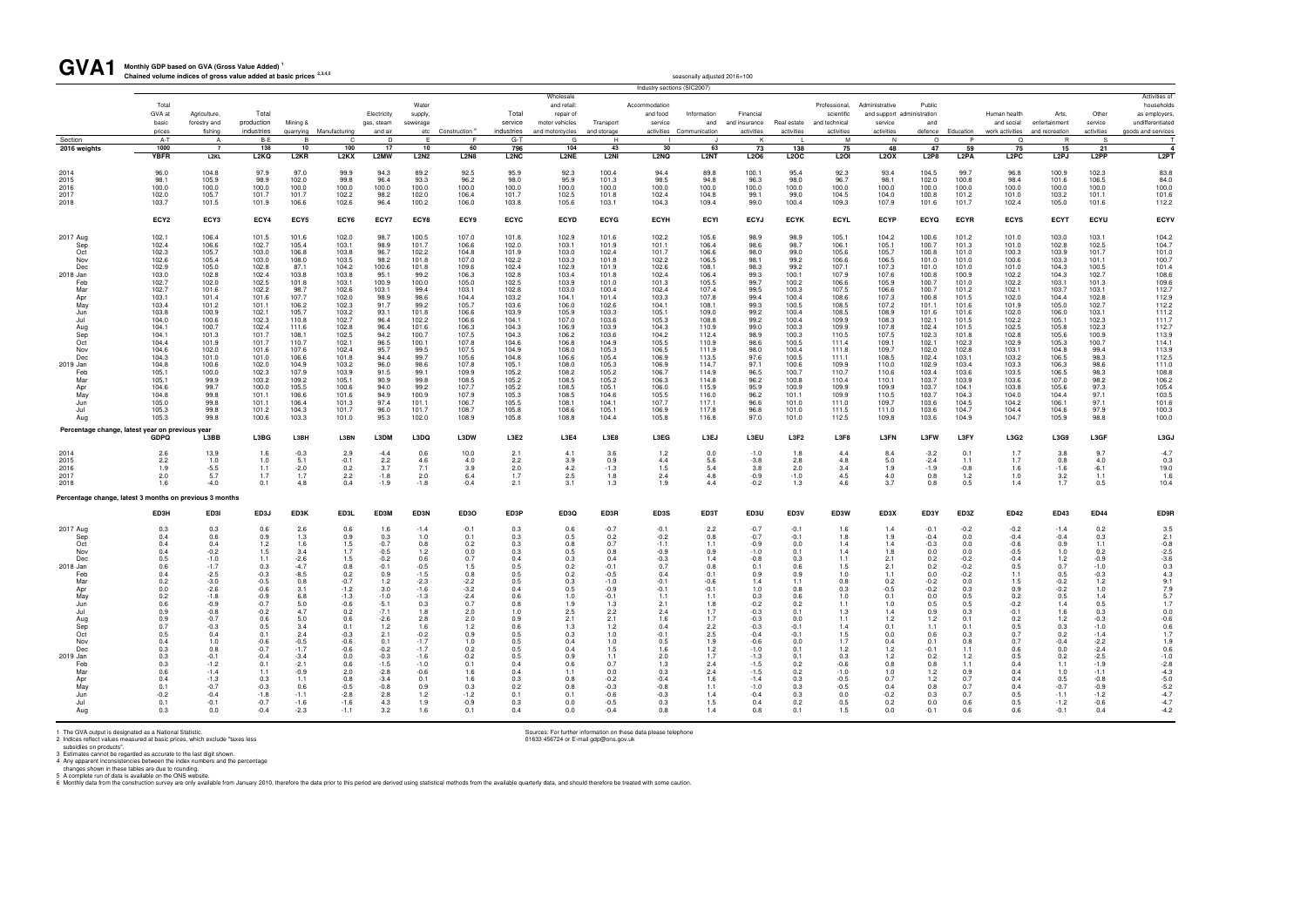**Monthly GDP based on GVA (Gross Value Added) <sup>1</sup>** GVA2 Monthly GDP based on GVA (Gross Value Added)<sup>1</sup><br>Chained volume indices of gross value added at basic prices <sup>2,3,4,5</sup>

| <b>UIAL</b>                                                    | Chained volume indices of gross value added at basic prices 2,3,4,5 |                              |             |                |                         |                           |                     |                               |                                           |                             |                   |                             | seasonally adjusted 2016=100              |                            |                   |                             |                                       |                   |                                           |                            |                        |                          |                                                      |
|----------------------------------------------------------------|---------------------------------------------------------------------|------------------------------|-------------|----------------|-------------------------|---------------------------|---------------------|-------------------------------|-------------------------------------------|-----------------------------|-------------------|-----------------------------|-------------------------------------------|----------------------------|-------------------|-----------------------------|---------------------------------------|-------------------|-------------------------------------------|----------------------------|------------------------|--------------------------|------------------------------------------------------|
|                                                                |                                                                     |                              |             |                |                         |                           |                     |                               |                                           |                             |                   | Industry sections (SIC2007) |                                           |                            |                   |                             |                                       |                   |                                           |                            |                        |                          |                                                      |
|                                                                |                                                                     |                              |             |                |                         |                           |                     |                               |                                           | Wholesale                   |                   |                             |                                           |                            |                   |                             |                                       |                   |                                           |                            |                        |                          | Activities of                                        |
|                                                                | Total                                                               |                              | Total       |                |                         |                           | Water               |                               |                                           | and retail:                 |                   | Accommodation               |                                           |                            |                   | Professional,               | Administrative                        | Public            |                                           |                            |                        |                          | households                                           |
|                                                                | GVA at<br>basic                                                     | Agriculture,<br>forestry and | production  | Mining &       |                         | Electricity<br>gas, steam | supply,<br>sewerage |                               | Total<br>service                          | repair of<br>motor vehicles | Transport         | and food<br>service         | Information<br>and                        | Financial<br>and insurance | Real estate       | scientific<br>and technical | and support administration<br>service | and               |                                           | Human health<br>and social | Arts,<br>entertainment | Other<br>service         | as employers,<br>undifferentiated                    |
|                                                                | prices                                                              | fishing                      | industries  |                | quarrying Manufacturing | and air                   |                     | etc Construction <sup>6</sup> | industries                                | and motorcycles             | and storage       |                             | activities Communication                  | activities                 | activities        | activities                  | activities                            |                   | defence Education                         | work activities            | and recreation         | activities               | goods and services                                   |
| Section                                                        | A-T                                                                 | A                            | B-E         | B              | -C                      | D                         | E                   |                               | $G-T$                                     | G                           | H                 |                             | J                                         | К                          |                   | M                           | N.                                    | $\circ$           | P                                         | $\Omega$                   | <b>R</b>               | -S                       |                                                      |
| 2016 weights                                                   | 1000                                                                | $\overline{7}$               | 138         | 10             | 100                     | 17                        | 10                  | 60                            | 796                                       | 104                         | 43                | 30                          | 63                                        | 73                         | 138               | 75                          | 48                                    | 47                | 59                                        | 75                         | 15                     | 21                       | $\overline{\mathbf{4}}$                              |
| Percentage change, latest 3 months on same 3 months a year ago |                                                                     |                              |             |                |                         |                           |                     |                               |                                           |                             |                   |                             |                                           |                            |                   |                             |                                       |                   |                                           |                            |                        |                          |                                                      |
|                                                                | ED9T                                                                | ED9U                         | ED9V        | ED9W           | <b>EDGQ</b>             | <b>EDGR</b>               | <b>EDGS</b>         | <b>EDGT</b>                   | <b>EDGU</b>                               | <b>EDGV</b>                 | <b>EDGW</b>       | <b>EDGX</b>                 | <b>EDGY</b>                               | <b>EDGZ</b>                | <b>EDHA</b>       | <b>EDHB</b>                 | <b>EDHC</b>                           | <b>EDHD</b>       | <b>EDHE</b>                               | <b>EDHF</b>                | <b>EDHG</b>            | <b>EDHH</b>              | <b>EDHI</b>                                          |
| 2017 Aug                                                       | 2.1                                                                 | 6.9                          | 1.5         | 0.1            | 2.2                     | $-1.3$                    | 0.8                 | 6.2                           | 1.8                                       | 3.3                         | 1.4               | 2.9                         | 5.3                                       | $-1.8$                     | $-0.9$            | 4.6                         | 4.9                                   | 1.1               | 1.4                                       | 1.3                        | 1.8                    | 2.0                      | $-1.5$                                               |
| Sep                                                            | 1.9                                                                 | 7.1                          | 2.0         | $-0.4$         | 2.6                     | $-0.4$                    | 1.2                 | $5.9\,$                       | 1.5                                       | 3.0                         | 1.6               | 2.4                         | 4.2                                       | $-3.2$                     | $-1.1$            | 4.9                         | 4.4                                   | 1.0               | 1.6                                       | 1.1                        | 3.1                    | 2.1                      | $-0.2$                                               |
| Oct                                                            | 1.8                                                                 | 6.8                          | 2.8         | 5.9            | 3.4                     | $-1.6$                    | 1.4                 | 5.6                           | 1.4                                       | 2.3                         | 1.6               | 1.0                         | 4.1                                       |                            | $-1.3$            | 4.9                         | 4.6                                   | 1.1               | 1.6                                       | 0.8                        | 5.6                    | 2.6                      | 0.3                                                  |
| Nov                                                            | 1.7                                                                 | 6.0                          | 3.1         | 9.1            | 3.9                     | $-3.3$                    | 1.1                 | 5.4                           | 1.2                                       | 1.8                         | 1.8               | 0.9                         | 4.0                                       | $-3.9$<br>$-3.5$           | $-1.6$            | 4.9                         | 4.6                                   | 1.1               | 1.4                                       | 0.4                        | 5.2                    | 2.0                      | 1.1                                                  |
| Dec                                                            | 1.6                                                                 | 4.4                          | 2.3         | 2.7            | $3.3$<br>2.2<br>1.5     | $-3.1$                    | 0.5                 | $\frac{5.4}{4.0}$             | 1.2                                       | 1.2                         | $\frac{2.0}{1.5}$ | 1.5                         | 4.5                                       | $-2.9$                     | $-1.5$            | 4.6                         | 5.4                                   | 1.1               | $\begin{array}{c} 0.9 \\ 0.3 \end{array}$ | 0.3                        | 4.6                    | $\frac{1.0}{1.0}$<br>1.7 | $2.0$<br>6.2<br>9.7<br>12.6                          |
| 2018 Jan                                                       | 1.5                                                                 | 1.7                          | 1.1         | $-1.7$         |                         | $-3.5$                    | $-1.6$              |                               | 1.4                                       | 1.4                         |                   | 1.3                         | 4.9                                       | $-1.8$                     | $-0.8$            | 4.4                         | 5.4                                   | 0.9               |                                           | 0.7                        | 2.6                    |                          |                                                      |
| Feb                                                            | 1.4                                                                 | $-1.1$                       | 0.7         | $-3.3$         |                         | $-0.6$                    | $-2.9$              | 1.8                           | 1.5                                       | 1.5                         | 0.4               | 0.3                         | 4.8                                       | $-0.8$                     | 0.1               | 4.2                         | 4.8                                   | 0.7               | $-0.2$                                    | 1.0                        | 1.6                    |                          |                                                      |
| Mar                                                            | 1.3                                                                 | $-3.3$                       | 1.1         | 0.5            | 1.7                     | 2.3                       | $-4.7$              | $-1.1$                        | 1.5                                       | 1.6                         | $-1.0$            | $-0.2$                      | 4.8                                       | $-0.4$                     | 0.9               | 4.1                         | 3.8                                   | 0.3               | $-0.4$                                    | 1.2                        | 0.6                    | $2.8\,$                  |                                                      |
| Apr                                                            | 1.3                                                                 | $-3.9$                       | 1.3         | 2.6            | 1.4                     | 4.9                       | $-3.9$              | $-1.8$                        | 1.6                                       | 1.6                         | $-1.1$            | $-0.5$                      | 4.3                                       | $-0.4$                     | 1.3               | 4.8                         | 4.4                                   | 0.1               | $-0.2$                                    | 0.9                        | 0.2                    | 2.3                      | $12.1$<br>$11.3$<br>$9.2$<br>$7.3$<br>$6.9$<br>$7.6$ |
| May                                                            | 1.4                                                                 | $-4.1$                       | 0.9         | 3.6            | 1.2                     | 1.1                       | $-3.0$              | $-1.8$                        | 1.8                                       | 2.3                         | $-0.4$            | 0.5                         | 4.3                                       | $-0.5$                     | 1.4               | 5.1                         | 4.5                                   | $-0.1$            | 0.1                                       | 0.6                        | 0.6                    | 1.4                      |                                                      |
| Jun                                                            | 1.6                                                                 | $-4.3$                       | 0.7         | 4.5            | 1.2                     | $-3.8$                    | $-0.4$              | $-0.6$                        | 2.0                                       | 3.1                         | 1.0               | 1.5                         | 3.4                                       | $-0.3$                     | 1.5               | 5.0                         | 5.2                                   | 0.1               | 0.3                                       | 0.5                        | 2.0                    | 1.1                      |                                                      |
| Jul                                                            | 1.8                                                                 | $-4.6$                       | 0.7         | 4.5            | 1.3                     | $-5.1$                    | 0.4                 | 0.4                           | $2.2$<br>$2.3$<br>$2.4$                   | 4.0                         | 1.9               | 1.9                         | $\begin{array}{c} 3.5 \\ 3.8 \end{array}$ | $-0.2$                     | 1.6               | 4.7                         | 4.4                                   | 0.6               | 0.4                                       | 0.6                        | 3.0                    | 1.4                      |                                                      |
| Aug                                                            | 2.0                                                                 | $-5.0$                       | 0.9         | $6.0$<br>$6.7$ | 1.1                     | $-3.2$                    | 1.2                 | $0.3$<br>0.4                  |                                           | 3.8                         | $2.\overline{3}$  | 2.2                         |                                           | 0.0                        | 1.6               | 4.6                         | 4.3                                   | 1.2               | 0.4                                       | 1.0                        | $\frac{3.3}{2.8}$      | 1.0                      |                                                      |
| Sep                                                            | 1.9                                                                 | $-5.1$                       | 0.3         |                | 0.4                     | $-3.0$                    | 0.2                 |                               |                                           | 3.8                         | 2.0               | 2.1                         | 4.9                                       | 0.1                        | 1.5               | 4.6                         | 3.4                                   | 1.6               | 0.4                                       | 1.4                        |                        | $-0.2$                   |                                                      |
| Oct                                                            | 1.9                                                                 | $-4.6$                       | $-0.4$      | 5.3            | $-0.5$                  | $-2.5$                    | $-0.6$              | 1.0                           | 2.4                                       | 3.5                         | 2.1               | 2.9                         | 4.9                                       | 0.4                        | 1.5               | 4.7                         | 3.0                                   | 1.5               | 0.7                                       | 1.9                        | 2.3                    | $-1.1$                   | 10.0                                                 |
| Nov                                                            | 1.9                                                                 | $-3.9$                       | $-1.2$      | 2.0            | $-1.1$                  | $-2.6$                    | $-1.8$              | 1.4                           | 2.5                                       | 3.7                         | 2.5               | 3.7                         | 4.9                                       | 0.3                        | 1.4               | 4.8                         | 2.9                                   | 1.3               | 1.2                                       | 2.3                        | 1.8                    | $-1.4$                   | 11.6                                                 |
| Dec                                                            | 1.8                                                                 | $-3.5$                       | $-1.5$      | 7.6            | $-1.7$                  | $-3.0$                    | $-2.1$              | $-0.2$                        | 2.6                                       | 3.9                         | 3.1               | 4.0                         | 4.7                                       | 0.0                        | 1.3               | 4.7                         | 2.5                                   | 1.2               | 1.7                                       | 2.4                        | 1.6                    | $-1.7$                   | 12.3                                                 |
| 2019 Jan                                                       | 1.7                                                                 | $-3.0$                       | $-1.2$      | $6.8\,$        | $-1.4$                  | $-2.7$                    | $-1.7$              | $-0.6$                        | 2.4                                       | 4.2                         | 3.4               | 4.3                         | 5.9                                       | $-1.0$                     | $1.0$             | 3.5                         | 2.1                                   | 1.5               | 2.1                                       | 1.9                        | 1.8                    | $-2.6$                   | $8.6$<br>$4.0$                                       |
| Feb                                                            | 1.8                                                                 | $-2.6$                       | $-0.8$      | 9.1            | $-0.7$                  | $-4.9$                    | $-1.2$              | 0.7                           | 2.4                                       | 4.1                         | 3.7               | 4.6                         | 7.2                                       | $-2.1$                     | 0.8               | 3.2                         | 2.6                                   | 2.1               | 2.4                                       | 1.6                        | 2.4                    | $-3.1$                   |                                                      |
| Mar                                                            | 2.2                                                                 | $-1.9$                       | 0.2         | 5.8            | 0.9                     | $-6.9$                    | $-0.4$              | 3.7                           | 2.4                                       | 4.7                         | 4.1               | 4.5                         | $7.9\,$                                   | $-2.9$                     | $0.5\,$           | 2.8                         | $3.3\,$                               | 2.6               | 2.6                                       | 1.3                        | 2.8                    | $-3.9$                   | $-1.5$                                               |
| Apr                                                            | 2.1                                                                 | $-1.8$                       | $-0.2$      | 4.7            | 0.6                     | $-8.7$                    | 0.1                 | $4.4\,$                       | 2.3                                       | 4.6                         | 4.2               | 3.9                         | $7.8\,$                                   | $-3.3$                     | $0.5\,$           | 2.6                         | $3.4\,$                               | 2.9               | 2.6                                       | 1.5                        | $2.5\,$                | $-4.4$                   | $-4.4$<br>$-6.7$<br>$-7.7$                           |
| May                                                            | 1.8                                                                 | $-1.6$                       | $-0.2$      | 2.8            | 0.1                     | $-4.7$                    | 0.9                 | $3.5\,$                       | 2.0                                       | 3.9                         | 3.4               | 2.6                         | $7.2\,$                                   | $-3.3$                     | 0.5               | 1.7                         | $2.9\,$                               | 2.8               | 2.6                                       | 1.7                        | $1.2$                  | $-5.2$                   |                                                      |
| Jun                                                            | 1.4                                                                 | $-1.4$                       | $-0.9$      | $-0.3$         | $-1.3$                  | 0.9                       | 0.5                 | 1.8                           | 1.7                                       | 2.9                         | 2.1               | 2.1                         | 7.4                                       | $-3.1$                     | 0.5               | 1.6                         | 2.1                                   | 2.5               | 2.7                                       | 2.0                        | 0.2                    | $-5.6$                   |                                                      |
| Jul                                                            | 1.3                                                                 | $-1.1$                       | $-0.7$      | $-1.7$         | $-1.2$                  | 2.5                       | 0.2                 | 1.4                           | 1.6                                       | 2.0                         | 1.4               | 1.8                         | 7.6                                       | $-2.7$                     | 0.6               | 1.7                         | 2.1                                   | 2.0               | 2.9                                       | 2.1                        | $-0.3$                 | $-5.2$                   | $-8.9$                                               |
| Aug                                                            | 1.2                                                                 | $-1.0$                       | $-1.3$      | $-4.3$         | $-1.5$                  | 1.0                       | $-0.3$              | 1.5                           | 1.6                                       | 1.8                         | 0.9               | 1.8                         | 7.0                                       | $-2.3$                     | 0.6               | 2.1                         | 1.7                                   | 1.6               | 3.1                                       | 2.2                        | $-0.1$                 | $-4.6$                   | $-10.0$                                              |
| Percentage change, latest month on previous month              |                                                                     |                              |             |                |                         |                           |                     |                               |                                           |                             |                   |                             |                                           |                            |                   |                             |                                       |                   |                                           |                            |                        |                          |                                                      |
|                                                                | <b>ECYX</b>                                                         | <b>ECYY</b>                  | <b>ECYZ</b> | ECZ2           | <b>ECZA</b>             | <b>ECZC</b>               | <b>ECZD</b>         | <b>ECZE</b>                   | <b>ECZG</b>                               | <b>ECZK</b>                 | <b>ECZN</b>       | <b>ECZT</b>                 | <b>ECZU</b>                               | ED <sub>2</sub> G          | ED <sub>2</sub> H | ED <sub>21</sub>            | ED <sub>2</sub> J                     | ED <sub>2</sub> K | ED <sub>2</sub> L                         | ED2M                       | ED <sub>2N</sub>       | ED <sub>20</sub>         | ED <sub>2</sub> P                                    |
| 2017 Aug                                                       | 0.3                                                                 | 0.4                          | 0.1         | $-1.3$         | 0.4                     | 0.3                       | $-1.1$              | 1.3                           | 0.2                                       | 0.6                         | 0.3               | $-1.8$                      | 0.8                                       | $-0.4$                     | 0.1               | 0.6                         | 0.3                                   | $-0.1$            | 0.1                                       | $-0.1$                     | 0.8                    | 2.4                      | $-1.4$                                               |
| Sep                                                            | 0.3                                                                 | 0.2                          | 1.1         | 3.7            | 1.1                     | 0.3                       | 1.2                 | $-0.4$                        | 0.2                                       | 0.2                         | 0.3               | $-1.0$                      | 0.8                                       | $-0.3$                     | $-0.2$            | 0.9                         | 0.8                                   | 0.1               | 0.1                                       | 0.0                        | $-0.2$                 | $-0.5$                   | 0.5                                                  |
| Oct                                                            | $-0.1$                                                              | $-0.9$                       | 0.3         | 1.4            | 0.6                     | $-2.3$<br>1.6             | 0.5                 | $-1.6$                        | $\begin{array}{c} 0.0 \\ 0.2 \end{array}$ | $-0.1$                      | 0.5               | 0.5                         | $0.2$<br>-0.1                             | $-0.6$<br>$0.2$            | 0.3               | $-0.5$                      | 0.6                                   | 0.1               | $-0.2$                                    | $-0.7$                     | 1.1                    | $-0.8$                   |                                                      |
| Nov                                                            | 0.3                                                                 | $-0.3$                       | 0.0         | 1.1            | $-0.2$                  |                           | $-0.4$              | 2.1                           |                                           | 0.3                         | $-0.5$            | 0.5                         |                                           |                            | 0.2               | 1.0                         | 0.8                                   | 0.2               | $0.0\,$                                   | 0.3                        | $-0.6$                 | $-0.6$                   | $-3.6$<br>$-0.2$<br>0.7                              |
| Dec                                                            | 0.3                                                                 | $-0.4$                       | $-0.2$      | $-19.3$        | 0.7                     | 2.4                       | 0.0                 | 2.4                           | 0.2                                       | $-0.5$                      | 0.1               | 0.4                         | 1.5                                       | 0.2                        | 0.0               | 0.4                         | 0.8                                   | 0.0               | 0.0                                       | 0.4                        | 0.9                    | $-0.6$                   |                                                      |
| 2018 Jan                                                       | 0.1                                                                 | $-2.0$                       | $-0.3$      | 19.2           | $-0.4$                  | $-5.4$                    | $-2.5$              | $-3.1$                        | 0.4                                       | 0.5                         | $-0.1$            | $-0.2$                      | $-1.6$                                    | 1.1                        | 0.9               | 0.8                         | 0.3                                   | $-0.2$            | $-0.1$                                    | 1.2                        | 0.0                    | 2.2                      | $7.1$<br>0.9<br>2.9<br>0.2<br>-0.6                   |
| Feb                                                            | $-0.3$                                                              | $-0.8$                       | 0.0         | $-1.9$         | $-0.7$                  | 6.1                       | 0.8                 | $-1.2$                        | $-0.3$                                    | 0.5                         | $-0.8$            | $-1.1$                      | $-0.9$                                    | 0.4                        | 0.1               | $-1.2$                      | $-1.6$                                | $-0.1$            | 0.1                                       | 0.0                        | $-1.1$                 | $-1.3$                   |                                                      |
| Mar                                                            | 0.1                                                                 | $-0.4$                       | $-0.3$      | $-3.1$         | $-0.4$                  | 2.1                       | $-0.6$              | $-1.8$                        | 0.3                                       | $-0.8$                      | $-0.5$            | 1.1                         | 1.8                                       | $-0.2$                     | 0.1               | 0.9                         | 0.7                                   | 0.0               | 0.2                                       | 0.0                        | 0.6                    | 1.8                      |                                                      |
| Apr                                                            | 0.3                                                                 | $-0.2$                       | $-0.5$      | 9.1            | $-0.6$                  | $-4.1$                    | $-0.8$              | 1.3                           | 0.4                                       | 1.1                         | 0.9               | 0.9                         | 0.4                                       | 0.0                        | 0.1               | 1.0                         | 0.7                                   | 0.1               | 0.3                                       | $-0.1$                     | 0.7                    | $-0.3$                   |                                                      |
| May                                                            | 0.3                                                                 | $-0.2$                       | $-0.5$      | $-1.4$         | 0.3                     | $-7.2$                    | 0.7                 | 1.2                           | 0.4                                       | 1.8                         | 1.2               | 0.7                         | 0.3                                       | $-0.1$                     | 0.1               | 0.0                         | $-0.1$                                | 0.3               | 0.1                                       | $-0.1$                     | 0.6                    | $-0.1$                   |                                                      |
| Jun                                                            | 0.4                                                                 | $-0.3$                       | 1.0         | $-0.5$         | 0.8                     | 1.5                       | 2.6                 | 0.9                           | $0.3\,$                                   | $-0.2$                      | 0.6               | 0.9                         | 0.8                                       | $-0.1$                     | 0.0               | 0.0                         | 1.6                                   | 0.5               | 0.0                                       | 0.1                        | 0.9                    | 0.4                      | $-0.9$                                               |
| Jul                                                            | 0.2                                                                 | $-0.3$                       | 0.2         | 4.8            | $-0.5$                  | 3.5                       | 0.3                 | 0.0                           | 0.2                                       | 1.1                         | 0.3               | 0.2                         | $-0.2$                                    | 0.0                        | 0.0               | $1.2$                       | $-0.6$                                | 0.5               | $-0.1$                                    | 0.2                        | $-0.9$                 | $-0.8$                   | 0.4                                                  |
| Aug                                                            | 0.1                                                                 | 0.1                          | 0.0         | 0.8            | 0.1                     | 0.0                       | $-0.5$              | $-0.2$                        | 0.1                                       | $-0.1$                      | 0.3               | $-1.0$                      | 1.9                                       | $-0.1$                     | $-0.1$            | 0.0                         | $-0.4$                                | 0.3               | 0.0                                       | 0.3                        | 0.7                    | $0.0\,$                  | 0.9                                                  |
| Sep                                                            | $0.0\,$                                                             | 0.6                          | $-0.6$      | $-3.2$         | $-0.2$                  | $-2.3$                    | $-0.9$              | 1.1                           | $0.0\,$                                   | $-0.7$                      | $-0.3$            | $-0.1$                      | $1.3$                                     | $-0.1$                     | 0.0               | 0.6                         | $-0.2$                                | $-0.1$            | 0.3                                       | 0.3                        | $-0.2$                 | $-1.4$                   | 1.1                                                  |
| Oct                                                            | 0.2                                                                 | 0.6                          | 0.0         | 2.4            | $-0.5$                  | 2.4                       | $-0.6$              | 0.3                           | 0.3                                       | 0.6                         | 1.3               | 1.3                         | $-1.4$                                    | $-0.3$                     | 0.2               | 0.8                         | 1.5                                   | $-0.2$            | 0.5                                       | 0.2                        | $-0.3$                 | $-0.2$                   | 0.2                                                  |
| Nov                                                            | 0.2                                                                 | 0.1                          | $-0.1$      | $-2.8$         | 0.3                     | $-0.8$                    | $-0.7$              | $-0.2$                        | 0.3                                       | 1.1                         | 0.3               | 1.0                         | 0.9                                       | $-0.6$                     | $-0.1$            | 0.4                         | 0.5                                   | 0.0               | 0.5                                       | 0.1                        | $-0.5$                 | $-1.3$                   | $-0.2$                                               |
| Dec                                                            | $-0.3$                                                              | $-1.0$                       | $-0.6$      | $-0.9$         | $-0.6$                  | $-1.3$                    | 0.2                 | $-1.8$                        | $-0.1$                                    | $-1.3$                      | 0.1               | 0.3                         | 1.5                                       | $-0.5$                     | 0.1               | $-0.7$                      | $-1.1$                                | 0.3               | 0.4                                       | 0.1                        | 1.6                    | $-1.1$                   | $-1.3$                                               |
| 2019 Jan                                                       | 0.5                                                                 | $-0.4$                       | 1.0         | $-1.7$         | 1.4                     | 1.7                       | $-1.0$              | 2.0                           | 0.3                                       | 1.3                         | $-0.1$            | 0.0                         | 1.0                                       | $-0.5$                     | 0.1               | $-1.0$                      | 1.3                                   | 0.6               | 0.2                                       | 0.1                        | $-0.2$                 | 0.3                      | $-1.3$                                               |
| Feb                                                            | 0.3                                                                 | $-0.6$                       | 0.3         | 2.9            | 0.7                     | $-4.6$                    | 0.5                 | 2.0                           | 0.2                                       | 0.2                         | $-0.1$            | $-0.2$                      | 0.2                                       | $-0.6$                     | 0.1               | 0.8                         | 0.6                                   | 0.5               | 0.2                                       | 0.1                        | 0.2                    | $-0.2$                   | $-2.0$                                               |
| Mar                                                            | $0.0\,$                                                             | $-0.1$                       | 0.9         | 1.3            | 1.1                     | $-0.7$                    | 0.7                 | $-1.2$                        | $0.0\,$                                   | 0.3                         | 0.0               | $-0.3$                      | $-0.1$                                    | $-0.3$                     | 0.1               | $-0.3$                      | $-0.5$                                | 0.3               | 0.2                                       | 0.1                        | 0.5                    | $-0.1$                   | $-2.4$                                               |
| Apr                                                            | $-0.5$                                                              | $-0.2$                       | $-3.2$      | $-3.4$         | $-4.3$                  | 3.4                       | $-0.6$              | $-0.7$                        | 0.0                                       | $-0.1$                      | $-0.1$            | $-0.4$                      | 1.0                                       | $-0.4$                     | 0.1               | $-0.4$                      | $-0.2$                                | 0.0               | 0.2                                       | 0.1                        | $-1.3$                 | $-1.0$                   | $-0.7$                                               |
| May                                                            | 0.2                                                                 | 0.1                          | 1.1         | 1.1            | 1.0                     | 1.0                       | 1.7                 | 0.1                           | 0.1                                       | 0.0                         | $-0.4$            | $-0.4$                      | 0.1                                       | 0.3                        | 0.2               | 0.0                         | 0.6                                   | $-0.1$            | 0.2                                       | 0.2                        | $-1.1$                 | $-0.1$                   | $-1.8$                                               |
| Jun                                                            | 0.1                                                                 | 0.0                          | 0.1         | $-0.2$         | $-0.3$                  | 2.6                       | 0.2                 | $-1.1$                        | 0.2                                       | $-0.4$                      | $-0.5$            | 2.0                         | 0.9                                       | 0.5                        | $-0.1$            | 1.0                         | $-0.8$                                | $-0.1$            | 0.2                                       | 0.2                        | 1.7                    | 0.0                      | $-1.8$                                               |
| Jul                                                            | 0.4                                                                 | 0.0                          | 0.1         | $-2.0$         | 0.4                     | $-1.4$                    | 0.7                 | 1.8                           | 0.3                                       | 0.5                         | 1.0               | $-0.7$                      | 0.6                                       | 0.2                        | 0.0               | 0.5                         | 1.3                                   | 0.0               | 0.2                                       | 0.2                        | $-1.5$                 | 0.8                      | $-1.3$                                               |
| Aug                                                            | $-0.1$                                                              | $-0.1$                       | $-0.6$      | $-1.0$         | $-0.7$                  | $-0.7$                    | 0.3                 | 0.2                           | 0.0                                       | 0.2                         | $-0.7$            | $-1.0$                      | $-0.8$                                    | 0.2                        | 0.0               | 0.8                         | $-1.1$                                | 0.0               | 0.1                                       | 0.4                        | 1.3                    | 1.0                      | $-0.2$                                               |
|                                                                |                                                                     |                              |             |                |                         |                           |                     |                               |                                           |                             |                   |                             |                                           |                            |                   |                             |                                       |                   |                                           |                            |                        |                          |                                                      |
|                                                                |                                                                     |                              |             |                |                         |                           |                     |                               |                                           |                             |                   |                             |                                           |                            |                   |                             |                                       |                   |                                           |                            |                        |                          |                                                      |

1 The GVA output is designated as a National Statistic.<br>2 Indices reflect values measured at basic prices, which exclude "taxes less<br>3 Sources: For further information on these data please telephone<br>3 Statistics connot be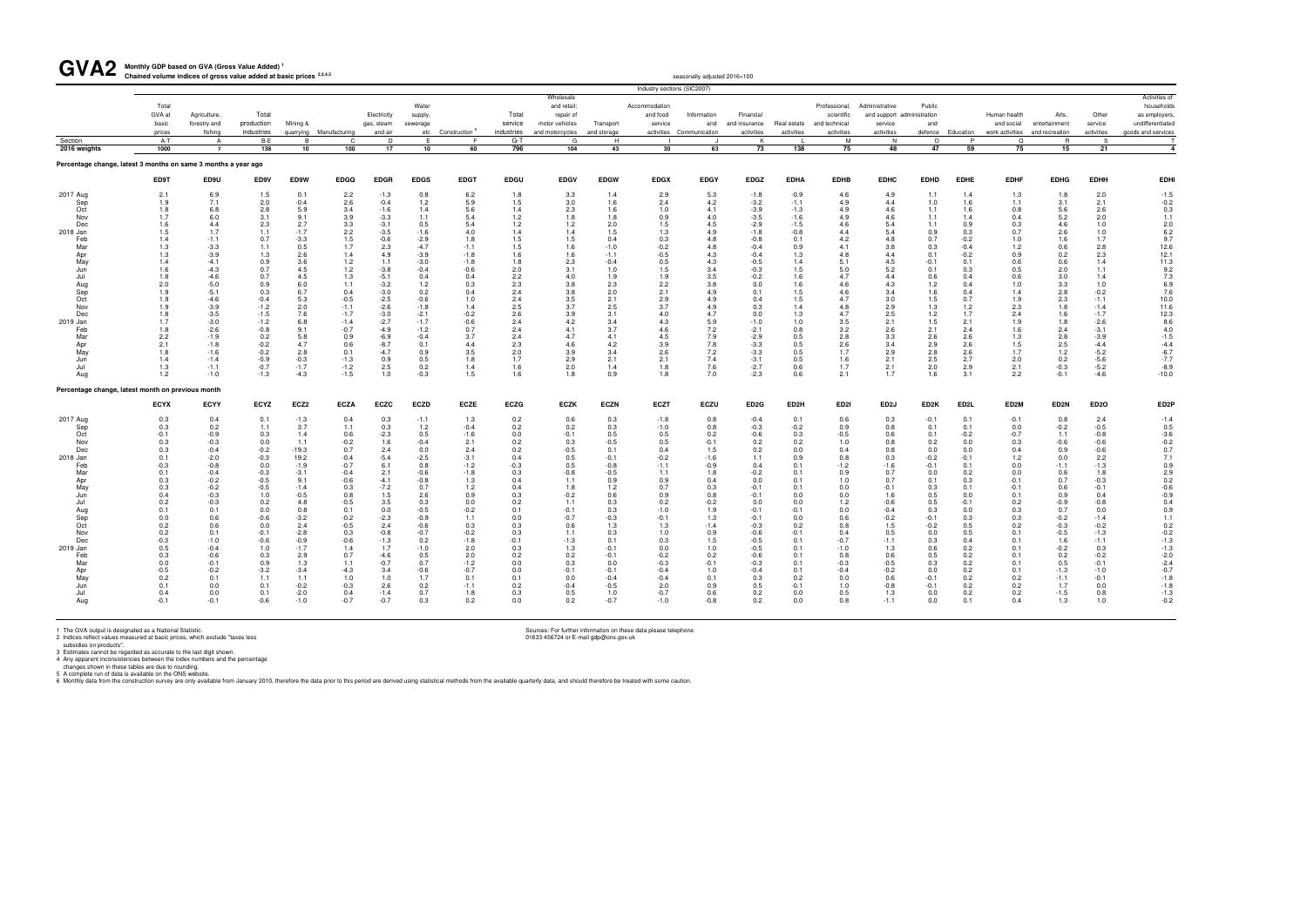seasonally adjusted 2016=100

1 The GVA output is designated as a National Statistic.<br>2 Indices reflect values measured at basic prices, which exclude "taxes less<br>3 istimates cannot be regarded as accurate to the last digit shown.<br>4 Any apparent incons

#### **Monthly GDP based on GVA (Gross Value Added) <sup>1</sup>** GVA3 Monthly GDP based on GVA (Gross Value Added)<sup>1</sup><br>Chained volume indices of gross value added at basic prices <sup>2,3,4,5</sup>

|                                                          |                  |                  |                   |                  |                         |                   |                   |                               |            |                 |             |               | Industry sections (SIC2007) |               |             |               |                            |            |            |              |                                |               |                    |
|----------------------------------------------------------|------------------|------------------|-------------------|------------------|-------------------------|-------------------|-------------------|-------------------------------|------------|-----------------|-------------|---------------|-----------------------------|---------------|-------------|---------------|----------------------------|------------|------------|--------------|--------------------------------|---------------|--------------------|
|                                                          |                  |                  |                   |                  |                         |                   |                   |                               |            | Wholesale       |             |               |                             |               |             |               |                            |            |            |              |                                |               | Activities of      |
|                                                          | Total            |                  |                   |                  |                         |                   | Water             |                               |            | and retail:     |             | Accommodation |                             |               |             | Professional. | Administrative             | Public     |            |              |                                |               | households         |
|                                                          | GVA at           | Agriculture,     | Total             |                  |                         | Electricity       | supply.           |                               | Total      | repair of       |             | and food      | Information                 | Financial     |             | scientific    | and support administration |            |            | Human health | Arts                           | Other         | as employers       |
|                                                          | basic            | forestry and     | production        | Mining &         |                         | gas, steam        | sewerage          |                               | service    | motor vehicles  | Transport   | service       | and                         | and insurance | Real estate | and technical | service                    | and        |            | and social   | entertainment                  | service       | undifferentiated   |
|                                                          | prices           | fishing          | industries        |                  | quarrying Manufacturing | and air           |                   | etc Construction <sup>6</sup> | industries | and motorcycles | and storage |               | activities Communication    | activities    | activities  | activities    | activities                 | defence    | Education  |              | work activities and recreation | activities    | goods and services |
| Section                                                  | $A-T$            | A                | B-E               |                  | $\cap$                  | D                 |                   |                               | $G-T$      | G               | H           |               |                             |               |             | M             | N                          | $\Omega$   |            | $\Omega$     |                                |               |                    |
| 2016 weights                                             | 1000             | $\overline{7}$   | 138               | 10               | 100                     | 17                | 10                | 60                            | 796        | 104             | 43          | 30            | 63                          | 73            | 138         | 75            | 48                         | 47         | 59         | 75           | 15                             | 21            |                    |
| Percentage change, latest month on same month a year ago |                  |                  |                   |                  |                         |                   |                   |                               |            |                 |             |               |                             |               |             |               |                            |            |            |              |                                |               |                    |
|                                                          | ED <sub>2R</sub> | ED2S             | ED <sub>2</sub> T | ED <sub>2U</sub> | ED <sub>2V</sub>        | ED <sub>2</sub> W | ED <sub>2</sub> X | ED <sub>2</sub> Y             | ED2Z       | <b>ED32</b>     | <b>ED33</b> | <b>ED34</b>   | <b>ED35</b>                 | <b>ED36</b>   | <b>ED37</b> | <b>ED38</b>   | <b>ED39</b>                | ED3A       | ED3B       | ED3C         | ED3D                           | ED3E          | ED3F               |
| 2017 Aug                                                 | 2.0              | 7.1              | 1.7               | $-2.1$           | 2.4                     | $-0.6$            | 0.7               | 6.7                           | 1.6        | 3.3             | 1.7         | 1.7           | 4.6                         | $-4.0$        | $-0.9$      | 4.7           | 5.2                        | 1.0        | 1.6        | 1.1          | 5.1                            | 2.6           | $-0.7$             |
| Sep                                                      | 1.8              | 7.3              | 2.7               | 4.9              | 3.0                     | 0.2               | 1.8               | 5.9                           | 1.3        | 2.3             | 1.4         | 0.0           | 3.8                         | $-3.8$        | $-1.4$      | 5.4           | 3.5                        | 1.1        | 1.8        | 1.0          | 4.7                            | 2.6           | 1.6                |
| Oct                                                      | 1.8              | 6.0              | 4.1               | 15.9             | 4.9                     | $-4.4$            | 1.6               | 4.3                           | 1.1        | 1.5             | 1.7         | 1.4           | 4.0                         | $-3.9$        | $-1.6$      | 4.4           | 5.0                        | 1.1        | 1.5        | 0.2          | 7.1                            | 2.5           | 0.1                |
| Nov                                                      | 1.7              | 4.8              | 2.4               | 7.0              | 3.7                     | $-5.5$            | $-0.1$            | 6.0                           | 1.2        | 1.6             | 2.1         | 1.2           | 4.3                         | $-2.9$        | $-1.7$      | 4.8           | 5.3                        | 1.0        | 0.8        | 0.2          | 3.7                            | 0.9           | 1.6                |
| Dec                                                      | 1.5              | 2.5              | 0.5               | $-13.7$          | 1.3                     | 0.8               | $-0.1$            | 5.9                           | 1.3        | 0.6             | 2.2         | 1.9           | 5.1                         | $-1.9$        | $-1.1$      | 4.5           | 5.8                        | 1.1        | 0.5        | 0.5          | 3.1                            | $-0.4$        | 4.3                |
| 2018 Jan                                                 | 1.4              | $-2.0$           | 0.3               | 1.4              | 1.7                     | $-5.7$            | $-4.7$            | 0.2                           | 1.7        | 2.0             | 0.2         | 0.9           | 5.2                         | $-0.5$        | 0.5         | 3.9           | 5.0                        | 0.5        | $-0.5$     | 1.3          | 1.2                            | 2.5           | 12.9               |
| Feb                                                      | 1.3              | $-3.6$           | 1.3               | 2.4              | 1.6                     | 3.3               | $-4.0$            | $-0.4$                        | 1.5        | 2.1             | $-1.2$      | $-1.7$        | 4.0                         | $-0.1$        | 1.0         | 4.1           | 3.6                        | 0.3        | $-0.6$     | 1.2          | 0.6                            | 3.0           | 12.0               |
| Mar                                                      | 1.2              | $-4.2$           | 1.6               | $-2.2$           | 1.7                     | 9.9               | $-5.5$            | $-3.0$                        | 1.5        | 0.9             | $-1.9$      | 0.3           | 5.1                         | $-0.5$        | 1.4         | 4.5           | 2.9                        | 0.1        | $-0.2$     | 1.0          | $-0.1$                         | 2.9           | 13.0               |
| Apr                                                      | 1.5              | $-4.0$           | 0.9               | 7.8              | 0.8                     | 1.8               | $-2.1$            | $-2.1$                        | 1.9        | 1.9             | $-0.3$      | 0.0           | 3.8                         | $-0.5$        | 1.5         | 6.0           | 6.9                        | $-0.3$     | 0.1        | 0.6          | 0.1                            | 1.0           | 11.3               |
| May                                                      | 1.6              | $-4.2$           | 0.1               | 5.3              | 1.1                     | $-8.0$            | $-1.2$            | $-0.4$                        | 2.1        | 4.3             | 0.8         | 1.2           | 4.0                         | $-0.3$        | 1.5         | 4.7           | 3.8                        | $-0.1$     | 0.4        | 0.4          | 1.8                            | 0.4           | 9.6                |
| Jun                                                      | 1.8<br>2.1       | $-4.6$           | 0.9               | 0.7              | 1.7                     | $-5.2$            | 1.9               | 0.5                           | 2.1        | 3.1             | 2.5         | 3.4           | 2.5                         | $-0.1$        | 1.6         | 4.2           | 5.1                        | 0.5        | 0.4        | 0.6          | 4.2                            | 2.0           | 6.7                |
|                                                          | 1.9              | $-5.1$<br>$-5.3$ | 1.0               | 7.6<br>9.9       | 1.0<br>0.7              | $-2.0$<br>$-2.3$  | 0.5               | 0.9<br>$-0.6$                 | 2.5<br>2.4 | 4.6<br>3.9      | 2.2<br>2.2  | 1.2<br>2.0    | 3.9<br>5.1                  | $-0.1$<br>0.2 | 1.6         | 5.2<br>4.5    | 4.3<br>3.5                 | 1.4<br>1.8 | 0.4        | 1.0<br>1.4   | 2.8<br>2.7                     | 1.7<br>$-0.7$ | 5.8<br>8.2         |
| Aug<br>Sep                                               | 1.7              | $-5.0$           | 0.9<br>$-0.9$     | 2.6              | $-0.6$                  | $-4.8$            | 1.1<br>$-0.9$     | 0.9                           | 2.3        | 3.0             | 1.6         | 3.0           | 5.6                         | 0.4           | 1.4<br>1.6  | 4.1           | 2.4                        | 1.6        | 0.4<br>0.6 | 1.7          | 2.8                            | $-1.6$        | 8.8                |
| Oct                                                      | 2.1              | $-3.5$           | $-1.3$            | 3.7              | $-1.6$                  | $-0.2$            | $-2.0$            | 2.8                           | 2.6        | 3.7             | 2.5         | 3.8           | 4.0                         | 0.7           | 1.5         | 5.5           | 3.3                        | 1.3        | 1.3        | 2.6          | 1.3                            | $-1.0$        | 13.1               |
| Nov                                                      | 2.0              | $-3.2$           | $-1.4$            | $-0.3$           | $-1.1$                  | $-2.6$            | $-2.3$            | 0.5                           | 2.7        | 4.5             | 3.3         | 4.2           | 5.0                         | $-0.1$        | 1.2         | 4.8           | 3.0                        | 1.1        | 1.8        | 2.5          | 1.4                            | $-1.7$        | 13.1               |
| Dec                                                      | 1.3              | $-3.7$           | $-1.7$            | 22.4             | $-2.4$                  | $-6.1$            | $-2.1$            | $-3.7$                        | 2.3        | 3.7             | 3.4         | 4.1           | 5.0                         | $-0.7$        | 1.3         | 3.8           | 1.1                        | 1.3        | 2.1        | 2.2          | 2.0                            | $-2.2$        | 10.9               |
| 2019 Jan                                                 | 1.8              | $-2.1$           | $-0.4$            | 1.0              | $-0.6$                  | 0.9               | $-0.6$            | 1.4                           | 2.2        | 4.5             | 3.5         | 4.4           | 7.8                         | $-2.2$        | 0.5         | 1.9           | 2.2                        | 2.2        | 2.5        | 1.2          | 1.9                            | $-4.0$        | 2.2                |
| Feb                                                      | 2.4              | $-2.0$           | $-0.2$            | 5.9              | 0.8                     | $-9.3$            | $-0.9$            | 4.6                           | 2.7        | 4.2             | 4.2         | 5.3           | 8.9                         | $-3.2$        | 0.5         | 3.9           | 4.5                        | 2.7        | 2.6        | 1.3          | 3.3                            | $-3.0$        | $-0.7$             |
| Mar                                                      | 2.4              | $-1.7$           |                   | 10.7             | 2.4                     | $-11.8$           | 0.4               | 5.3                           | 2.4        | 5.4             | 4.7         | 3.9           | 6.9                         | $-3.2$        | 0.5         | 2.7           | 3.2                        | 3.0        | 2.6        | 1.4          | 3.2                            | $-4.8$        | $-5.8$             |
| Anr                                                      | 1.5              | $-1.7$           | $-1.6$            | $-2.0$           | $-1.4$                  | $-5.0$            | 0.7               | 3.2                           | 1.9        | 4.1             | 3.7         | 2.5           | 7.5                         | $-3.6$        | 0.5         | 1.2           | 2.4                        | 2.9        | 2.6        | 1.7          | 1.1                            | $-5.4$        | $-6.6$             |
| Mav                                                      | 1.4              | $-1.4$           | 0.0               | 0.4              | $-0.7$                  | 3.5               | 1.7               | 2.1                           | 1.6        | 2.3             | 2.0         | 1.4           | 7.3                         | $-3.1$        | 0.6         | 1.3           | 3.1                        | 2.6        | 2.7        | 2.0          | $-0.6$                         | $-5.4$        | $-7.8$             |
| Jun                                                      | 1.1              | $-1.1$           | $-1.0$            | 0.7              | $-1.8$                  | 4.5               | $-0.8$            | 0.1                           | 1.6        | 2.1             | 0.8         | 2.5           | 7.4                         | $-2.6$        | 0.5         | 2.3           | 0.7                        | 2.0        | 2.9        | 2.1          | 0.1                            | $-5.8$        | $-8.6$             |
| Jul                                                      | 1.3              | $-0.8$           | $-1.1$            | $-5.9$           | $-0.9$                  | $-0.4$            | $-0.4$            | 1.9                           | 1.6        | 1.5             | 1.5         | 1.5           | 8.2                         | $-2.4$        | 0.6         | 1.5           | 2.6                        | 1.5        | 3.2        | 2.2          | $-0.5$                         | $-4.4$        | $-10.2$            |
| Aug                                                      | 1.1              | $-1.0$           | $-1.8$            | $-7.5$           | $-1.7$                  | $-1.1$            | 0.4               | 2.4                           | 1.5        | 1.8             | 0.5         | 1.4           | 5.3                         | $-2.0$        | 0.7         | 2.4           | 1.8                        | 1.2        | 3.3        | 2.2          | 0.1                            | $-3.4$        | $-11.2$            |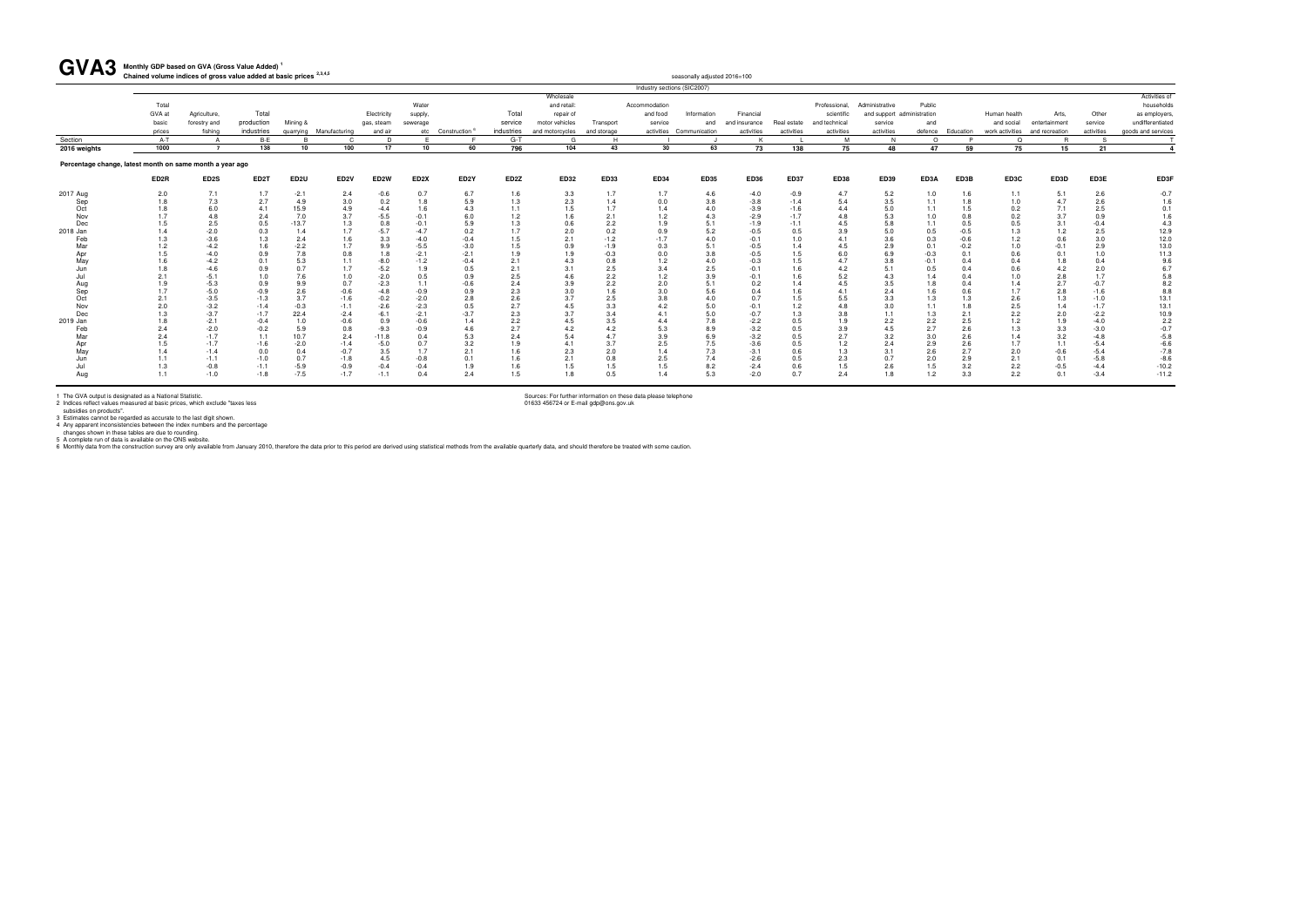# **Monthly GDP based on GVA (Gross Value Added) <sup>1</sup>**

| .                                                                                                                                                                                          |                                                                                                                                                                                                                                            | Revisions to growth of gross value added at basic prices                                                                                                                                                                          |                                                                                                                                                                                                                                                     |                                                                                                                                                                                                        |                                                                                                                                                                                                                                               |                                                                                                                                                                                                                                               |                                                                                                                                                                                                                                           |                                                                                                                                                                                                                             |                                                                                                                                                                                                              |                                                                                                                                                                                                 |                                                                                                                                                                                                                                 |                                                                                                                                                                                                                            | seasonally adjusted 2016=100                                                                                                                                                                                                           |                                                                                                                                                                                                                             |                                                                                                                                                                                                                                                                |                                                                                                                                                                                                                                             |                                                                                                                                                                                                              |                                                                                                                                                                                                          |                                                                                                                                                                                             | Periods open for revision: Jan 1997 - Jul 2019                                                                                                                                                             |                                                                                                                                                                                                                                 |                                                                                                                                                                                                                           |                                                                                                                                                                                                                                           |
|--------------------------------------------------------------------------------------------------------------------------------------------------------------------------------------------|--------------------------------------------------------------------------------------------------------------------------------------------------------------------------------------------------------------------------------------------|-----------------------------------------------------------------------------------------------------------------------------------------------------------------------------------------------------------------------------------|-----------------------------------------------------------------------------------------------------------------------------------------------------------------------------------------------------------------------------------------------------|--------------------------------------------------------------------------------------------------------------------------------------------------------------------------------------------------------|-----------------------------------------------------------------------------------------------------------------------------------------------------------------------------------------------------------------------------------------------|-----------------------------------------------------------------------------------------------------------------------------------------------------------------------------------------------------------------------------------------------|-------------------------------------------------------------------------------------------------------------------------------------------------------------------------------------------------------------------------------------------|-----------------------------------------------------------------------------------------------------------------------------------------------------------------------------------------------------------------------------|--------------------------------------------------------------------------------------------------------------------------------------------------------------------------------------------------------------|-------------------------------------------------------------------------------------------------------------------------------------------------------------------------------------------------|---------------------------------------------------------------------------------------------------------------------------------------------------------------------------------------------------------------------------------|----------------------------------------------------------------------------------------------------------------------------------------------------------------------------------------------------------------------------|----------------------------------------------------------------------------------------------------------------------------------------------------------------------------------------------------------------------------------------|-----------------------------------------------------------------------------------------------------------------------------------------------------------------------------------------------------------------------------|----------------------------------------------------------------------------------------------------------------------------------------------------------------------------------------------------------------------------------------------------------------|---------------------------------------------------------------------------------------------------------------------------------------------------------------------------------------------------------------------------------------------|--------------------------------------------------------------------------------------------------------------------------------------------------------------------------------------------------------------|----------------------------------------------------------------------------------------------------------------------------------------------------------------------------------------------------------|---------------------------------------------------------------------------------------------------------------------------------------------------------------------------------------------|------------------------------------------------------------------------------------------------------------------------------------------------------------------------------------------------------------|---------------------------------------------------------------------------------------------------------------------------------------------------------------------------------------------------------------------------------|---------------------------------------------------------------------------------------------------------------------------------------------------------------------------------------------------------------------------|-------------------------------------------------------------------------------------------------------------------------------------------------------------------------------------------------------------------------------------------|
|                                                                                                                                                                                            |                                                                                                                                                                                                                                            |                                                                                                                                                                                                                                   |                                                                                                                                                                                                                                                     |                                                                                                                                                                                                        |                                                                                                                                                                                                                                               |                                                                                                                                                                                                                                               |                                                                                                                                                                                                                                           |                                                                                                                                                                                                                             |                                                                                                                                                                                                              |                                                                                                                                                                                                 |                                                                                                                                                                                                                                 | Industry sections (SIC2007)                                                                                                                                                                                                |                                                                                                                                                                                                                                        |                                                                                                                                                                                                                             |                                                                                                                                                                                                                                                                |                                                                                                                                                                                                                                             |                                                                                                                                                                                                              |                                                                                                                                                                                                          |                                                                                                                                                                                             |                                                                                                                                                                                                            |                                                                                                                                                                                                                                 |                                                                                                                                                                                                                           |                                                                                                                                                                                                                                           |
|                                                                                                                                                                                            | Total<br>GVA at<br>basic<br>prices                                                                                                                                                                                                         | Agriculture,<br>forestry and<br>fishing                                                                                                                                                                                           | Total<br>production<br>industries                                                                                                                                                                                                                   | Mining &                                                                                                                                                                                               | quarrying Manufacturing                                                                                                                                                                                                                       | Electricity<br>gas, steam<br>and air                                                                                                                                                                                                          | Water<br>supply,<br>sewerage                                                                                                                                                                                                              | etc Construction <sup>4</sup>                                                                                                                                                                                               | Total<br>service<br>industries                                                                                                                                                                               | Wholesale<br>and retail:<br>repair of<br>motor vehicles<br>and motorcycles                                                                                                                      | Transport<br>and storage                                                                                                                                                                                                        | Accommodation<br>and food<br>service<br>activities                                                                                                                                                                         | Information<br>and<br>Communication                                                                                                                                                                                                    | Financial<br>and insurance<br>activities                                                                                                                                                                                    | Real estate<br>activities                                                                                                                                                                                                                                      | Professional,<br>scientific<br>and technical<br>activities                                                                                                                                                                                  | Administrative<br>and support administration<br>service<br>activities                                                                                                                                        | Public<br>and<br>defence                                                                                                                                                                                 | Education                                                                                                                                                                                   | Human health<br>and social<br>work activities                                                                                                                                                              | Arts,<br>entertainment<br>and recreation                                                                                                                                                                                        | Other<br>service<br>activities                                                                                                                                                                                            | Activities of<br>households<br>as employers<br>undifferentiated<br>goods and services                                                                                                                                                     |
| Section                                                                                                                                                                                    | $A-T$                                                                                                                                                                                                                                      | $\overline{A}$                                                                                                                                                                                                                    | B-E                                                                                                                                                                                                                                                 | $\overline{B}$                                                                                                                                                                                         | $\mathbf{C}$                                                                                                                                                                                                                                  | D                                                                                                                                                                                                                                             | E                                                                                                                                                                                                                                         | F.                                                                                                                                                                                                                          | $G-T$                                                                                                                                                                                                        | G                                                                                                                                                                                               | H                                                                                                                                                                                                                               |                                                                                                                                                                                                                            |                                                                                                                                                                                                                                        | K                                                                                                                                                                                                                           |                                                                                                                                                                                                                                                                | M                                                                                                                                                                                                                                           | N                                                                                                                                                                                                            | $\circ$                                                                                                                                                                                                  | P                                                                                                                                                                                           | $\Omega$                                                                                                                                                                                                   | $\mathsf{R}$                                                                                                                                                                                                                    | S.                                                                                                                                                                                                                        |                                                                                                                                                                                                                                           |
| 2016 weights                                                                                                                                                                               | 1000                                                                                                                                                                                                                                       | $\overline{7}$                                                                                                                                                                                                                    | 138                                                                                                                                                                                                                                                 | 10                                                                                                                                                                                                     | 100                                                                                                                                                                                                                                           | 17                                                                                                                                                                                                                                            | 10                                                                                                                                                                                                                                        | 60                                                                                                                                                                                                                          | 796                                                                                                                                                                                                          | 104                                                                                                                                                                                             | 43                                                                                                                                                                                                                              | 30                                                                                                                                                                                                                         | 63                                                                                                                                                                                                                                     | 73                                                                                                                                                                                                                          | 138                                                                                                                                                                                                                                                            | 75                                                                                                                                                                                                                                          | 48                                                                                                                                                                                                           | 47                                                                                                                                                                                                       | 59                                                                                                                                                                                          | 75                                                                                                                                                                                                         | 15                                                                                                                                                                                                                              | 21                                                                                                                                                                                                                        |                                                                                                                                                                                                                                           |
| Percentage change, latest 3 months on previous 3 months <sup>5</sup>                                                                                                                       |                                                                                                                                                                                                                                            |                                                                                                                                                                                                                                   |                                                                                                                                                                                                                                                     |                                                                                                                                                                                                        |                                                                                                                                                                                                                                               |                                                                                                                                                                                                                                               |                                                                                                                                                                                                                                           |                                                                                                                                                                                                                             |                                                                                                                                                                                                              |                                                                                                                                                                                                 |                                                                                                                                                                                                                                 |                                                                                                                                                                                                                            |                                                                                                                                                                                                                                        |                                                                                                                                                                                                                             |                                                                                                                                                                                                                                                                |                                                                                                                                                                                                                                             |                                                                                                                                                                                                              |                                                                                                                                                                                                          |                                                                                                                                                                                             |                                                                                                                                                                                                            |                                                                                                                                                                                                                                 |                                                                                                                                                                                                                           |                                                                                                                                                                                                                                           |
| 2017 Jul<br>Aug<br>Sep<br>Oct<br>Nov<br>Dec<br>2018 Jan<br>Feb<br>Mar<br>Apr<br>May<br>Jun<br>Jul<br>Aug<br>Sep<br>Oct<br>Nov<br>Dec<br>2019 Jan<br>Feb<br>Mar<br>Apr<br>May               | $-0.2$<br>$-0.3$<br>$-0.1$<br>0.0<br>0.0<br>0.1<br>0.1<br>0.1<br>0.1<br>0.1<br>0.1<br>$0.2\,$<br>0.2<br>0.1<br>0.0<br>0.0<br>0.0<br>0.1<br>0.0<br>0.0<br>0.1<br>0.0<br>$-0.1$<br>0.0                                                       | $-0.3$<br>$-0.1$<br>0.0<br>$-0.3$<br>$-0.6$<br>$-0.9$<br>$-0.8$<br>$-0.8$<br>$-0.9$<br>$-0.7$<br>$-0.4$<br>0.0<br>$-0.2$<br>$-0.2$<br>$-0.2$<br>$-0.1$<br>0.1<br>0.2<br>0.1<br>0.0<br>0.0<br>$-0.1$<br>0.0                        | $-0.6$<br>$-0.4$<br>$-0.1$<br>0.2<br>0.2<br>0.5<br>0.1<br>0.0<br>$-0.6$<br>$-0.6$<br>$-0.5$<br>$-0.1$<br>0.0<br>0.0<br>$-0.1$<br>0.0<br>0.0<br>0.1<br>0.1<br>0.1<br>0.0<br>$-0.2$<br>$-0.4$<br>$-0.4$                                               | 0.0<br>0.6<br>1.2<br>1.9<br>2.7<br>1.9<br>0.9<br>$-2.3$<br>$-3.8$<br>$-3.5$<br>0.5<br>2.5<br>3.5<br>1.8<br>1.2<br>0.5<br>0.3<br>$-0.9$<br>$-1.8$<br>$-2.3$<br>$-1.8$<br>$-1.5$<br>$-0.9$<br>$-0.7$     | $-0.3$<br>$-0.1$<br>$-0.2$<br>0.1<br>0.0<br>0.0<br>$-0.2$<br>$-0.1$<br>$-0.4$<br>$-0.3$<br>$-0.2$<br>$-0.1$<br>$-0.1$<br>$-0.1$<br>$-0.1$<br>0.0<br>0.0<br>0.1<br>0.3<br>0.2<br>0.1<br>$-0.2$<br>$-0.5$<br>$-0.5$                             | $-0.7$<br>$-1.5$<br>$-1.9$<br>$-1.4$<br>$-0.8$<br>0.6<br>0.2<br>0.6<br>0.1<br>0.7<br>$-0.9$<br>$-1.4$<br>$-2.0$<br>$-0.6$<br>$-0.4$<br>0.7<br>0.6<br>1.3<br>0.7<br>0.3<br>0.0<br>$-0.2$<br>$-0.6$<br>$0.3\,$                                  | $-1.7$<br>$-0.5$<br>$1.5\,$<br>1.1<br>$1.3$<br>0.6<br>0.6<br>0.1<br>$-0.4$<br>$-0.6$<br>$-0.9$<br>$-0.3$<br>0.2<br>$0.5\,$<br>0.0<br>$-0.5$<br>$-0.9$<br>$-0.8$<br>$-0.7$<br>$-0.3$<br>0.2<br>0.5<br>0.5<br>0.2                           | $-0.4$<br>$-0.8$<br>$-0.6$<br>$-0.4$<br>0.2<br>$0.4$<br>$0.6$<br>0.1<br>$-0.7$<br>$-0.6$<br>$-0.4$<br>$0.2$<br>$-0.2$<br>$-0.3$<br>$-0.6$<br>$-0.4$<br>$-0.1$<br>$0.7\,$<br>$0.7\,$<br>0.7<br>0.2<br>0.7<br>0.4<br>0.1      | $-0.1$<br>$-0.2$<br>$-0.1$<br>0.0<br>0.1<br>0.1<br>0.0<br>0.1<br>$0.2\,$<br>0.3<br>0.2<br>$0.2\,$<br>0.2<br>0.1<br>0.0<br>0.0<br>0.0<br>$0.0\,$<br>0.0<br>0.0<br>0.0<br>0.0<br>$0.0\,$<br>$0.0\,$            | $-0.1$<br>$-0.1$<br>$-0.1$<br>0.1<br>0.0<br>0.0<br>0.1<br>0.2<br>0.1<br>0.0<br>$-0.1$<br>0.2<br>0.3<br>0.2<br>0.1<br>0.0<br>0.2<br>0.1<br>0.1<br>$-0.1$<br>$-0.1$<br>$-0.2$<br>$-0.2$<br>$-0.1$ | 0.1<br>0.2<br>$0.0\,$<br>0.3<br>$-0.1$<br>$-0.5$<br>$-1.0$<br>$-0.9$<br>$-0.7$<br>$-0.3$<br>$-0.1$<br>$0.2\,$<br>0.3<br>0.2<br>$-0.1$<br>0.1<br>0.2<br>0.2<br>0.0<br>0.0<br>$-0.2$<br>$-0.5$<br>$-0.7$<br>$-0.6$                | 0.2<br>0.0<br>$-0.4$<br>$-0.3$<br>$-0.5$<br>$-0.3$<br>$-0.7$<br>$-0.5$<br>$-0.8$<br>$-0.2$<br>0.0<br>$0.3\,$<br>$-0.3$<br>$-0.4$<br>$-0.2$<br>0.6<br>$1.0$<br>$1.2$<br>0.7<br>0.0<br>$-0.8$<br>$-0.6$<br>$-0.3$<br>$0.5\,$ | 0.1<br>$-0.2$<br>$-0.2$<br>$0.2$<br>0.2<br>$-0.2$<br>$-1.0$<br>$-1.4$<br>$-1.0$<br>$-0.2$<br>0.4<br>$0.5\,$<br>0.2<br>$0.0\,$<br>0.1<br>0.4<br>$0.6\,$<br>$0.8\,$<br>1.1<br>$1.2$<br>0.8<br>0.1<br>$-0.2$<br>$-0.2$                    | 0.2<br>$-0.1$<br>$-0.1$<br>$-0.2$<br>$-0.3$<br>$-0.2$<br>0.5<br>1.0<br>$1.4$<br>1.2<br>0.7<br>0.3<br>0.1<br>$0.0\,$<br>0.1<br>0.1<br>0.2<br>0.0<br>$-0.2$<br>$-0.4$<br>$-0.5$<br>$-0.6$<br>$-0.5$<br>$-0.2$                 | $-0.7$<br>$-0.6$<br>$-0.4$<br>$-0.1$<br>0.1<br>$0.2$<br>$0.5$<br>$0.6\,$<br>$0.8\,$<br>0.5<br>0.3<br>0.1<br>0.0<br>$-0.1$<br>$-0.3$<br>$-0.4$<br>$-0.4$<br>$-0.6$<br>$-0.6$<br>$-0.4$<br>$-0.2$<br>0.0<br>$0.0\,$<br>$-0.1$                                    | 0.0<br>0.1<br>0.2<br>0.2<br>0.0<br>$-0.3$<br>$-0.7$<br>$-0.6$<br>$-0.7$<br>$-0.1$<br>0.2<br>$0.3\,$<br>0.1<br>0.0<br>$-0.1$<br>$-0.1$<br>0.1<br>0.0<br>$-0.2$<br>$-0.4$<br>$-0.6$<br>$-0.4$<br>$-0.5$<br>$-0.1$                             | $-0.1$<br>$-0.1$<br>0.1<br>0.1<br>0.3<br>$0.6$<br>$0.6$<br>$0.6\,$<br>0.2<br>0.2<br>$0.0\,$<br>$0.5$<br>$0.5$<br>0.6<br>0.4<br>0.6<br>$1.0$<br>1.1<br>$0.9\,$<br>0.5<br>0.4<br>0.1<br>0.1<br>$0.3\,$         | 0.1<br>$-0.1$<br>$-0.2$<br>$-0.2$<br>$-0.2$<br>$-0.2$<br>$-0.2$<br>$-0.2$<br>$-0.3$<br>$-0.3$<br>$-0.3$<br>0.0<br>0.3<br>0.6<br>0.5<br>0.2<br>$-0.1$<br>$-0.1$<br>0.4<br>1.1<br>1.6<br>1.6<br>1.1<br>0.4 | 0.1<br>0.0<br>0.0<br>$-0.1$<br>0.0<br>$-0.1$<br>$-0.1$<br>$-0.1$<br>0.0<br>0.1<br>0.0<br>0.0<br>$-0.1$<br>0.0<br>0.2<br>0.3<br>0.5<br>0.5<br>0.5<br>0.5<br>0.6<br>0.7<br>0.9<br>0.8         | 0.0<br>$-0.1$<br>$-0.1$<br>$-0.2$<br>$-0.1$<br>$-0.3$<br>0.3<br>0.7<br>1.2<br>0.8<br>0.3<br>0.1<br>0.1<br>0.2<br>0.0<br>$-0.3$<br>$-0.6$<br>$-0.7$<br>$-0.5$<br>$-0.2$<br>0.1<br>0.1<br>0.0<br>$0.2\,$     | $-1.0$<br>$-2.1$<br>$-1.3$<br>$-1.4$<br>$-0.5$<br>$-0.2$<br>0.2<br>$-0.3$<br>$-0.4$<br>$-0.1$<br>1.0<br>$1.9$<br>1.7<br>0.6<br>$-0.4$<br>$-0.2$<br>$-0.2$<br>$0.3\,$<br>$0.6\,$<br>1.6<br>1.5<br>1.4<br>0.8                     | 0.8<br>0.8<br>1.0<br>1.6<br>2.1<br>1.6<br>2.0<br>1.4<br>2.3<br>1.4<br>1.7<br>$0.8\,$<br>0.7<br>$-0.1$<br>$-1.0$<br>$-2.1$<br>$-2.8$<br>$-3.0$<br>$-2.6$<br>$-2.5$<br>$-2.5$<br>$-2.1$<br>$-1.1$<br>0.0                    | $-2.6$<br>$-3.9$<br>$-1.9$<br>0.4<br>3.6<br>4.1<br>6.1<br>$\frac{5.3}{5.3}$<br>2.1<br>$0.8$<br>$-0.2$<br>$-0.1$<br>0.1<br>1.2<br>2.9<br>3.8<br>2.2<br>7.4<br>4.6<br>4.4<br>4.5<br>3.3                                                     |
| Jun<br>Jul<br>Percentage change, latest 3 months on same 3 months a year ago <sup>5</sup>                                                                                                  | 0.1                                                                                                                                                                                                                                        | 0.0<br>0.1                                                                                                                                                                                                                        | $-0.2$                                                                                                                                                                                                                                              | $-0.4$                                                                                                                                                                                                 | $-0.5$                                                                                                                                                                                                                                        | 1.5                                                                                                                                                                                                                                           | 0.2                                                                                                                                                                                                                                       | $-0.1$                                                                                                                                                                                                                      | 0.1                                                                                                                                                                                                          | $-0.1$                                                                                                                                                                                          | $-0.6$                                                                                                                                                                                                                          | 0.5                                                                                                                                                                                                                        | 0.0                                                                                                                                                                                                                                    | 0.3                                                                                                                                                                                                                         | $-0.1$                                                                                                                                                                                                                                                         | 0.1                                                                                                                                                                                                                                         | 0.7                                                                                                                                                                                                          | 0.0                                                                                                                                                                                                      | 0.5                                                                                                                                                                                         | 0.2                                                                                                                                                                                                        | $1.2\,$<br>0.7                                                                                                                                                                                                                  | 0.9                                                                                                                                                                                                                       |                                                                                                                                                                                                                                           |
|                                                                                                                                                                                            |                                                                                                                                                                                                                                            |                                                                                                                                                                                                                                   |                                                                                                                                                                                                                                                     |                                                                                                                                                                                                        |                                                                                                                                                                                                                                               |                                                                                                                                                                                                                                               |                                                                                                                                                                                                                                           |                                                                                                                                                                                                                             |                                                                                                                                                                                                              |                                                                                                                                                                                                 |                                                                                                                                                                                                                                 |                                                                                                                                                                                                                            |                                                                                                                                                                                                                                        |                                                                                                                                                                                                                             |                                                                                                                                                                                                                                                                |                                                                                                                                                                                                                                             |                                                                                                                                                                                                              |                                                                                                                                                                                                          |                                                                                                                                                                                             |                                                                                                                                                                                                            |                                                                                                                                                                                                                                 |                                                                                                                                                                                                                           |                                                                                                                                                                                                                                           |
| 2017 Jul<br>Aug<br>Sep<br>Oct<br>Nov<br>Dec<br>2018 Jan<br>Feb<br>Mar<br>Apr<br>May<br>Jun<br>Jul<br>Aug<br>Sep<br>Oct<br>Nov<br>Dec<br>2019 Jan<br>Feb<br>Mar<br>Apr<br>May<br>Jun<br>Jul | $-0.4$<br>$-0.5$<br>$-0.5$<br>$-0.5$<br>$-0.4$<br>$-0.3$<br>$-0.2$<br>0.0<br>$-0.1$<br>0.0<br>0.0<br>$0.2\,$<br>0.2<br>0.4<br>0.3<br>0.3<br>0.3<br>$0.3\,$<br>0.3<br>$\begin{array}{c} 0.2 \\ 0.3 \end{array}$<br>0.2<br>0.2<br>0.1<br>0.2 | 3.3<br>3.1<br>3.1<br>2.8<br>2.3<br>1.2<br>$-0.3$<br>$-1.6$<br>$-2.3$<br>$-2.0$<br>$-1.8$<br>$-1.8$<br>$-1.8$<br>$-1.9$<br>$-1.9$<br>$-1.6$<br>$-1.3$<br>$-1.0$<br>$-0.7$<br>$-0.5$<br>$-0.1$<br>$-0.2$<br>$-0.1$<br>$-0.1$<br>0.0 | $-0.4$<br>$-0.2$<br>$-0.2$<br>$-0.2$<br>$-0.1$<br>0.1<br>$-0.1$<br>$-0.5$<br>$-0.9$<br>$-0.9$<br>$-0.7$<br>$-0.4$<br>$-0.3$<br>$-0.4$<br>$-0.5$<br>$-0.5$<br>$-0.5$<br>$-0.8$<br>$-0.6$<br>$-0.5$<br>$-0.1$<br>$-0.1$<br>$-0.4$<br>$-0.4$<br>$-0.4$ | 2.3<br>3.4<br>3.6<br>4.2<br>4.7<br>3.2<br>1.4<br>$-0.6$<br>$-0.9$<br>$-0.6$<br>1.1<br>2.0<br>2.9<br>2.4<br>2.1<br>1.5<br>$-0.1$<br>$-1.1$<br>$-1.5$<br>0.1<br>0.9<br>0.5<br>$-1.2$<br>$-2.2$<br>$-3.4$ | $-0.8$<br>$-0.5$<br>$-0.4$<br>$-0.2$<br>0.0<br>0.1<br>$-0.1$<br>$-0.5$<br>$-0.6$<br>$-0.6$<br>$-0.5$<br>$-0.5$<br>$-0.4$<br>$-0.5$<br>$-0.5$<br>$-0.6$<br>$-0.4$<br>$-0.4$<br>$-0.2$<br>$-0.1$<br>0.0<br>$-0.1$<br>$-0.3$<br>$-0.4$<br>$-0.5$ | 1.0<br>$-0.4$<br>$-1.8$<br>$-2.4$<br>$-2.3$<br>$-1.4$<br>$-1.1$<br>$-1.0$<br>$-1.2$<br>$-1.3$<br>$-2.4$<br>$-2.5$<br>$-2.6$<br>$-1.6$<br>$-1.1$<br>$-0.7$<br>$-0.3$<br>$-0.5$<br>$-0.2$<br>$-0.5$<br>$-0.6$<br>$-1.0$<br>$-0.2$<br>1.2<br>2.5 | $-2.0$<br>$-1.6$<br>$-1.1$<br>$-1.0$<br>$-1.0$<br>$-1.2$<br>$-1.4$<br>$-1.3$<br>$-1.5$<br>$-0.6$<br>$0.0$<br>1.4<br>1.2<br>1.1<br>0.0<br>$-0.4$<br>$-1.2$<br>$-1.4$<br>$-1.7$<br>$-1.4$<br>$-0.9$<br>$-0.5$<br>$-0.2$<br>$-0.4$<br>$-0.5$ | $-1.3$<br>$-1.6$<br>$-1.2$<br>$-1.0$<br>0.2<br>0.9<br>0.8<br>0.1<br>$-0.8$<br>$-0.8$<br>$-0.9$<br>$-0.6$<br>$-0.6$<br>$-0.4$<br>$-0.8$<br>$-0.7$<br>$-0.7$<br>$-0.5$<br>$-0.5$<br>$-0.1$<br>0.5<br>0.9<br>0.7<br>0.4<br>0.9 | $-0.5$<br>$-0.6$<br>$-0.6$<br>$-0.4$<br>$-0.5$<br>$-0.4$<br>$-0.2$<br>$0.0\,$<br>0.1<br>0.2<br>$0.3$<br>$0.4$<br>0.5<br>$0.5\,$<br>0.5<br>0.5<br>0.5<br>0.6<br>0.5<br>0.4<br>0.3<br>0.2<br>0.2<br>0.1<br>0.2 | 0.4<br>0.5<br>0.7<br>0.8<br>0.7<br>0.5<br>0.3<br>0.2<br>0.1<br>0.0<br>0.0<br>0.2<br>0.4<br>0.3<br>0.4<br>0.3<br>0.5<br>0.4<br>0.3<br>0.1<br>0.2<br>0.2<br>0.1<br>$-0.1$<br>$-0.2$               | $-0.5$<br>$-0.3$<br>$-0.1$<br>0.3<br>0.4<br>0.8<br>0.4<br>0.0<br>$-0.7$<br>$-0.9$<br>$-0.8$<br>$-0.9$<br>$-0.7$<br>$-0.9$<br>$-1.0$<br>$-0.9$<br>$-0.6$<br>$-0.3$<br>0.2<br>0.4<br>0.3<br>$0.0\,$<br>$-0.4$<br>$-0.7$<br>$-0.9$ | $-0.4$<br>$-0.3$<br>$-0.4$<br>$-0.2$<br>$-0.1$<br>0.1<br>$-0.4$<br>$-0.6$<br>$-1.0$<br>$-1.0$<br>$-1.1$<br>$-1.2$<br>$-1.4$<br>$-1.4$<br>$-1.0$<br>$-0.5$<br>0.2<br>0.5<br>0.9<br>0.7<br>0.6<br>0.4<br>0.4<br>0.8<br>1.2   | $-2.8$<br>$-2.4$<br>$-1.7$<br>$-1.0$<br>$-1.1$<br>$-0.8$<br>$-1.0$<br>$-1.0$<br>$-1.1$<br>$-1.0$<br>$-1.0$<br>$-1.0$<br>$-0.9$<br>$-0.8$<br>$-0.6$<br>$-0.7$<br>$-0.4$<br>0.4<br>1.4<br>$2.2$<br>$2.4$<br>$2.0$<br>$1.6$<br>1.6<br>1.8 | $-0.2$<br>$-1.3$<br>$-1.9$<br>$-2.4$<br>$-1.8$<br>$-1.4$<br>$-0.2$<br>0.9<br>1.5<br>1.5<br>$\frac{1.3}{1.5}$<br>1.4<br>1.5<br>1.6<br>1.9<br>$\frac{1.9}{1.8}$<br>1.2<br>$0.5$<br>-0.1<br>-0.5<br>$-0.6$<br>$-0.6$<br>$-0.4$ | $-2.2$<br>$-2.4$<br>$-2.7$<br>$-2.9$<br>$-3.1$<br>$-3.0$<br>$-2.2$<br>$-1.2$<br>$-0.3$<br>0.2<br>$\begin{array}{c} 0.4 \\ 0.7 \end{array}$<br>0.9<br>1.0<br>0.8<br>$0.6\,$<br>0.3<br>0.0<br>$-0.4$<br>$-0.6$<br>$-0.8$<br>$-0.9$<br>$-1.0$<br>$-1.1$<br>$-1.0$ | $-0.3$<br>0.0<br>0.3<br>$0.3\,$<br>0.2<br>0.1<br>$-0.3$<br>$-0.5$<br>$-0.8$<br>$-0.6$<br>$-0.4$<br>$-0.3$<br>$-0.4$<br>$-0.5$<br>$-0.7$<br>$-0.7$<br>$-0.5$<br>$-0.4$<br>$-0.2$<br>$-0.2$<br>$-0.3$<br>$-0.6$<br>$-0.9$<br>$-0.8$<br>$-0.7$ | $-0.7$<br>$-0.5$<br>$-0.6$<br>$-0.3$<br>$-0.1$<br>0.3<br>0.3<br>0.4<br>0.3<br>$0.7$<br>$0.9$<br>$1.3$<br>1.4<br>$1.5\,$<br>1.7<br>$1.9$<br>$2.2$<br>$2.2$<br>$2.2$<br>2.2<br>2.4<br>2.3<br>2.2<br>2.3<br>2.4 | 0.7<br>$0.8\,$<br>0.7<br>0.8<br>0.6<br>0.4<br>0.1<br>$-0.1$<br>$-0.5$<br>$-0.6$<br>$-0.8$<br>$-0.7$<br>$-0.4$<br>$-0.2$<br>0.1<br>0.0<br>0.0<br>0.1<br>0.6<br>1.3<br>2.0<br>2.5<br>2.6<br>2.5<br>2.2     | 0.8<br>0.7<br>0.8<br>$0.8\,$<br>0.7<br>0.4<br>0.3<br>0.1<br>0.1<br>0.0<br>$-0.1$<br>$-0.2$<br>$-0.1$<br>$-0.1$<br>0.0<br>0.2<br>0.4<br>0.7<br>0.8<br>0.9<br>1.2<br>1.5<br>1.8<br>2.0<br>2.1 | $\frac{1.6}{1.6}$<br>1.5<br>$1.2\,$<br>0.7<br>0.5<br>0.7<br>0.9<br>1.0<br>0.9<br>0.8<br>0.9<br>$1.0$<br>1.1<br>1.0<br>0.9<br>0.8<br>0.6<br>0.1<br>$-0.1$<br>$-0.5$<br>$-0.5$<br>$-0.5$<br>$-0.4$<br>$-0.4$ | $-0.6$<br>$-0.9$<br>$0.0$<br>$1.1$<br>1.6<br>$1.5\,$<br>0.6<br>$-0.4$<br>$-2.1$<br>$-2.4$<br>$-1.9$<br>0.0<br>0.4<br>$1.0$<br>1.0<br>$1.6\,$<br>$1.2\,$<br>$1.5\,$<br>$1.9$<br>$3.0$<br>$3.4$<br>$3.4$<br>$2.8$<br>$2.6$<br>2.4 | $-3.9$<br>$-4.3$<br>$-4.6$<br>$-3.5$<br>$-1.5$<br>0.7<br>3.2<br>4.5<br>6.1<br>5.8<br>$\frac{5.8}{5.6}$<br>5.7<br>5.0<br>3.6<br>2.0<br>0.2<br>$-0.9$<br>$-2.6$<br>$-3.9$<br>$-5.6$<br>$-6.1$<br>$-6.5$<br>$-6.3$<br>$-5.9$ | 9.2<br>8.1<br>7.8<br>6.6<br>5.7<br>$3.7$<br>$5.3$<br>$6.5$<br>$7.9$<br>6.7<br>6.5<br>7.8<br>8.8<br>10.0<br>$10.6$<br>11.5<br>$\begin{array}{c} 10.3 \\ 8.8 \end{array}$<br>4.3<br>$1.1$<br>$-1.6$<br>$-2.9$<br>$-4.3$<br>$-5.8$<br>$-6.0$ |

1 The GVA output is designated as a National Statistic.<br>2 Estimates cannot be regarded as accurate to the last digit shown. Sources: For further information on these data please telephone<br>3 Any apparent inconsistencies bet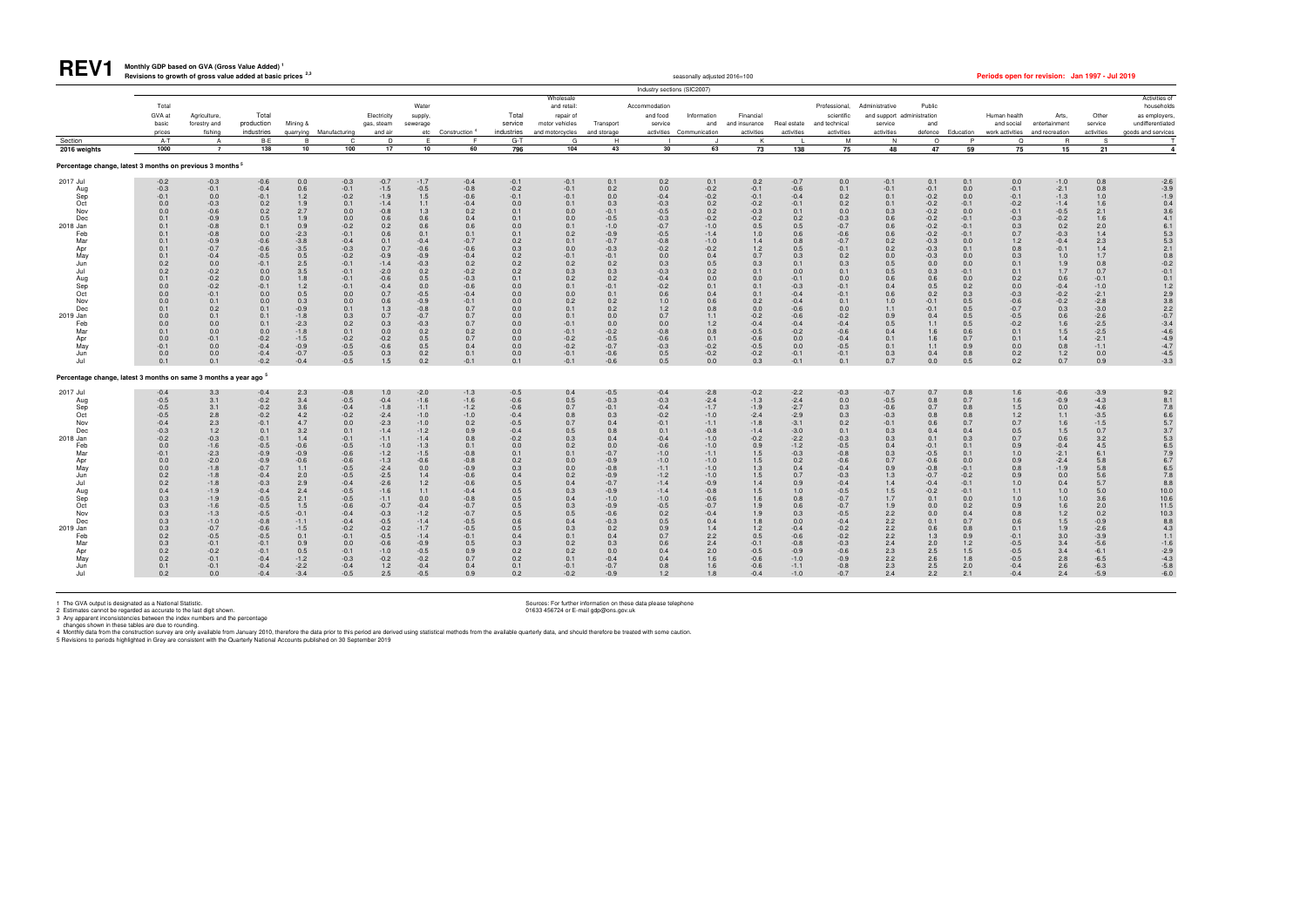

#### **Monthly GDP based on GVA (Gross Value Added) <sup>1</sup>** Revisions to growth of gross value added at basic prices <sup>2,3</sup> seasonally adjusted 2016=100 **Periods open for revision: Jan 1997 - Jul 2019**

|                                                                                                                                                                                            |                                                                                                                                                                                                     |                                                                                                                                                                                                                                |                                                                                                                                                                                                                                            |                                                                                                                                                                                                                    |                                                                                                                                                                                                                                         |                                                                                                                                                                                                                                      |                                                                                                                                                                                                                                      |                                                                                                                                                                                                                                                                 |                                                                                                                                                                                               |                                                                                                                                                                                                           |                                                                                                                                                                                                                                | Industry sections (SIC2007)                                                                                                                                                                                              |                                                                                                                                                                                                                                                             |                                                                                                                                                                                                                 |                                                                                                                                                                                                                             |                                                                                                                                                                                                                                      |                                                                                                                                                                                                                |                                                                                                                                                                                                           |                                                                                                                                                                                      |                                                                                                                                                                                                      |                                                                                                                                                                                                                   |                                                                                                                                                                                                                        |                                                                                                                                                                                                                                                        |
|--------------------------------------------------------------------------------------------------------------------------------------------------------------------------------------------|-----------------------------------------------------------------------------------------------------------------------------------------------------------------------------------------------------|--------------------------------------------------------------------------------------------------------------------------------------------------------------------------------------------------------------------------------|--------------------------------------------------------------------------------------------------------------------------------------------------------------------------------------------------------------------------------------------|--------------------------------------------------------------------------------------------------------------------------------------------------------------------------------------------------------------------|-----------------------------------------------------------------------------------------------------------------------------------------------------------------------------------------------------------------------------------------|--------------------------------------------------------------------------------------------------------------------------------------------------------------------------------------------------------------------------------------|--------------------------------------------------------------------------------------------------------------------------------------------------------------------------------------------------------------------------------------|-----------------------------------------------------------------------------------------------------------------------------------------------------------------------------------------------------------------------------------------------------------------|-----------------------------------------------------------------------------------------------------------------------------------------------------------------------------------------------|-----------------------------------------------------------------------------------------------------------------------------------------------------------------------------------------------------------|--------------------------------------------------------------------------------------------------------------------------------------------------------------------------------------------------------------------------------|--------------------------------------------------------------------------------------------------------------------------------------------------------------------------------------------------------------------------|-------------------------------------------------------------------------------------------------------------------------------------------------------------------------------------------------------------------------------------------------------------|-----------------------------------------------------------------------------------------------------------------------------------------------------------------------------------------------------------------|-----------------------------------------------------------------------------------------------------------------------------------------------------------------------------------------------------------------------------|--------------------------------------------------------------------------------------------------------------------------------------------------------------------------------------------------------------------------------------|----------------------------------------------------------------------------------------------------------------------------------------------------------------------------------------------------------------|-----------------------------------------------------------------------------------------------------------------------------------------------------------------------------------------------------------|--------------------------------------------------------------------------------------------------------------------------------------------------------------------------------------|------------------------------------------------------------------------------------------------------------------------------------------------------------------------------------------------------|-------------------------------------------------------------------------------------------------------------------------------------------------------------------------------------------------------------------|------------------------------------------------------------------------------------------------------------------------------------------------------------------------------------------------------------------------|--------------------------------------------------------------------------------------------------------------------------------------------------------------------------------------------------------------------------------------------------------|
|                                                                                                                                                                                            | Total<br>GVA at<br>basic<br>prices                                                                                                                                                                  | Agriculture.<br>forestry and<br>fishing                                                                                                                                                                                        | Total<br>production<br>industries                                                                                                                                                                                                          | Mining &                                                                                                                                                                                                           | quarrying Manufacturing                                                                                                                                                                                                                 | Electricity<br>gas, steam<br>and air                                                                                                                                                                                                 | Water<br>supply,<br>sewerage                                                                                                                                                                                                         | etc Construction <sup>4</sup>                                                                                                                                                                                                                                   | Total<br>service<br>industries                                                                                                                                                                | Wholesale<br>and retail:<br>repair of<br>motor vehicles<br>and motorcycles                                                                                                                                | Transport<br>and storage                                                                                                                                                                                                       | Accommodation<br>and food<br>service                                                                                                                                                                                     | Information<br>and<br>activities Communication                                                                                                                                                                                                              | Financial<br>and insurance<br>activities                                                                                                                                                                        | Real estate<br>activities                                                                                                                                                                                                   | Professional,<br>scientific<br>and technical<br>activities                                                                                                                                                                           | Administrative<br>and support administration<br>service<br>activities                                                                                                                                          | Public<br>and<br>defence                                                                                                                                                                                  | Education                                                                                                                                                                            | Human health<br>and social<br>work activities and recreation                                                                                                                                         | Arts.<br>entertainment                                                                                                                                                                                            | Other<br>service<br>activities                                                                                                                                                                                         | Activities of<br>households<br>as employers.<br>undifferentiated<br>goods and services                                                                                                                                                                 |
| Section<br>2016 weights                                                                                                                                                                    | $A-T$<br>1000                                                                                                                                                                                       | A<br>$\overline{7}$                                                                                                                                                                                                            | B-E<br>138                                                                                                                                                                                                                                 | 10                                                                                                                                                                                                                 | C.<br>100                                                                                                                                                                                                                               | D<br>17                                                                                                                                                                                                                              | 10                                                                                                                                                                                                                                   | F<br>60                                                                                                                                                                                                                                                         | $G-T$<br>796                                                                                                                                                                                  | G<br>104                                                                                                                                                                                                  | H<br>43                                                                                                                                                                                                                        | 30                                                                                                                                                                                                                       | 63                                                                                                                                                                                                                                                          | K<br>73                                                                                                                                                                                                         | 138                                                                                                                                                                                                                         | м<br>75                                                                                                                                                                                                                              | N<br>48                                                                                                                                                                                                        | $\circ$<br>47                                                                                                                                                                                             | P<br>59                                                                                                                                                                              | $\Omega$<br>75                                                                                                                                                                                       | $\overline{R}$<br>15                                                                                                                                                                                              | S<br>21                                                                                                                                                                                                                |                                                                                                                                                                                                                                                        |
| Percentage change, latest month on previous month <sup>5</sup>                                                                                                                             |                                                                                                                                                                                                     |                                                                                                                                                                                                                                |                                                                                                                                                                                                                                            |                                                                                                                                                                                                                    |                                                                                                                                                                                                                                         |                                                                                                                                                                                                                                      |                                                                                                                                                                                                                                      |                                                                                                                                                                                                                                                                 |                                                                                                                                                                                               |                                                                                                                                                                                                           |                                                                                                                                                                                                                                |                                                                                                                                                                                                                          |                                                                                                                                                                                                                                                             |                                                                                                                                                                                                                 |                                                                                                                                                                                                                             |                                                                                                                                                                                                                                      |                                                                                                                                                                                                                |                                                                                                                                                                                                           |                                                                                                                                                                                      |                                                                                                                                                                                                      |                                                                                                                                                                                                                   |                                                                                                                                                                                                                        |                                                                                                                                                                                                                                                        |
| 2017 Jul<br>Aug<br>Sep<br>Oct<br>Nov<br>Dec<br>2018 Jan<br>Feb<br>Mar<br>Apr<br>May<br>Jun<br>Jul<br>Aug<br>Sep<br>Oct<br>Nov<br>Dec<br>2019 Jan<br>Feb<br>Mar<br>Apr<br>May<br>Jun<br>Jul | $-0.1$<br>0.0<br>0.2<br>0.0<br>0.0<br>0.2<br>0.0<br>0.0<br>0.0<br>0.1<br>0.0<br>0.1<br>$-0.1$<br>0.0<br>0.0<br>0.0<br>0.0<br>0.0<br>0.0<br>0.1<br>$-0.1$<br>0.0<br>0.0<br>0.1<br>0.1                | $-0.1$<br>0.1<br>0.0<br>$-0.9$<br>0.0<br>0.2<br>$-1.0$<br>0.0<br>0.0<br>0.0<br>$-0.1$<br>0.1<br>$-0.2$<br>$-0.1$<br>0.1<br>0.1<br>0.1<br>$-0.2$<br>0.1<br>$-0.2$<br>0.1<br>$-0.1$<br>0.1<br>0.0<br>0.1                         | 0.0<br>0.2<br>$-0.2$<br>0.3<br>$-0.1$<br>0.7<br>$-0.9$<br>$-0.2$<br>$-0.1$<br>$-0.1$<br>0.2<br>0.0<br>$-0.2$<br>0.1<br>$-0.2$<br>0.3<br>0.1<br>$-0.3$<br>0.3<br>0.0<br>$-0.5$<br>$-0.1$<br>$-0.1$<br>0.2<br>0.0                            | 0.9<br>0.6<br>0.9<br>0.4<br>2.7<br>$-2.4$<br>$-1.1$<br>$-2.3$<br>$-0.1$<br>2.1<br>2.6<br>$-1.7$<br>1.5<br>$-0.1$<br>0.0<br>0.4<br>$-1.0$<br>$-1.7$<br>0.2<br>$-0.6$<br>$-0.4$<br>$-0.5$<br>0.6<br>$-0.3$<br>$-0.8$ | $-0.2$<br>0.3<br>0.0<br>0.1<br>$-0.4$<br>0.5<br>$-0.3$<br>$-0.3$<br>0.1<br>$-0.1$<br>$0.0\,$<br>$-0.2$<br>$0.0\,$<br>0.2<br>$-0.2$<br>0.1<br>0.2<br>$-0.1$<br>0.3<br>$-0.2$<br>$-0.5$<br>0.1<br>$-0.4$<br>$-0.1$<br>0.1                 | $-0.9$<br>$-0.1$<br>$-1.3$<br>1.5<br>$-0.2$<br>0.5<br>$-1.3$<br>2.3<br>$-0.7$<br>$-0.8$<br>$-2.0$<br>1.3<br>$-0.5$<br>0.4<br>$-1.0$<br>2.4<br>$-0.2$<br>$-1.2$<br>1.1<br>0.3<br>$-1.3$<br>0.2<br>0.2<br>2.3<br>0.0                   | 1.7<br>$-0.5$<br>1.1<br>$-0.3$<br>0.7<br>$-0.1$<br>$-0.4$<br>0.2<br>$-0.8$<br>0.1<br>$-0.2$<br>0.7<br>0.1<br>$-0.6$<br>$-0.4$<br>$-0.1$<br>$-0.5$<br>$-0.1$<br>0.0<br>0.7<br>0.0<br>$-0.2$<br>0.5<br>$-0.1$<br>$-0.4$                | 0.2<br>$-0.6$<br>0.6<br>$-0.3$<br>0.4<br>0.9<br>$-1.2$<br>$-0.5$<br>0.1<br>0.8<br>$-0.8$<br>0.1<br>$-0.1$<br>$-0.3$<br>$-0.4$<br>$0.6\,$<br>0.5<br>0.7<br>$-1.3$<br>$1.3$<br>0.3<br>$-0.2$<br>$-0.2$<br>$-0.4$<br>1.3                                           | $-0.1$<br>$0.0\,$<br>0.2<br>0.0<br>$-0.1$<br>$0.0\,$<br>0.2<br>0.0<br>0.0<br>0.2<br>0.1<br>0.1<br>$-0.1$<br>0.0<br>0.1<br>0.0<br>0.0<br>0.1<br>0.1<br>0.0<br>0.0<br>0.0<br>0.1<br>0.2<br>0.0  | $-0.1$<br>0.1<br>0.2<br>$-0.1$<br>$-0.2$<br>0.3<br>0.1<br>0.0<br>$-0.3$<br>0.2<br>0.2<br>0.0<br>0.2<br>$-0.3$<br>0.2<br>0.0<br>0.1<br>$-0.1$<br>$-0.1$<br>0.1<br>$-0.1$<br>$-0.1$<br>0.0<br>$-0.2$<br>0.2 | $-0.2$<br>0.3<br>0.0<br>0.0<br>$-0.8$<br>$-0.1$<br>$-0.4$<br>0.1<br>$-0.1$<br>0.0<br>0.3<br>0.1<br>$-0.4$<br>0.2<br>0.1<br>0.2<br>$-0.1$<br>$-0.2$<br>0.4<br>$-0.4$<br>$-0.6$<br>0.2<br>$-0.3$<br>$-0.1$<br>$-0.1$             | $-0.1$<br>$-0.1$<br>$-0.4$<br>0.2<br>$-0.6$<br>0.5<br>$-1.2$<br>0.4<br>0.1<br>0.2<br>$-0.1$<br>$-0.2$<br>$-0.6$<br>0.5<br>0.6<br>0.4<br>0.2<br>0.6<br>$-1.1$<br>$-0.3$<br>0.2<br>0.2<br>$-0.1$<br>1.1<br>$-0.9$          | $-0.5$<br>0.6<br>0.1<br>0.1<br>$-0.4$<br>$-0.8$<br>$-0.4$<br>$-0.1$<br>$\begin{array}{c} 0.2 \\ 0.6 \end{array}$<br>$-0.2$<br>$-0.2$<br>$0.0\,$<br>$0.4\,$<br>$0.2$<br>-0.2<br>0.7<br>$0.6\,$<br>$0.2\,$<br>0.1<br>$-0.1$<br>$-0.5$<br>0.3<br>0.1<br>$-0.1$ | 0.3<br>$-0.3$<br>0.0<br>$-0.2$<br>0.3<br>0.1<br>1.1<br>0.4<br>0.0<br>0.2<br>0.1<br>0.0<br>0.1<br>0.0<br>0.2<br>0.1<br>$-0.2$<br>$-0.2$<br>0.0<br>$-0.3$<br>$-0.2$<br>$-0.3$<br>0.3<br>0.4<br>0.1                | $-0.1$<br>$-0.1$<br>0.0<br>0.2<br>0.1<br>0.0<br>0.7<br>0.0<br>0.0<br>0.1<br>0.0<br>0.1<br>$-0.2$<br>$-0.1$<br>$-0.1$<br>$-0.2$<br>$-0.2$<br>$-0.3$<br>0.1<br>0.0<br>0.0<br>0.0<br>0.0<br>0.0<br>0.0                         | 0.3<br>0.2<br>$-0.1$<br>$-0.1$<br>$-0.4$<br>0.1<br>$-0.7$<br>0.3<br>0.1<br>0.2<br>0.1<br>$-0.1$<br>0.0<br>$-0.1$<br>0.0<br>0.1<br>0.0<br>$-0.3$<br>$-0.2$<br>0.3<br>$-0.6$<br>0.2<br>0.0<br>0.2<br>0.1                               | 0.0<br>$-0.3$<br>0.3<br>0.3<br>$-0.1$<br>$0.8\,$<br>$-0.2$<br>0.1<br>$-0.2$<br>0.4<br>0.1<br>0.6<br>$-0.4$<br>0.1<br>0.8<br>0.4<br>0.2<br>$0.0\,$<br>0.4<br>$-0.1$<br>$-0.1$<br>$-0.1$<br>0.5<br>0.6<br>$-0.3$ | $-0.2$<br>0.0<br>0.0<br>$-0.1$<br>0.0<br>0.0<br>$-0.2$<br>$-0.1$<br>$-0.1$<br>$-0.1$<br>0.1<br>0.3<br>0.3<br>0.2<br>$-0.1$<br>$-0.2$<br>0.1<br>0.3<br>0.8<br>0.7<br>0.5<br>0.0<br>$-0.1$<br>$-0.1$<br>0.0 | $-0.1$<br>0.0<br>0.1<br>$-0.1$<br>0.1<br>0.0<br>0.0<br>0.0<br>0.0<br>0.0<br>$-0.1$<br>0.0<br>0.0<br>0.0<br>0.2<br>0.2<br>0.2<br>0.2<br>0.0<br>0.2<br>0.6<br>0.1<br>0.1<br>0.1<br>0.1 | $-0.3$<br>0.1<br>0.3<br>$-0.7$<br>0.2<br>0.2<br>1.1<br>0.0<br>0.0<br>0.1<br>0.1<br>0.1<br>0.1<br>$-0.1$<br>$-0.2$<br>$-0.3$<br>$-0.3$<br>0.0<br>0.1<br>0.0<br>$-0.2$<br>0.1<br>0.1<br>0.1<br>0.0     | 0.4<br>$-1.0$<br>$0.0\,$<br>$-0.2$<br>0.6<br>$-0.5$<br>0.0<br>$-0.4$<br>0.2<br>1.1<br>1.1<br>0.3<br>$-1.2$<br>0.1<br>0.7<br>$-0.4$<br>$-0.9$<br>2.3<br>0.1<br>$-0.1$<br>0.7<br>0.5<br>$-0.7$<br>$2.2\,$<br>$-2.0$ | 0.1<br>0.7<br>1.0<br>0.2<br>1.3<br>$-1.1$<br>3.0<br>$-1.1$<br>1.4<br>0.0<br>0.3<br>0.3<br>$-0.5$<br>$-0.8$<br>$-0.9$<br>$-1.5$<br>$-0.9$<br>$-0.1$<br>$-1.3$<br>$-1.3$<br>0.3<br>$-0.2$<br>0.2<br>1.1<br>0.2           | $-0.2$<br>$-0.4$<br>2.5<br>$\begin{array}{c} 0.5 \\ 3.7 \end{array}$<br>$-0.7$<br>5.4<br>$-0.8$<br>$-1.0$<br>0.7<br>$0.3 - 0.9$<br>0.1<br>1.1<br>$2.3$<br>1.4<br>$-0.8$<br>$-1.7$<br>$-1.6$<br>$-2.1$<br>$-1.0$<br>$-2.1$<br>$-1.3$<br>$-0.8$<br>$0.8$ |
| Percentage change, latest month on same month a year ago <sup>5</sup>                                                                                                                      |                                                                                                                                                                                                     |                                                                                                                                                                                                                                |                                                                                                                                                                                                                                            |                                                                                                                                                                                                                    |                                                                                                                                                                                                                                         |                                                                                                                                                                                                                                      |                                                                                                                                                                                                                                      |                                                                                                                                                                                                                                                                 |                                                                                                                                                                                               |                                                                                                                                                                                                           |                                                                                                                                                                                                                                |                                                                                                                                                                                                                          |                                                                                                                                                                                                                                                             |                                                                                                                                                                                                                 |                                                                                                                                                                                                                             |                                                                                                                                                                                                                                      |                                                                                                                                                                                                                |                                                                                                                                                                                                           |                                                                                                                                                                                      |                                                                                                                                                                                                      |                                                                                                                                                                                                                   |                                                                                                                                                                                                                        |                                                                                                                                                                                                                                                        |
| 2017 Jul<br>Aug<br>Sep<br>Oct<br>Nov<br>Dec<br>2018 Jan<br>Feb<br>Mar<br>Apr<br>May<br>Jun<br>Jul<br>Aug<br>Sep<br>Oct<br>Nov<br>Dec<br>2019 Jan<br>Feb<br>Mar<br>Apr<br>May<br>Jun<br>Jul | $-0.5$<br>$-0.5$<br>$-0.4$<br>$-0.4$<br>$-0.3$<br>0.0<br>$-0.1$<br>$-0.1$<br>$-0.1$<br>0.1<br>0.2<br>0.3<br>0.3<br>0.3<br>0.2<br>0.3<br>0.4<br>0.2<br>0.3<br>0.4<br>0.3<br>0.0<br>0.0<br>0.1<br>0.3 | 3.0<br>3.0<br>3.2<br>2.2<br>1.6<br>$-0.1$<br>$-2.3$<br>$-2.3$<br>$-2.1$<br>$-1.7$<br>$-1.8$<br>$-1.7$<br>$-1.9$<br>$-1.9$<br>$-2.0$<br>$-0.9$<br>$-0.9$<br>$-1.2$<br>0.0<br>$-0.2$<br>$-0.2$<br>$-0.2$<br>0.0<br>$-0.1$<br>0.2 | $-0.2$<br>0.0<br>$-0.3$<br>$-0.3$<br>0.2<br>0.4<br>$-0.9$<br>$-1.0$<br>$-0.9$<br>$-0.9$<br>$-0.4$<br>$-0.2$<br>$-0.3$<br>$-0.4$<br>$-0.5$<br>$-0.6$<br>$-0.4$<br>$-1.3$<br>$-0.1$<br>0.0<br>$-0.3$<br>$-0.2$<br>$-0.5$<br>$-0.4$<br>$-0.2$ | 3.1<br>3.2<br>4.4<br>5.2<br>4.7<br>0.4<br>$-0.9$<br>$-1.2$<br>$-0.6$<br>0.2<br>3.8<br>2.2<br>2.8<br>2.2<br>1.1<br>1.2<br>$-2.6$<br>$-1.6$<br>$-0.2$<br>1.6<br>1.3<br>$-1.2$<br>$-3.5$<br>$-2.1$<br>$-4.3$          | $-0.8$<br>$-0.3$<br>$-0.1$<br>$-0.1$<br>0.2<br>0.2<br>$-0.7$<br>$-0.9$<br>$-0.4$<br>$-0.6$<br>$-0.4$<br>$-0.5$<br>$-0.4$<br>$-0.5$<br>$-0.6$<br>$-0.6$<br>0.0<br>$-0.6$<br>0.0<br>0.2<br>$-0.3$<br>$-0.2$<br>$-0.5$<br>$-0.4$<br>$-0.3$ | $-0.5$<br>$-1.1$<br>$-4.0$<br>$-2.3$<br>$-0.6$<br>$-1.2$<br>$-1.5$<br>$-0.4$<br>$-1.8$<br>$-1.7$<br>$-4.0$<br>$-2.0$<br>$-1.6$<br>$-1.1$<br>$-0.8$<br>0.0<br>0.1<br>$-1.5$<br>0.9<br>$-0.9$<br>$-1.5$<br>$-0.7$<br>1.7<br>2.7<br>3.0 | $-1.1$<br>$-1.3$<br>$-0.6$<br>$-1.3$<br>$-1.2$<br>$-1.3$<br>$-1.9$<br>$-0.9$<br>$-1.8$<br>0.9<br>1.0<br>2.1<br>0.5<br>0.4<br>$-0.9$<br>$-0.7$<br>$-1.8$<br>$-1.9$<br>$-1.5$<br>$-1.0$<br>$-0.2$<br>$-0.5$<br>0.2<br>$-0.7$<br>$-1.2$ | $-1.0$<br>$-2.3$<br>$-0.3$<br>$-0.3$<br>$1.2$<br>1.9<br>$-0.6$<br>$-0.7$<br>$-1.0$<br>$-0.7$<br>$-1.0$<br>$-0.4$<br>$-0.7$<br>$-0.3$<br>$-1.3$<br>$-0.4$<br>$-0.3$<br>$-0.6$<br>$-0.7$<br>1.0<br>$\begin{array}{c} 1.3 \\ 0.2 \end{array}$<br>0.8<br>0.3<br>1.6 | $-0.6$<br>$-0.5$<br>$-0.5$<br>$-0.5$<br>$-0.5$<br>$-0.2$<br>0.1<br>0.2<br>0.2<br>0.3<br>0.4<br>0.5<br>0.6<br>0.5<br>0.5<br>0.5<br>0.6<br>0.5<br>0.4<br>0.4<br>0.3<br>0.0<br>0.0<br>0.2<br>0.2 | 0.6<br>0.8<br>0.8<br>1.0<br>0.3<br>0.3<br>0.3<br>0.2<br>$-0.1$<br>0.0<br>0.3<br>0.3<br>0.6<br>0.3<br>0.3<br>0.5<br>0.7<br>0.3<br>0.1<br>0.1<br>0.4<br>0.0<br>$-0.1$<br>$-0.3$<br>$-0.3$                   | $-0.9$<br>0.3<br>0.2<br>0.5<br>0.3<br>1.4<br>$-0.6$<br>$-0.9$<br>$-0.5$<br>$-1.3$<br>$-0.7$<br>$-0.7$<br>$-0.9$<br>$-1.1$<br>$-1.0$<br>$-0.8$<br>$-0.1$<br>$-0.1$<br>0.8<br>0.3<br>$-0.3$<br>0.0<br>$-0.7$<br>$-1.1$<br>$-0.8$ | $-0.3$<br>$-0.2$<br>$-0.5$<br>0.3<br>$-0.3$<br>0.4<br>$-1.2$<br>$-0.8$<br>$-0.9$<br>$-1.1$<br>$-1.2$<br>$-1.3$<br>$-1.8$<br>$-1.3$<br>$-0.1$<br>0.1<br>0.7<br>0.8<br>1.0<br>0.3<br>$0.5\,$<br>0.4<br>0.4<br>$1.8$<br>1.4 | $-2.8$<br>$-1.0$<br>$-1.3$<br>$-0.5$<br>$-1.3$<br>$-0.8$<br>$-1.0$<br>$-1.3$<br>$-1.0$<br>$-0.7$<br>$-1.2$<br>$-1.1$<br>$-0.5$<br>$-0.7$<br>$-0.6$<br>$-0.8$<br>0.3<br>1.7<br>$2.4\,$<br>2.5<br>$2.2$<br>1.1<br>1.6<br>2.0<br>1.9                           | $-1.0$<br>$-2.9$<br>$-2.0$<br>$-2.4$<br>$-1.2$<br>$-0.7$<br>1.5<br>1.8<br>1.4<br>1.3<br>1.5<br>1.6<br>1.4<br>1.6<br>1.9<br>2.2<br>1.7<br>1.5<br>0.5<br>$-0.3$<br>$-0.3$<br>$-0.9$<br>$-0.6$<br>$-0.3$<br>$-0.3$ | $-2.4$<br>$-2.5$<br>$-3.0$<br>$-3.1$<br>$-3.2$<br>$-2.6$<br>$-0.7$<br>$-0.2$<br>0.2<br>0.6<br>0.7<br>1.0<br>0.9<br>0.9<br>0.7<br>0.3<br>0.0<br>$-0.3$<br>$-0.9$<br>$-0.8$<br>$-0.9$<br>$-1.0$<br>$-1.0$<br>$-1.1$<br>$-0.8$ | $-0.1$<br>0.4<br>0.4<br>0.0<br>0.1<br>0.1<br>$-1.1$<br>$-0.6$<br>$-0.5$<br>$-0.5$<br>$-0.4$<br>$-0.2$<br>$-0.4$<br>$-0.8$<br>$-0.8$<br>$-0.6$<br>$-0.2$<br>$-0.5$<br>0.0<br>$-0.1$<br>$-0.8$<br>$-0.8$<br>$-0.9$<br>$-0.6$<br>$-0.6$ | $-0.5$<br>$-0.5$<br>$-0.5$<br>0.0<br>0.2<br>0.5<br>0.1<br>0.7<br>$0.2\,$<br>1.3<br>1.2<br>1.7<br>1.3<br>1.7<br>2.1<br>2.2<br>$2.5\,$<br>1.7<br>2.5<br>2.3<br>$2.4$<br>$2.0$<br>2.4<br>2.4<br>2.5               | 0.6<br>0.8<br>0.8<br>0.6<br>0.3<br>0.3<br>$-0.3$<br>$-0.5$<br>$-0.6$<br>$-0.9$<br>$-0.8$<br>$-0.5$<br>0.0<br>0.2<br>0.0<br>0.0<br>0.0<br>0.3<br>1.4<br>2.1<br>2.7<br>2.7<br>2.6<br>2.2<br>2.0             | 0.6<br>0.8<br>0.9<br>0.7<br>0.3<br>0.4<br>0.0<br>0.0<br>0.0<br>$-0.2$<br>$-0.2$<br>$-0.2$<br>0.0<br>0.1<br>0.2<br>0.6<br>0.7<br>0.8<br>0.9<br>1.0<br>1.6<br>1.8<br>2.0<br>2.1<br>2.2 | $1.3\,$<br>1.5<br>1.5<br>0.5<br>0.3<br>0.6<br>1.1<br>1.0<br>0.9<br>0.8<br>0.9<br>1.0<br>1.3<br>1.1<br>0.6<br>1.0<br>0.6<br>0.4<br>$-0.5$<br>$-0.4$<br>$-0.6$<br>$-0.5$<br>$-0.5$<br>$-0.5$<br>$-0.4$ | $-1.0$<br>$-0.2$<br>1.1<br>2.4<br>1.1<br>1.1<br>$-0.3$<br>$-2.1$<br>$-3.9$<br>$-1.1$<br>$-0.6$<br>1.7<br>$-0.1$<br>1.1<br>1.9<br>1.6<br>$0.0\,$<br>2.7<br>3.0<br>3.3<br>$\frac{3.8}{3.2}$<br>1.4<br>3.3<br>2.4    | $-4.4$<br>$-4.7$<br>$-5.0$<br>$-1.1$<br>1.4<br>1.8<br>6.3<br>5.5<br>$6.5\,$<br>5.5<br>5.6<br>5.9<br>5.3<br>3.7<br>1.9<br>0.3<br>$-1.8$<br>$-0.9$<br>$-5.1$<br>$-5.5$<br>$-6.4$<br>$-6.5$<br>$-6.6$<br>$-5.8$<br>$-5.2$ | 8.3<br>7.5<br>7.6<br>4.6<br>4.8<br>$\frac{1.4}{9.9}$<br>$8.3$<br>5.7<br>6.1<br>$7.6$<br>9.3<br>9.6<br>11.2<br>11.0<br>$\begin{array}{c} 12.3 \\ 7.6 \\ 6.5 \end{array}$<br>$-0.8$<br>$-2.1$<br>$-2.0$<br>$-4.7$<br>$-6.4$<br>$-6.2$<br>$-5.4$          |

1 The GVA output is designated as a National Statistic.<br>2 Estimates cannot be regarded as accurate to the last digit shown. Sources: For further information on these data please telephone<br>3 Any apparent inconsistencies bet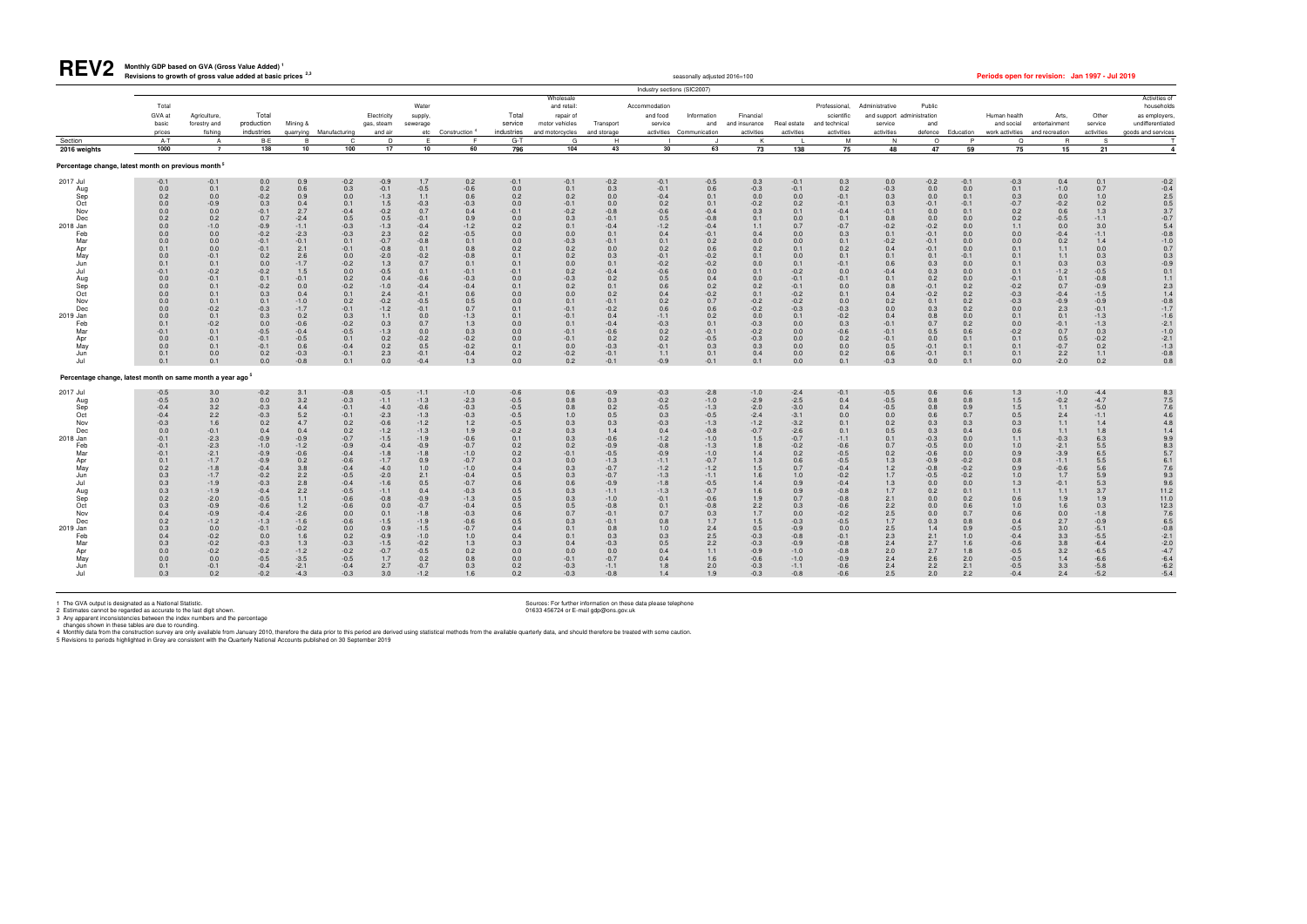**Monthly GDP based on GVA (Gross Value Added) <sup>1</sup>**

1 The GVA output is designated as a National Statistic.<br>2 Estimates cannot be regarded as accurate to the last digit shown.<br>3 A complete run of data is available on the ONS website.<br>4 Contributions are based on output GVA

| <b>CONTRIB</b>                                                      | Monthly GDP based on GVA (Gross Value Added)<br>Contributions to growth of gross value added at basic prices 2,3,4 |                                         |                                   |                      |                         |                                      |                                     |                    |                                |                                                               |                          |                                      | seasonally adjusted 2016=100                   |                                          |                           |                                                            |                                                                       |                    |                    |                                               |                                          |                                |                                                                       |
|---------------------------------------------------------------------|--------------------------------------------------------------------------------------------------------------------|-----------------------------------------|-----------------------------------|----------------------|-------------------------|--------------------------------------|-------------------------------------|--------------------|--------------------------------|---------------------------------------------------------------|--------------------------|--------------------------------------|------------------------------------------------|------------------------------------------|---------------------------|------------------------------------------------------------|-----------------------------------------------------------------------|--------------------|--------------------|-----------------------------------------------|------------------------------------------|--------------------------------|-----------------------------------------------------------------------|
|                                                                     |                                                                                                                    |                                         |                                   |                      |                         |                                      |                                     |                    |                                | Wholesale                                                     |                          | Industry sections (SIC2007)          |                                                |                                          |                           |                                                            |                                                                       |                    |                    |                                               |                                          |                                | Activities of                                                         |
|                                                                     | Total<br>GVA at<br>basic<br>prices                                                                                 | Agriculture,<br>forestry and<br>fishing | Total<br>production<br>industries | Mining &             | quarrying Manufacturing | Electricity<br>gas, steam<br>and air | Water<br>supply,<br>sewerage<br>etc | Construction       | Total<br>service<br>industries | and retail:<br>repair of<br>motor vehicles<br>and motorcycles | Transport<br>and storage | Accommodation<br>and food<br>service | Information<br>and<br>activities Communication | Financial<br>and insurance<br>activities | Real estate<br>activities | Professional,<br>scientific<br>and technical<br>activities | Administrative<br>and support administration<br>service<br>activities | Public<br>and      | defence Education  | Human health<br>and social<br>work activities | Arts,<br>entertainment<br>and recreation | Other<br>service<br>activities | households<br>as employers,<br>undifferentiated<br>goods and services |
| Section<br>2016 weights                                             | $A-T$<br>1000                                                                                                      | $\overline{A}$<br>$\overline{7}$        | $B-E$<br>138                      | $\overline{B}$<br>10 | C.<br>100               | n.<br>17                             | $\mathbb{R}$<br>10                  | 60                 | $G-T$<br>796                   | G<br>104                                                      | H<br>43                  | 30                                   | 63                                             | $\mathsf{K}$<br>73                       | 138                       | M<br>75                                                    | $\mathbf N$<br>48                                                     | $\Omega$<br>47     | 59                 | $\Omega$<br>75                                | R<br>15                                  | $\mathbf{s}$<br>21             | $\overline{4}$                                                        |
|                                                                     |                                                                                                                    |                                         |                                   |                      |                         |                                      |                                     |                    |                                |                                                               |                          |                                      |                                                |                                          |                           |                                                            |                                                                       |                    |                    |                                               |                                          |                                |                                                                       |
| Contribution to growth, latest 3 months on previous 3 months        |                                                                                                                    |                                         |                                   |                      |                         |                                      |                                     |                    |                                |                                                               |                          |                                      |                                                |                                          |                           |                                                            |                                                                       |                    |                    |                                               |                                          |                                |                                                                       |
|                                                                     | <b>EDMB</b>                                                                                                        | <b>EDMC</b>                             | <b>EDMD</b>                       | <b>EDME</b>          | <b>EDMF</b>             | <b>EDMG</b>                          | <b>EDMH</b>                         | <b>EDMI</b>        | <b>EDMJ</b>                    | <b>EDMK</b>                                                   | <b>EDML</b>              | <b>EDMM</b>                          | <b>EDMN</b>                                    | <b>EDMO</b>                              | <b>EDMP</b>               | <b>EDMQ</b>                                                | <b>EDMR</b>                                                           | <b>EDMS</b>        | <b>EDMT</b>        | <b>EDMU</b>                                   | <b>EDMV</b>                              | <b>EDMW</b>                    | <b>EDMX</b>                                                           |
| 2017 Aug                                                            | 0.34                                                                                                               | 0.00                                    | 0.08                              | 0.02                 | 0.06                    | 0.02                                 | $-0.02$                             | $-0.01$            | 0.26                           | 0.07                                                          | $-0.03$                  | 0.00                                 | 0.14                                           | $-0.05$                                  | $-0.02$                   | 0.12                                                       | 0.07                                                                  | $-0.01$            | $-0.01$            | $-0.01$                                       | $-0.02$                                  | 0.00                           | 0.0                                                                   |
| Sep<br>Oct                                                          | 0.37<br>0.42                                                                                                       | 0.00<br>0.00                            | 0.12<br>0.16                      | 0.01<br>0.01         | 0.10<br>0.15            | 0.00<br>$-0.01$                      | 0.01<br>0.01                        | 0.01<br>0.01       | 0.24<br>0.24                   | 0.06<br>0.08                                                  | 0.01<br>0.03             | 0.00<br>$-0.03$                      | 0.05<br>0.07                                   | $-0.05$<br>$-0.07$                       | $-0.02$<br>0.00           | 0.14<br>0.11                                               | 0.10<br>0.07                                                          | $-0.02$<br>$-0.01$ | 0.00<br>0.00       | $-0.03$<br>$-0.04$                            | $-0.01$<br>0.01                          | 0.01<br>0.02                   | 0.01<br>0.00                                                          |
| Nov                                                                 | 0.45                                                                                                               | 0.00                                    | 0.21                              | 0.02                 | 0.18                    | $-0.01$                              | 0.02                                | 0.00               | 0.25                           | 0.05                                                          | 0.03                     | $-0.03$                              | 0.06                                           | $-0.07$                                  | 0.01                      | 0.11                                                       | 0.09                                                                  | 0.00               | 0.00               | $-0.04$                                       | 0.02                                     | 0.00                           | $-0.01$                                                               |
| Dec                                                                 | 0.47                                                                                                               | $-0.01$                                 | 0.14                              | $-0.02$              | 0.16                    | 0.00                                 | 0.01                                | 0.05               | 0.28                           | 0.03                                                          | 0.02                     | $-0.01$                              | 0.10                                           | $-0.06$                                  | 0.04                      | 0.09                                                       | 0.11                                                                  | 0.01               | $-0.01$            | $-0.03$                                       | 0.02                                     | $-0.02$                        | $-0.01$                                                               |
| 2018 Jan<br>Feb                                                     | 0.56<br>0.42                                                                                                       | $-0.01$<br>$-0.02$                      | 0.05<br>$-0.04$                   | $-0.04$<br>$-0.07$   | 0.09<br>0.02            | 0.00<br>0.01                         | $-0.01$<br>$-0.02$                  | 0.09<br>0.05       | 0.43<br>0.43                   | 0.02<br>0.02                                                  | 0.00<br>$-0.02$          | 0.02<br>0.01                         | 0.05<br>0.01                                   | 0.01<br>0.07                             | 0.08<br>0.12              | 0.11<br>0.08                                               | 0.11<br>0.06                                                          | 0.01<br>0.00       | $-0.01$<br>$-0.01$ | 0.03<br>0.08                                  | 0.01<br>0.01                             | $-0.02$<br>0.00                | 0.00<br>0.01                                                          |
| Mar                                                                 | 0.18                                                                                                               | $-0.02$                                 | $-0.07$                           | 0.01                 | $-0.07$                 | 0.02                                 | $-0.03$                             | $-0.14$            | 0.41                           | 0.03                                                          | $-0.04$                  | 0.00                                 | $-0.04$                                        | 0.10                                     | 0.15                      | 0.06                                                       | 0.01                                                                  | $-0.01$            | 0.00               | 0.11                                          | 0.00                                     | 0.02                           | 0.03                                                                  |
| Apr                                                                 | $-0.03$                                                                                                            | $-0.02$                                 | $-0.09$                           | 0.02                 | $-0.13$                 | 0.04                                 | $-0.02$                             | $-0.20$            | 0.29                           | 0.05                                                          | $-0.04$                  | 0.00                                 | $-0.01$                                        | 0.07                                     | 0.11                      | 0.03                                                       | $-0.03$                                                               | $-0.01$            | 0.02               | 0.06                                          | 0.00                                     | 0.02                           | 0.02                                                                  |
| May                                                                 | 0.19                                                                                                               | $-0.01$                                 | $-0.12$                           | 0.05                 | $-0.13$                 | $-0.01$                              | $-0.02$                             | $-0.15$            | 0.48                           | 0.11                                                          | 0.00                     | 0.03                                 | 0.07                                           | 0.02                                     | 0.08                      | 0.07                                                       | 0.01                                                                  | 0.00               | 0.03               | 0.02                                          | 0.01                                     | 0.02                           | 0.02                                                                  |
| Jun<br>Jul                                                          | 0.61<br>0.89                                                                                                       | $-0.01$<br>$-0.01$                      | $-0.10$<br>$-0.03$                | 0.04<br>0.04         | $-0.06$<br>0.02         | $-0.07$<br>$-0.10$                   | 0.00<br>0.02                        | 0.04<br>0.12       | 0.67<br>0.80                   | 0.20<br>0.27                                                  | 0.05<br>0.09             | 0.06<br>0.07                         | 0.12<br>0.11                                   | $-0.01$<br>$-0.02$                       | 0.03<br>0.02              | 0.09<br>0.10                                               | 0.05<br>0.07                                                          | 0.02<br>0.04       | 0.03<br>0.02       | $-0.01$<br>$-0.01$                            | 0.02<br>0.03                             | 0.01<br>0.00                   | 0.01<br>0.00                                                          |
| Aug                                                                 | 0.89                                                                                                               | 0.00                                    | 0.09                              | 0.04                 | 0.06                    | $-0.04$                              | 0.03                                | 0.12               | 0.69                           | 0.22                                                          | 0.08                     | 0.04                                 | 0.12                                           | $-0.02$                                  | 0.00                      | 0.09                                                       | 0.06                                                                  | 0.06               | 0.01               | 0.01                                          | 0.02                                     | 0.00                           | 0.00                                                                  |
| Sep                                                                 | 0.66                                                                                                               | 0.00                                    | 0.07                              | 0.03                 | 0.01                    | 0.02                                 | 0.02                                | 0.07               | 0.52                           | 0.13                                                          | 0.05                     | 0.01                                 | 0.15                                           | $-0.02$                                  | $-0.01$                   | 0.11                                                       | 0.00                                                                  | 0.05               | 0.00               | 0.04                                          | 0.01                                     | $-0.02$                        | 0.00                                                                  |
| Oct<br>Nov                                                          | 0.48<br>0.40                                                                                                       | 0.00<br>0.01                            | 0.01<br>$-0.08$                   | 0.02<br>0.00         | $-0.03$<br>$-0.05$      | 0.03<br>0.00                         | 0.00<br>$-0.02$                     | 0.05<br>0.06       | 0.41<br>0.41                   | 0.03<br>0.04                                                  | 0.04<br>0.04             | 0.00<br>0.01                         | 0.18<br>0.14                                   | $-0.03$<br>$-0.04$                       | $-0.01$<br>0.00           | 0.11<br>0.13                                               | 0.00<br>0.02                                                          | 0.03<br>0.00       | 0.02<br>0.04       | 0.05<br>0.05                                  | 0.00<br>$-0.01$                          | $-0.02$<br>$-0.04$             | 0.01<br>0.01                                                          |
| Dec                                                                 | 0.33                                                                                                               | 0.00                                    | $-0.09$                           | $-0.01$              | $-0.06$                 | 0.00                                 | $-0.02$                             | 0.01               | 0.41                           | 0.05                                                          | 0.06                     | 0.05                                 | 0.09                                           | $-0.07$                                  | 0.02                      | 0.10                                                       | 0.06                                                                  | 0.00               | 0.06               | 0.05                                          | 0.00                                     | $-0.04$                        | 0.00                                                                  |
| 2019 Jan                                                            | 0.34                                                                                                               | 0.00                                    | $-0.05$                           | $-0.03$              | 0.00                    | 0.00                                 | $-0.02$                             | $-0.01$            | 0.40                           | 0.09                                                          | 0.05                     | 0.06                                 | 0.12                                           | $-0.09$                                  | 0.02                      | 0.02                                                       | 0.06                                                                  | 0.01               | 0.07               | 0.04                                          | 0.00                                     | $-0.04$                        | 0.00                                                                  |
| Feb                                                                 | 0.34                                                                                                               | $-0.01$                                 | 0.01                              | $-0.02$              | 0.06                    | $-0.02$                              | $-0.01$                             | 0.01               | 0.32                           | 0.06                                                          | 0.03                     | 0.04                                 | 0.17                                           | $-0.10$                                  | 0.03                      | $-0.05$                                                    | 0.04                                                                  | 0.04               | 0.06               | 0.03                                          | 0.02                                     | $-0.03$                        | $-0.01$                                                               |
| Mar<br>Apr                                                          | 0.55<br>0.36                                                                                                       | $-0.01$<br>$-0.01$                      | 0.15<br>0.04                      | $-0.01$<br>0.01      | 0.19<br>0.07            | $-0.04$<br>$-0.05$                   | $-0.01$<br>0.00                     | 0.10<br>0.10       | 0.32<br>0.23                   | 0.11<br>0.09                                                  | 0.00<br>$-0.01$          | 0.01<br>$-0.01$                      | 0.17<br>0.12                                   | $-0.10$<br>$-0.10$                       | 0.03<br>0.04              | $-0.08$<br>$-0.04$                                         | 0.05<br>0.04                                                          | 0.06<br>0.06       | 0.05<br>0.04       | 0.03<br>0.03                                  | 0.02<br>0.01                             | $-0.02$<br>$-0.01$             | $-0.01$<br>$-0.01$                                                    |
| May                                                                 | 0.13                                                                                                               | 0.00                                    | $-0.05$                           | 0.01                 | $-0.05$                 | $-0.01$                              | 0.01                                | 0.02               | 0.16                           | 0.09                                                          | $-0.01$                  | $-0.02$                              | 0.08                                           | $-0.07$                                  | 0.04                      | $-0.04$                                                    | 0.02                                                                  | 0.04               | 0.04               | 0.03                                          | $-0.01$                                  | $-0.01$                        | $-0.02$                                                               |
| Jun                                                                 | $-0.20$                                                                                                            | 0.00                                    | $-0.24$                           | $-0.01$              | $-0.27$                 | 0.04                                 | 0.01                                | $-0.07$            | 0.12                           | 0.01                                                          | $-0.02$                  | $-0.01$                              | 0.10                                           | $-0.03$                                  | 0.04                      | 0.00                                                       | $-0.01$                                                               | 0.02               | 0.04               | 0.04                                          | $-0.02$                                  | $-0.02$                        | $-0.01$                                                               |
| Jul<br>Aug                                                          | 0.09<br>0.30                                                                                                       | 0.00<br>0.00                            | $-0.09$<br>$-0.06$                | $-0.02$<br>$-0.02$   | $-0.16$<br>$-0.10$      | 0.06<br>0.04                         | 0.02<br>0.02                        | $-0.05$<br>0.00    | 0.24<br>0.36                   | 0.00<br>0.00                                                  | $-0.02$<br>$-0.02$       | 0.01<br>0.02                         | 0.11<br>0.10                                   | 0.02<br>0.05                             | 0.03<br>0.01              | 0.04<br>0.11                                               | 0.01<br>0.00                                                          | 0.00<br>$-0.01$    | 0.04<br>0.03       | 0.04<br>0.05                                  | $-0.02$<br>0.00                          | $-0.01$<br>0.01                | $-0.01$<br>$-0.01$                                                    |
|                                                                     |                                                                                                                    |                                         |                                   |                      |                         |                                      |                                     |                    |                                |                                                               |                          |                                      |                                                |                                          |                           |                                                            |                                                                       |                    |                    |                                               |                                          |                                |                                                                       |
| Contribution to growth, latest 3 months on same 3 months a year ago |                                                                                                                    |                                         |                                   |                      |                         |                                      |                                     |                    |                                |                                                               |                          |                                      |                                                |                                          |                           |                                                            |                                                                       |                    |                    |                                               |                                          |                                |                                                                       |
|                                                                     | <b>EDMY</b>                                                                                                        | <b>EDMZ</b>                             | <b>EDNA</b>                       | <b>EDNB</b>          | <b>EDNC</b>             | <b>EDND</b>                          | <b>EDNE</b>                         | <b>EDNF</b>        | <b>EDNG</b>                    | <b>EDNH</b>                                                   | <b>EDNI</b>              | <b>EDNJ</b>                          | <b>EDNK</b>                                    | <b>EDNL</b>                              | <b>EDNM</b>               | <b>EDNN</b>                                                | <b>EDNO</b>                                                           | <b>EDNP</b>        | <b>EDNQ</b>        | <b>EDNR</b>                                   | <b>EDNS</b>                              | <b>EDNT</b>                    | <b>EDNU</b>                                                           |
| 2017<br>Aug<br>Sep                                                  | 2.09<br>1.91                                                                                                       | 0.05<br>0.05                            | 0.21<br>0.27                      | 0.00<br>0.00         | 0.22<br>0.26            | $-0.02$<br>$-0.01$                   | 0.01<br>0.02                        | 0.38<br>0.36       | 1.46<br>1.23                   | 0.35<br>0.31                                                  | 0.06<br>0.07             | 0.08<br>0.07                         | 0.35<br>0.28                                   | $-0.13$<br>$-0.24$                       | $-0.12$<br>$-0.15$        | 0.35<br>0.37                                               | 0.25<br>0.22                                                          | 0.05<br>0.05       | 0.08<br>0.09       | 0.09<br>0.08                                  | 0.03<br>0.05                             | 0.03<br>0.03                   | 0.00<br>0.00                                                          |
| Oct                                                                 | 1.85                                                                                                               | 0.05                                    | 0.38                              | 0.04                 | 0.35                    | $-0.02$                              | 0.02                                | 0.34               | 1.08                           | 0.25                                                          | 0.07                     | 0.03                                 | 0.28                                           | $-0.29$                                  | $-0.18$                   | 0.37                                                       | 0.23                                                                  | 0.05               | 0.09               | 0.06                                          | 0.09                                     | 0.04                           | 0.00                                                                  |
| Nov                                                                 | 1.74                                                                                                               | 0.04                                    | 0.41                              | 0.06                 | 0.39                    | $-0.05$                              | 0.01                                | 0.33               | 0.96                           | 0.19                                                          | 0.07                     | 0.02                                 | 0.27                                           | $-0.26$                                  | $-0.22$                   | 0.37                                                       | 0.23                                                                  | 0.05               | 0.08               | 0.03                                          | 0.08                                     | 0.03                           | 0.00                                                                  |
| Dec                                                                 | 1.64                                                                                                               | 0.03                                    | 0.31                              | 0.02                 | 0.33                    | $-0.05$                              | 0.01                                | 0.33               | 0.97                           | 0.13                                                          | 0.08                     | 0.04                                 | 0.30                                           | $-0.21$                                  | $-0.21$                   | 0.35                                                       | 0.27                                                                  | 0.05               | 0.05               | 0.02                                          | 0.07                                     | 0.02                           | 0.00                                                                  |
| 2018<br>.lan<br>Feb                                                 | 1.52<br>1.39                                                                                                       | 0.01<br>$-0.01$                         | 0.14<br>0.09                      | $-0.01$<br>$-0.03$   | 0.23<br>0.16            | $-0.05$<br>$-0.01$                   | $-0.02$<br>$-0.04$                  | 0.24<br>0.11       | 1.13<br>1.19                   | 0.14<br>0.16                                                  | 0.06<br>0.02             | 0.04<br>0.01                         | 0.33<br>0.32                                   | $-0.13$<br>$-0.06$                       | $-0.11$<br>0.01           | 0.33<br>0.31                                               | 0.27<br>0.25                                                          | 0.04<br>0.03       | 0.02<br>$-0.01$    | 0.05<br>0.08                                  | 0.04<br>0.03                             | 0.02<br>0.03                   | 0.02<br>0.03                                                          |
| Mar                                                                 | 1.27                                                                                                               | $-0.02$                                 | 0.14                              | 0.00                 | 0.17                    | 0.03                                 | $-0.06$                             | $-0.07$            | 1.23                           | 0.17                                                          | $-0.04$                  | 0.00                                 | 0.32                                           | $-0.03$                                  | 0.13                      | 0.31                                                       | 0.20                                                                  | 0.02               | $-0.03$            | 0.09                                          | 0.01                                     | 0.05                           | 0.03                                                                  |
| Apr                                                                 | 1.30                                                                                                               | $-0.03$                                 | 0.17                              | 0.02                 | 0.14                    | 0.07                                 | $-0.05$                             | $-0.11$            | 1.27                           | 0.17                                                          | $-0.05$                  | $-0.01$                              | 0.29                                           | $-0.03$                                  | 0.17                      | 0.36                                                       | 0.23                                                                  | 0.00               | $-0.01$            | 0.07                                          | 0.00                                     | 0.04                           | 0.03                                                                  |
| May                                                                 | 1.40<br>1.63                                                                                                       | $-0.03$<br>$-0.03$                      | 0.12                              | 0.03<br>0.03         | 0.12                    | 0.01                                 | $-0.04$<br>$-0.01$                  | $-0.11$<br>$-0.04$ | 1.43<br>1.62                   | 0.25<br>0.32                                                  | $-0.02$<br>0.04          | 0.01<br>0.04                         | 0.29<br>0.23                                   | $-0.03$<br>$-0.02$                       | 0.20                      | 0.38<br>0.37                                               | 0.23<br>0.27                                                          | 0.00<br>0.00       | 0.01               | 0.05                                          | 0.01<br>0.03                             | 0.02<br>0.02                   | 0.03<br>0.03                                                          |
| Jun<br>Jul                                                          | 1.85                                                                                                               | $-0.03$                                 | 0.09<br>0.09                      | 0.03                 | 0.12<br>0.13            | $-0.05$<br>$-0.07$                   | 0.01                                | 0.02               | 1.77                           | 0.42                                                          | 0.08                     | 0.05                                 | 0.24                                           | $-0.01$                                  | 0.21<br>0.22              | 0.35                                                       | 0.23                                                                  | 0.03               | 0.02<br>0.02       | 0.04<br>0.05                                  | 0.05                                     | 0.02                           | 0.02                                                                  |
| Aug                                                                 | 1.97                                                                                                               | $-0.04$                                 | 0.13                              | 0.05                 | 0.11                    | $-0.04$                              | 0.02                                | 0.02               | 1.86                           | 0.40                                                          | 0.10                     | 0.06                                 | 0.26                                           | 0.00                                     | 0.21                      | 0.35                                                       | 0.22                                                                  | 0.06               | 0.02               | 0.08                                          | 0.05                                     | 0.02                           | 0.02                                                                  |
| Sep                                                                 | 1.93                                                                                                               | $-0.04$                                 | 0.04                              | 0.05                 | 0.04                    | $-0.04$                              | 0.00                                | 0.02               | 1.90                           | 0.40                                                          | 0.08                     | 0.06                                 | 0.34                                           | 0.01                                     | 0.21                      | 0.35                                                       | 0.17                                                                  | 0.08               | 0.02               | 0.11                                          | 0.05                                     | 0.00                           | 0.02                                                                  |
| Oct<br>Nov                                                          | 1.91<br>1.91                                                                                                       | $-0.03$<br>$-0.03$                      | $-0.06$<br>$-0.16$                | 0.04<br>0.02         | $-0.05$<br>$-0.11$      | $-0.03$<br>$-0.04$                   | $-0.01$<br>$-0.02$                  | 0.06<br>0.08       | 1.94<br>2.02                   | 0.37<br>0.39                                                  | 0.09<br>0.10             | 0.08<br>0.10                         | 0.34<br>0.34                                   | 0.03<br>0.02                             | 0.20<br>0.19              | 0.36<br>0.37                                               | 0.16<br>0.15                                                          | 0.07<br>0.06       | 0.04<br>0.07       | 0.14<br>0.17                                  | 0.04<br>0.03                             | $-0.02$<br>$-0.02$             | 0.03<br>0.03                                                          |
| Dec                                                                 | 1.79                                                                                                               | $-0.03$                                 | $-0.20$                           | 0.06                 | $-0.17$                 | $-0.04$                              | $-0.03$                             | $-0.01$            | 2.03                           | 0.41                                                          | 0.13                     | 0.11                                 | 0.32                                           | 0.00                                     | 0.18                      | 0.36                                                       | 0.13                                                                  | 0.06               | 0.10               | 0.18                                          | 0.03                                     | $-0.03$                        | 0.03                                                                  |
| 2019<br>Jan                                                         | 1.69                                                                                                               | $-0.02$                                 | $-0.16$                           | 0.06                 | $-0.14$                 | $-0.04$                              | $-0.02$                             | $-0.04$            | 1.91                           | 0.44                                                          | 0.14                     | 0.12                                 | 0.41                                           | $-0.07$                                  | 0.13                      | 0.27                                                       | 0.11                                                                  | 0.07               | 0.12               | 0.15                                          | 0.03                                     | $-0.04$                        | 0.02                                                                  |
| Feb                                                                 | 1.83                                                                                                               | $-0.02$                                 | $-0.11$                           | 0.08                 | $-0.07$                 | $-0.07$                              | $-0.01$                             | 0.04               | 1.90                           | 0.43                                                          | 0.15                     | 0.13                                 | 0.50                                           | $-0.15$                                  | 0.10                      | 0.24                                                       | 0.14                                                                  | 0.10               | 0.14               | 0.12                                          | 0.04                                     | $-0.05$                        | 0.01                                                                  |
| Mar<br>Apr                                                          | 2.17<br>2.08                                                                                                       | $-0.01$<br>$-0.01$                      | 0.02<br>$-0.03$                   | 0.05<br>0.04         | 0.09<br>0.06            | $-0.11$<br>$-0.14$                   | 0.00<br>0.00                        | 0.23<br>0.26       | 1.93<br>1.86                   | 0.49<br>0.48                                                  | 0.17<br>0.17             | 0.12<br>0.11                         | 0.54<br>0.54                                   | $-0.21$<br>$-0.24$                       | 0.06<br>0.06              | 0.22<br>0.20                                               | 0.18<br>0.18                                                          | 0.13<br>0.14       | 0.15<br>0.15       | 0.10<br>0.11                                  | 0.04<br>0.04                             | $-0.06$<br>$-0.07$             | 0.00<br>$-0.01$                                                       |
| May                                                                 | 1.76                                                                                                               | $-0.01$                                 | $-0.03$                           | 0.03                 | 0.01                    | $-0.07$                              | 0.01                                | 0.21               | 1.58                           | 0.41                                                          | 0.14                     | 0.07                                 | 0.50                                           | $-0.24$                                  | 0.07                      | 0.13                                                       | 0.15                                                                  | 0.14               | 0.15               | 0.13                                          | 0.02                                     | $-0.09$                        | $-0.02$                                                               |
| Jun                                                                 | 1.35                                                                                                               | $-0.01$                                 | $-0.12$                           | 0.00                 | $-0.13$                 | 0.01                                 | 0.01                                | 0.11               | 1.37                           | 0.30                                                          | 0.09                     | 0.06                                 | 0.52                                           | $-0.22$                                  | 0.07                      | 0.12                                                       | 0.11                                                                  | 0.12               | 0.16               | 0.15                                          | 0.00                                     | $-0.09$                        | $-0.02$                                                               |
| Jul                                                                 | 1.28                                                                                                               | $-0.01$                                 | $-0.09$                           | $-0.02$              | $-0.11$                 | 0.04                                 | 0.00                                | 0.08               | 1.29                           | 0.21                                                          | 0.06                     | 0.05                                 | 0.53                                           | $-0.19$                                  | 0.07                      | 0.13                                                       | 0.11                                                                  | 0.10               | 0.17               | 0.16                                          | $-0.01$                                  | $-0.08$                        | $-0.03$                                                               |
| Aug                                                                 | 1.17                                                                                                               | $-0.01$                                 | $-0.17$                           | $-0.04$              | $-0.15$                 | 0.01                                 | 0.00                                | 0.09               | 1.25                           | 0.20                                                          | 0.04                     | 0.05                                 | 0.49                                           | $-0.16$                                  | 0.08                      | 0.16                                                       | 0.09                                                                  | 0.07               | 0.18               | 0.16                                          | 0.00                                     | $-0.07$                        | $-0.03$                                                               |

Sources: For further information on these data please telephone 01633 456724 or E-mail gdp@ons.gov.uk